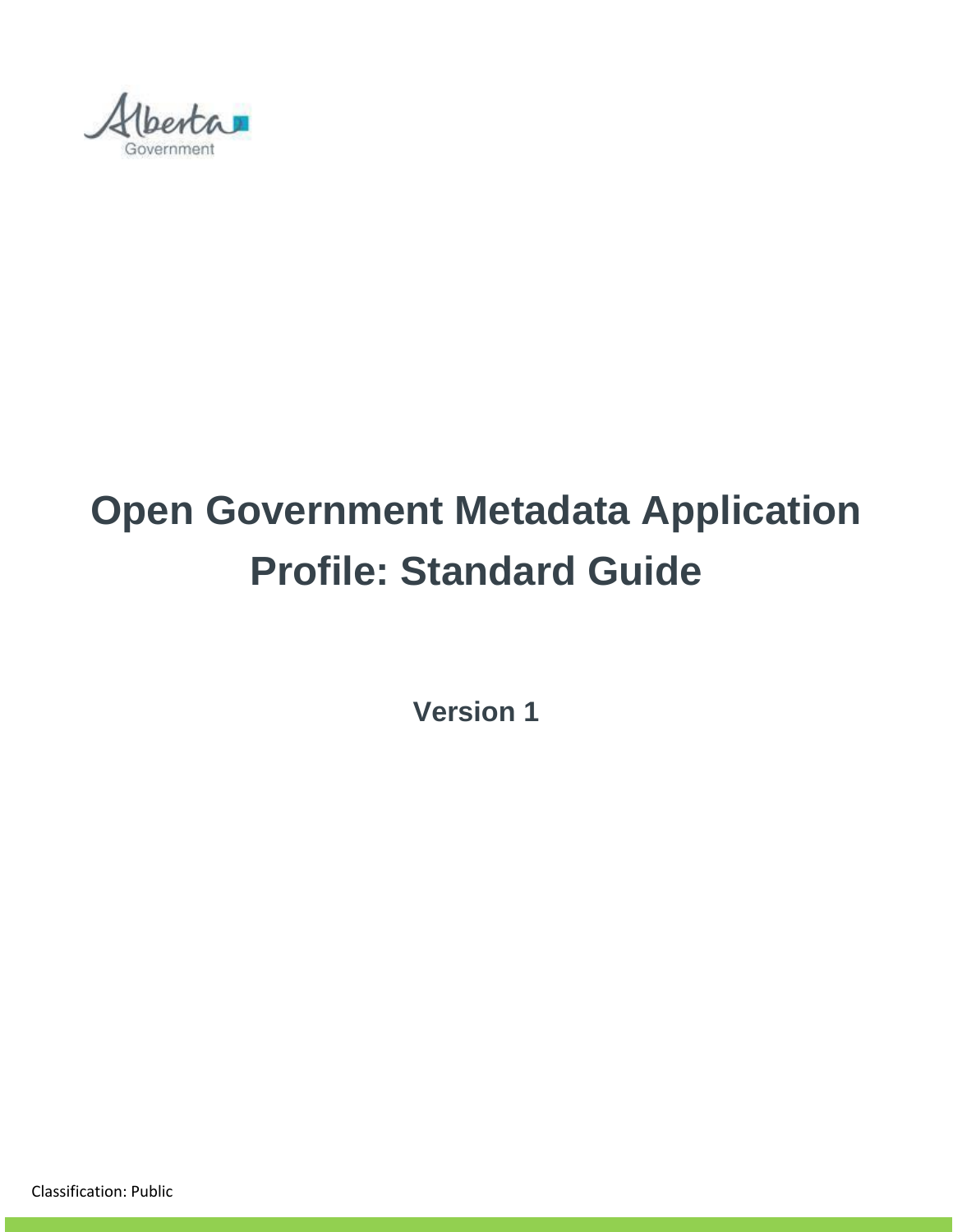#### **Open Government Metadata Application Profile : Standard Guide**

Created by: Service Alberta. June 2020

For more information about this document, contact:

Open Government Program, Service Alberta E-mail: **open@gov.ab.ca** 

© 2020 Government of Alberta

This document is made available under the Open Government Licence – Alberta [\(https://open.alberta.ca/licence\)](https://open.alberta.ca/licence).

This document is available online at:<https://open.alberta.ca/publications/ogmap-standard-guide>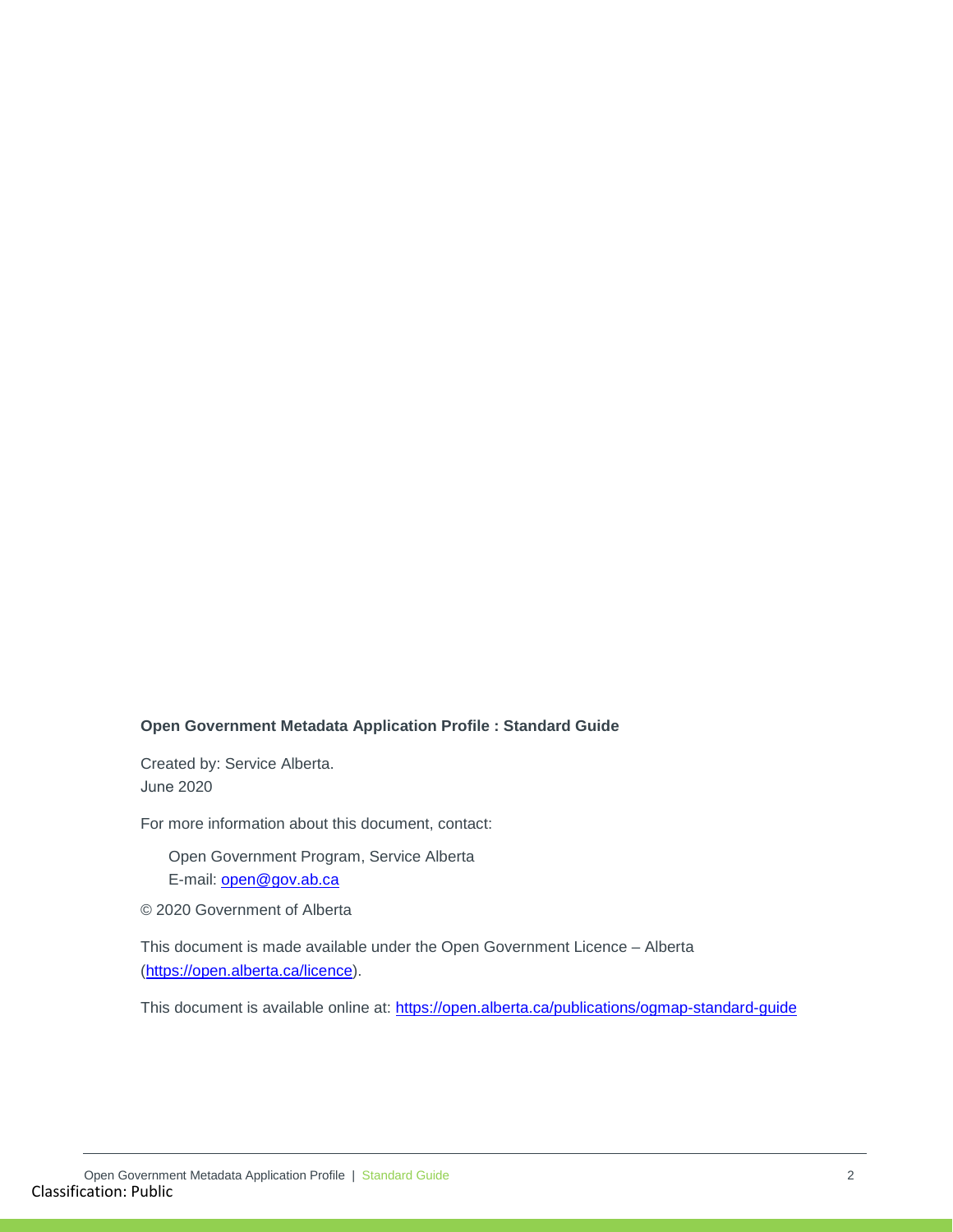## **Table of Contents**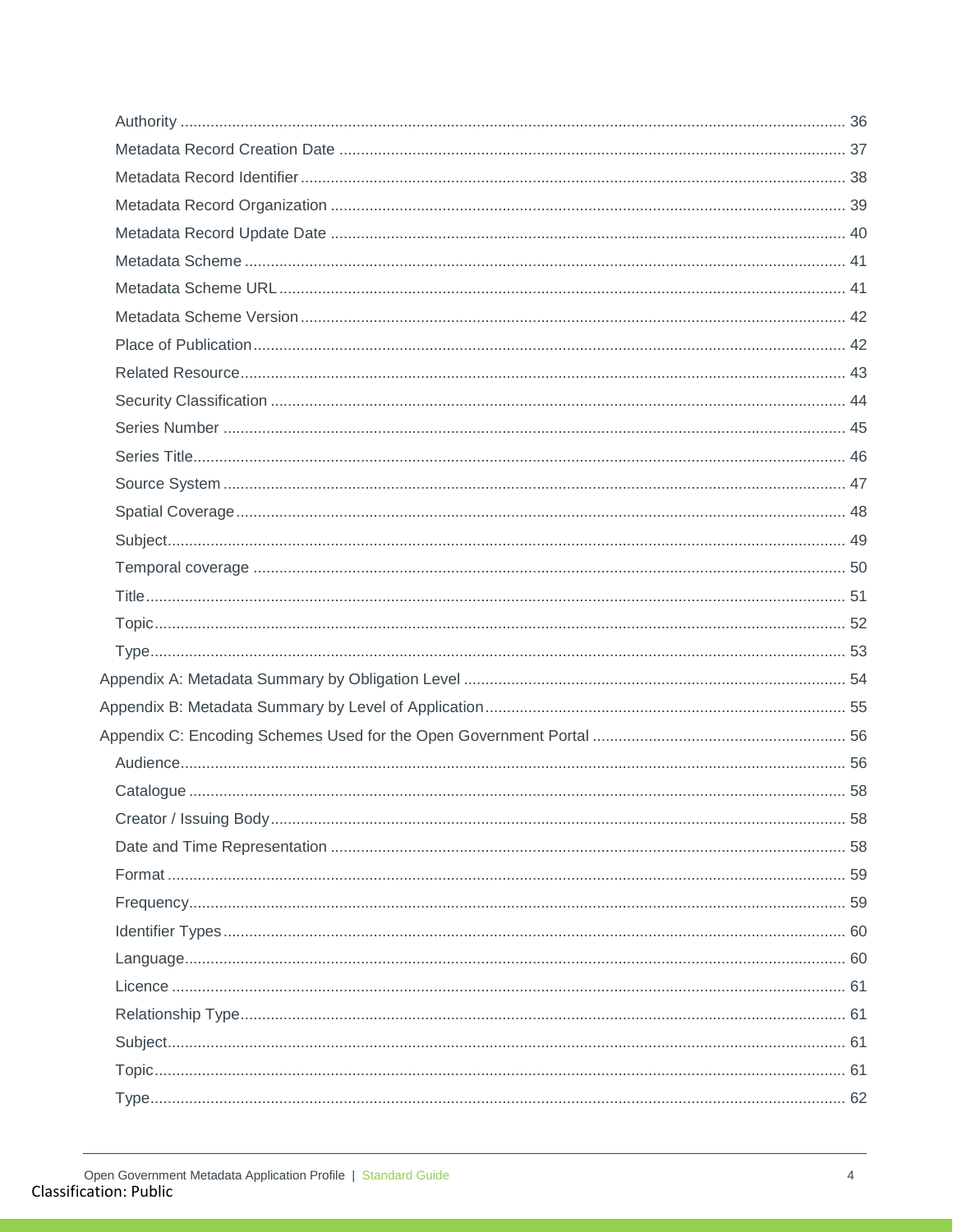## <span id="page-4-0"></span>Purpose of this Guide

This guide is designed to add clarification and context to the Open Government Metadata Application Profile (OGMAP), presenting and describing all of the metadata elements that are to be included in the Government of Alberta's (GoA) Open Government Portal (the Portal) with more comprehensive descriptions, guidance, and comparable fields in the Data Catalog Vocabulary (DCAT) Dublin Core (DCMI), Machine Readable Cataloging (MARC), and Metadata Object Description Schema (MODS) metadata standards. While the profile is specific to the Open Government Portal, it is expected that other GoA institutional repositories will be able to apply this profile to their situation with little or no modifications, to ensure better interoperability between government information systems.

The standard is an extension of the GoA's Metadata - Core Content Standard. The Metadata - Core Content Standard serves as the foundation of the profile, which is extended by adding additional elements to enable enhanced description of the information resources in the Portal.

## <span id="page-4-1"></span>Open Government Metadata Application Profile Details

### <span id="page-4-2"></span>**Definitions**

- **Level of Application:** Indicates whether the element should be applied at the record level, resource level or item level within the metadata record.
	- o **Record** Metadata applies to/describes the catalogue record.
	- o **Resource** Metadata applies to/describes the entire resource being described, which may consist of one or more component parts (files).
	- o **Item** Metadata applies to/describes one component part (file).
- **Definition:** A short description of the metadata element.
- **Purpose:** A description of the reason(s) that a metadata term should be used within the Open Government Portal.
- **Obligation:** Indicates whether a metadata element is required to always or sometimes be present, or to always or sometimes have a value.
	- o **Mandatory (M)** –The element must have a value. "Not Applicable" is not an accepted value.
	- o **Mandatory if Applicable (MA)** –The element must have a value if available for the described resource.
	- o **Recommended (R)** –The element should have a value if available and appropriate for the described resource.
	- o **Optional (O)** –The element may have a value if available, adds value, and is appropriate for the described resource.
- **Repeatable**: Indicates whether a metadata element can be applied only once or more than once when describing a single resource.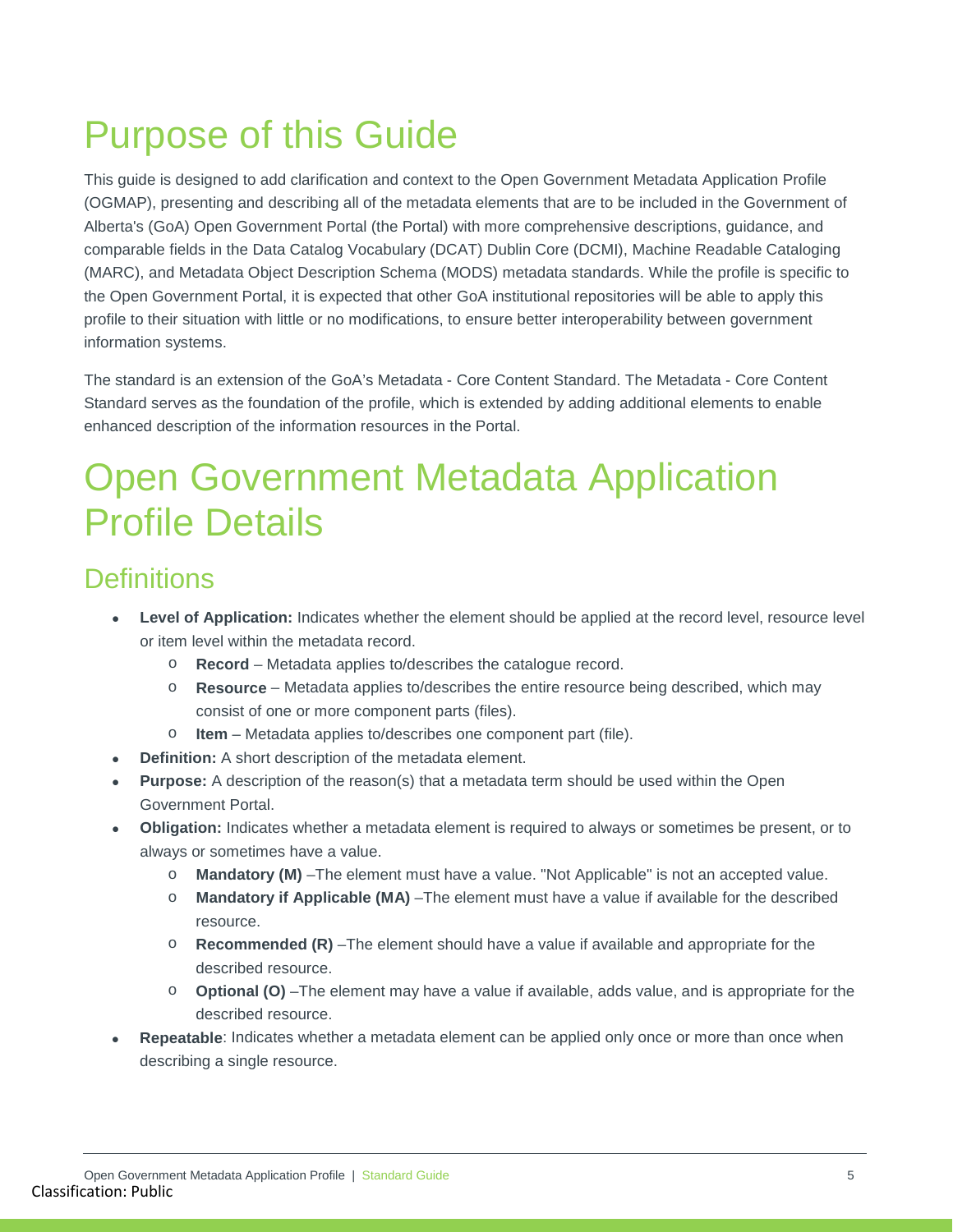- Field type: Indicates the type of values that can be entered into the field.
	- o **Controlled vocabulary** Values must be chosen from a controlled list
	- o **Encoding scheme** values must be entered in a specified format.
	- o **Free text**  No rules are specified for the form in which values are entered..
- **Do not confuse with:** Clarifies the differences in meaning and/or use among metadata elements that could appear similar.
- **Source:** Indicates how the text or other data for the element could be captured. Metadata values may be entered manually, selected from a pick list or system-generated.
- **Guidance**: Describes recommended practice, usage, scope, examples, and/or other information that would assist metadata and other specialists to implement and use a specific metadata element.
- **ckan name**: name of the metadata element in the Open Government Portal instance of the ckan content management system.
- **Similar to**: Elements in other metadata schemes, such as Dublin Core and MARC, which are equivalent or roughly equivalent to the OGMAP element.
	- o **DCAT** [Data Catalog Vocabulary](https://www.w3.org/TR/vocab-dcat-2/)
	- o **DCMI** [Dublin Core Metadata Initiative](https://www.dublincore.org/specifications/dublin-core/dcmi-terms/)
	- o **MARC** [Machine Readable Cataloging](https://www.loc.gov/marc/marcdocz.html)
	- o **MODS** [Metadata Object Description Schema](http://www.loc.gov/standards/mods/)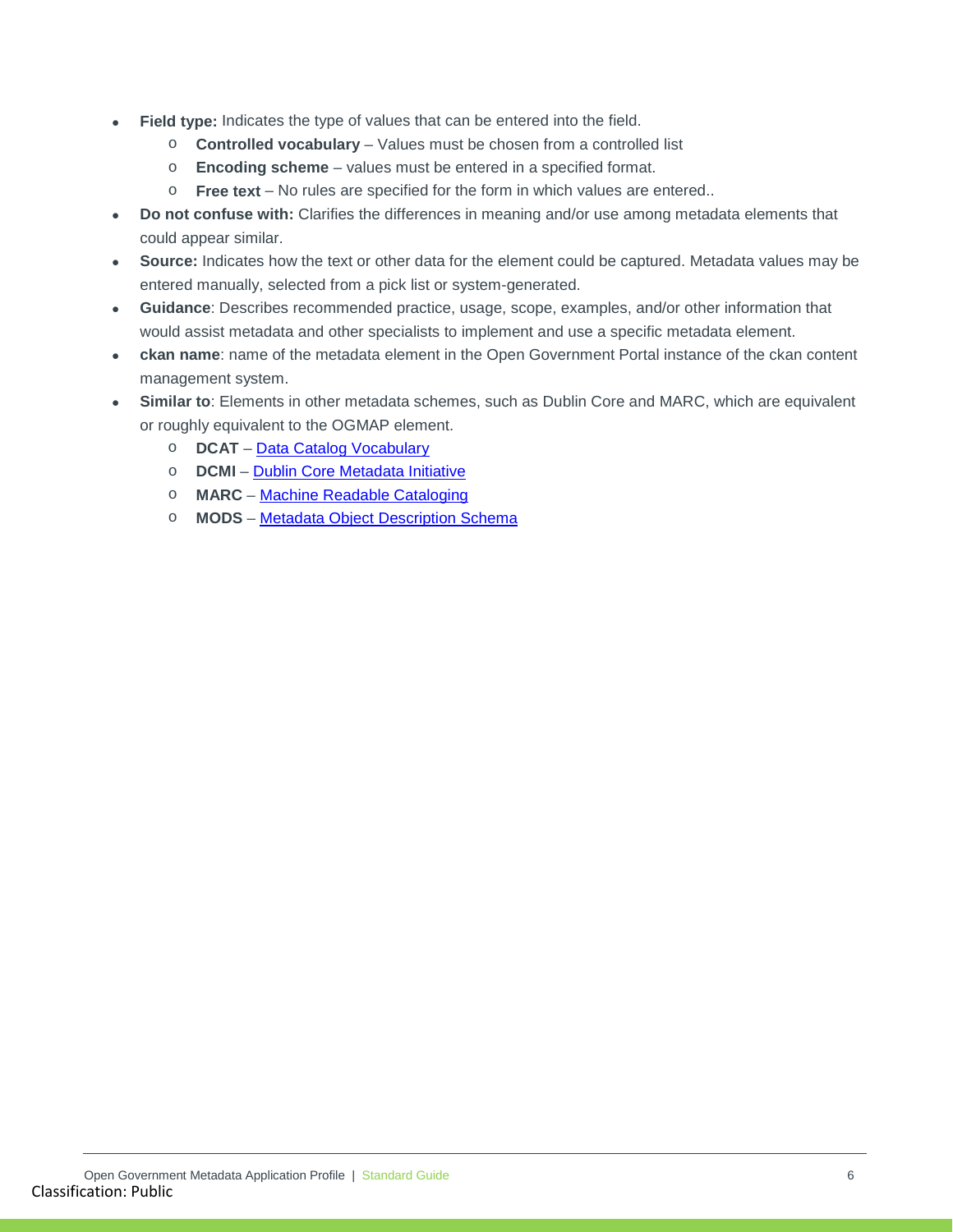### <span id="page-6-0"></span>Metadata Elements

<span id="page-6-1"></span>

| <b>Additional Information</b> |                                                                                                                                                                                                                                                                                                                                                                                                                                                                                                                                                                                                                                                                                                                                                                                                                                               |                    |     |  |
|-------------------------------|-----------------------------------------------------------------------------------------------------------------------------------------------------------------------------------------------------------------------------------------------------------------------------------------------------------------------------------------------------------------------------------------------------------------------------------------------------------------------------------------------------------------------------------------------------------------------------------------------------------------------------------------------------------------------------------------------------------------------------------------------------------------------------------------------------------------------------------------------|--------------------|-----|--|
| <b>Level of Application:</b>  | Resource                                                                                                                                                                                                                                                                                                                                                                                                                                                                                                                                                                                                                                                                                                                                                                                                                                      |                    |     |  |
| <b>Definition:</b>            | Description of factors that support the effective interpretation and use of the information<br>resource.                                                                                                                                                                                                                                                                                                                                                                                                                                                                                                                                                                                                                                                                                                                                      |                    |     |  |
| <b>Purpose:</b>               | This field allows the metadata manager to include information that has not been captured in<br>other metadata fields and that will help in the interpretation, understanding, and application of<br>the information included in the resource.                                                                                                                                                                                                                                                                                                                                                                                                                                                                                                                                                                                                 |                    |     |  |
| <b>Obligation:</b>            | Mandatory if Applicable                                                                                                                                                                                                                                                                                                                                                                                                                                                                                                                                                                                                                                                                                                                                                                                                                       | <b>Repeatable:</b> | No. |  |
| <b>Field type:</b>            | Free text                                                                                                                                                                                                                                                                                                                                                                                                                                                                                                                                                                                                                                                                                                                                                                                                                                     |                    |     |  |
| Do not confuse with:          | DESCRIPTION: A concise narrative of the content of an information resource.                                                                                                                                                                                                                                                                                                                                                                                                                                                                                                                                                                                                                                                                                                                                                                   |                    |     |  |
| Source:                       | User - manual entry                                                                                                                                                                                                                                                                                                                                                                                                                                                                                                                                                                                                                                                                                                                                                                                                                           |                    |     |  |
| <b>Guidance:</b>              | Do not repeat information that has already been captured in other metadata fields.                                                                                                                                                                                                                                                                                                                                                                                                                                                                                                                                                                                                                                                                                                                                                            |                    |     |  |
|                               | This element maps to the USAGE CONSIDERATIONS field of the Government of Alberta's<br>Metadata - Core Content Standard.                                                                                                                                                                                                                                                                                                                                                                                                                                                                                                                                                                                                                                                                                                                       |                    |     |  |
|                               | This field will commonly be used for datasets, statistical information, or other information<br>resources which do not contain explanatory material within the resource itself. For example, it<br>may be used to define the field names in a dataset and explain what the data represents and<br>how it was captured. However, if a separate document (such as a data dictionary) already<br>exists for this purpose, the user should be directed to this resource through the use of the<br>RELATED RESOURCE metadata element rather than repeating the same information in this<br>field.                                                                                                                                                                                                                                                  |                    |     |  |
|                               | Examples of ADDITIONAL INFORMATION include:                                                                                                                                                                                                                                                                                                                                                                                                                                                                                                                                                                                                                                                                                                                                                                                                   |                    |     |  |
|                               | Other dimensions not already expressed in other metadata elements;<br>$\bullet$<br>Comparisons among surveys due to changes in format and methods;<br>Accuracy and reliability and other quality control measures, such as sampling and non-<br>sampling errors, model assumption errors and associated bias risks; weighting<br>procedures, out-of-scope and misclassification rates;<br>Timeliness, i.e. the length of time between the end of the Temporal Coverage of the<br>data and its publication; if the data is provisional, when the final results are anticipated;<br>Major scheduled revisions; recent unexpected revisions; size, frequency, and handling<br>of minor revisions;<br>Source of the data or information if not collected by the CREATOR of the resource.<br>When indicating a source, be as specific as possible. |                    |     |  |
| ckan name:                    | usageconsiderations   usage                                                                                                                                                                                                                                                                                                                                                                                                                                                                                                                                                                                                                                                                                                                                                                                                                   |                    |     |  |
| <b>Similar to:</b>            | DCAT: none   DCMI: none   MARC: 500 ; 507 ; 567   MODS: <note></note>                                                                                                                                                                                                                                                                                                                                                                                                                                                                                                                                                                                                                                                                                                                                                                         |                    |     |  |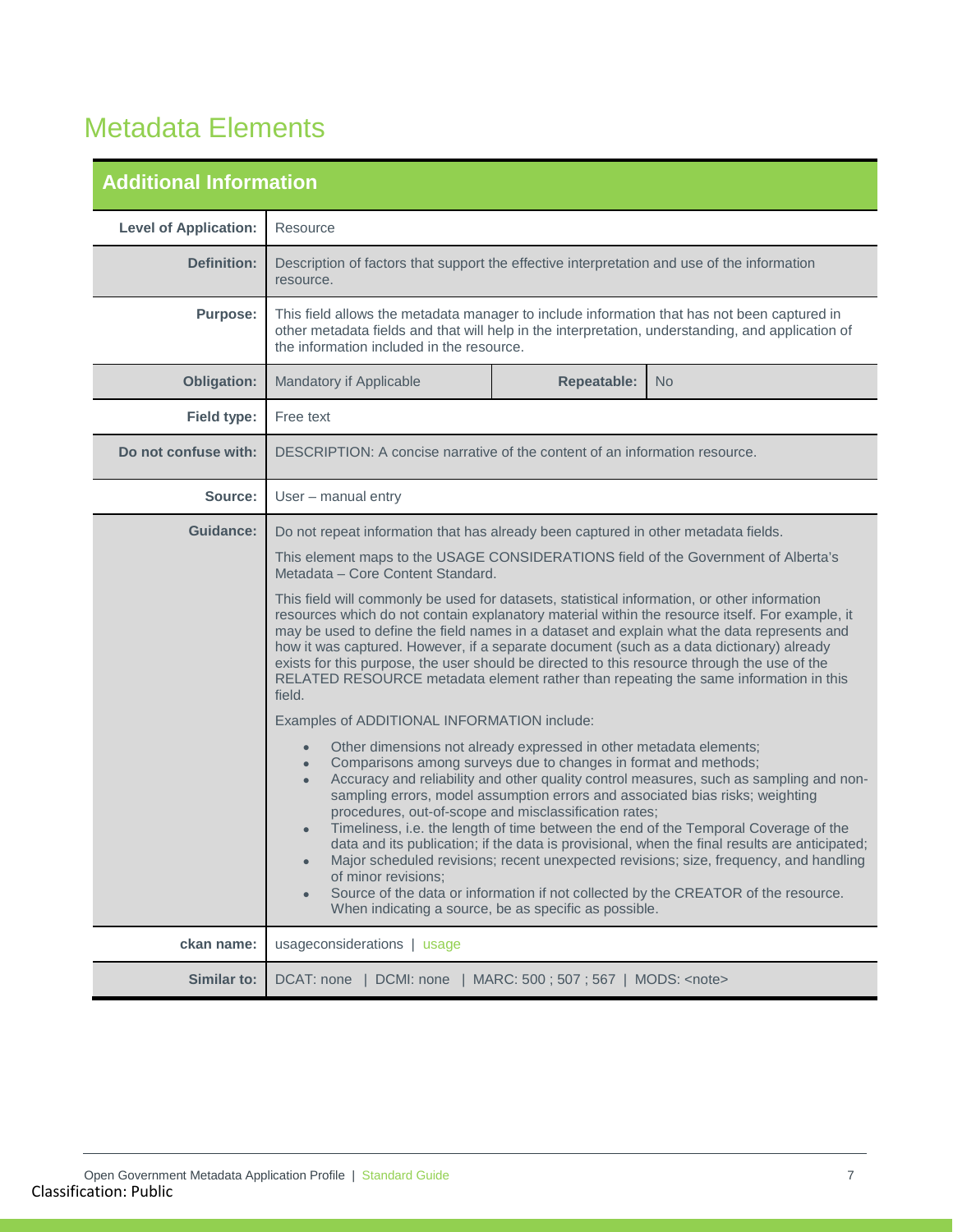<span id="page-7-0"></span>

| <b>Alternative Title</b>     |                                                                                                                                                                                                                                             |                                                                |                                                                                                 |
|------------------------------|---------------------------------------------------------------------------------------------------------------------------------------------------------------------------------------------------------------------------------------------|----------------------------------------------------------------|-------------------------------------------------------------------------------------------------|
| <b>Level of Application:</b> | Resource                                                                                                                                                                                                                                    |                                                                |                                                                                                 |
| <b>Definition:</b>           | An alternative name used as a substitute or additional access point for an information<br>resource.                                                                                                                                         |                                                                |                                                                                                 |
| <b>Purpose:</b>              | as users may be more familiar with an informal version of a title.                                                                                                                                                                          |                                                                | Using Alternative Title can assist retrieval and help to distinguish one resource from another, |
| <b>Obligation:</b>           | Mandatory if Applicable                                                                                                                                                                                                                     | <b>Repeatable:</b>                                             | Yes                                                                                             |
| Field type:                  | Free text                                                                                                                                                                                                                                   |                                                                |                                                                                                 |
| Do not confuse with:         | TITLE: the name given to the resource and by which the resource is formally known;<br>ITEM TITLE: The formal or informal name given to the particular item (file) being described.<br>Digital filenames or website titles.                  |                                                                |                                                                                                 |
| Source:                      | User - manual entry                                                                                                                                                                                                                         |                                                                |                                                                                                 |
| <b>Guidance:</b>             | Use ALTERNATIVE TITLE for commonly-used titles of a resource other than the Title. This<br>could include title abbreviations, title aliases, assigned titles, or names by which a resource<br>is commonly or informally known.              |                                                                |                                                                                                 |
|                              | Alternative Titles should be derived from the content of the resource, with special attention<br>paid to the title page, and reflect how users would search for a resource.                                                                 |                                                                |                                                                                                 |
|                              | Examples:                                                                                                                                                                                                                                   |                                                                |                                                                                                 |
|                              | Title: A future of choices, a choice of futures: report of the Commission on<br>$\bullet$<br><b>Educational planning</b><br>Alternative Title: Worth Report (named after the head of the commission which<br>$\bullet$<br>wrote the report) |                                                                |                                                                                                 |
|                              | $\bullet$<br>Alternative Title: AISH Regulations<br>$\bullet$                                                                                                                                                                               | Title: Assured Income for the Severely Handicapped Regulations |                                                                                                 |
|                              | <b>Alternative Title: Family Size</b>                                                                                                                                                                                                       |                                                                | Title (for a dataset): Family Size, Canada, Provinces and Territories, 2011                     |
|                              | e.g. Métis.                                                                                                                                                                                                                                 |                                                                | Include special characters such as quotation marks, apostrophes, and accented characters,       |
| ckan name:                   | alternatetitle2  <br>alternatetitle1                                                                                                                                                                                                        | alternatetitle3   alternatetitle                               |                                                                                                 |
| <b>Similar to:</b>           | DCMI: dc.title.alternative   MARC: 130; 210; 240; 246; 730; 740  <br>DCAT: none<br>MODS: <titleinfo><title></title></titleinfo>                                                                                                             |                                                                |                                                                                                 |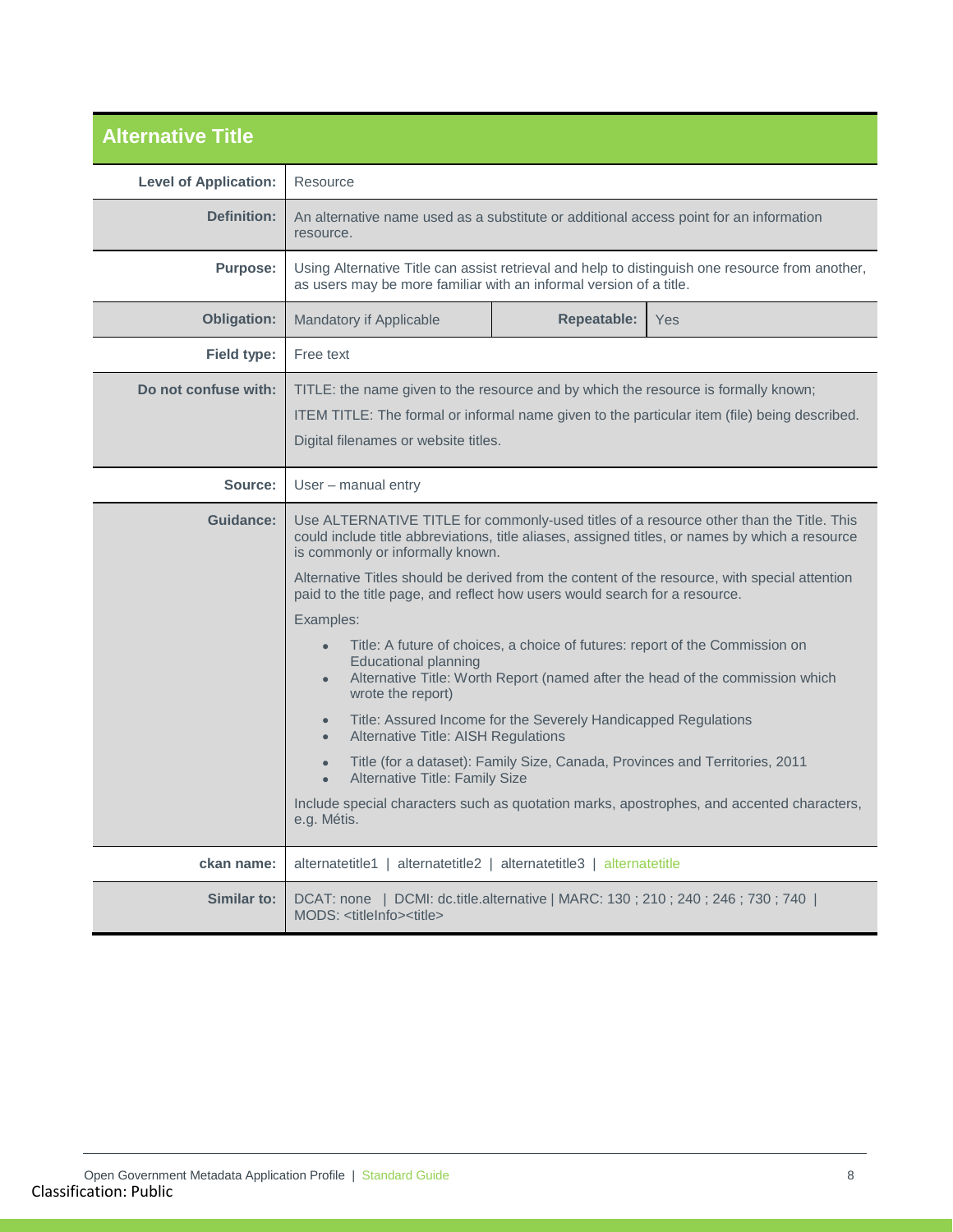<span id="page-8-0"></span>

| <b>Audience</b>              |                                                                                                                                                                                                                                                                                                                                                                      |  |                                                                    |  |
|------------------------------|----------------------------------------------------------------------------------------------------------------------------------------------------------------------------------------------------------------------------------------------------------------------------------------------------------------------------------------------------------------------|--|--------------------------------------------------------------------|--|
| <b>Level of Application:</b> | Resource                                                                                                                                                                                                                                                                                                                                                             |  |                                                                    |  |
| Definition:                  | A group of people for whom an information resource is intended or useful.                                                                                                                                                                                                                                                                                            |  |                                                                    |  |
| <b>Purpose:</b>              | The Audience element facilitates searching by allowing the user to filter by resources<br>expected to be of interest to a particular sector of the public.                                                                                                                                                                                                           |  |                                                                    |  |
| <b>Obligation:</b>           | <b>Repeatable:</b><br>Mandatory<br>Yes                                                                                                                                                                                                                                                                                                                               |  |                                                                    |  |
| Field type:                  | Controlled vocabulary. See Appendix C.                                                                                                                                                                                                                                                                                                                               |  |                                                                    |  |
| Do not confuse with:         | TOPIC, SUBJECT: controlled terms that indicate the topic of a resource, i.e. what it is<br>"about".                                                                                                                                                                                                                                                                  |  |                                                                    |  |
| Source:                      | User $-$ pick list                                                                                                                                                                                                                                                                                                                                                   |  |                                                                    |  |
| Guidance:                    | Values must be selected from the Audience Vocabulary.<br>The element is used to describe any resource which is directed towards or would be of<br>especial use to one or more particular audiences. At least one term from the Audience<br>Scheme must be applied. If the resource does not target one or more specific audiences,<br>use the term "general public." |  |                                                                    |  |
| ckan name:                   | audience                                                                                                                                                                                                                                                                                                                                                             |  |                                                                    |  |
| Similar to:                  | DCAT: none<br><targetaudience></targetaudience>                                                                                                                                                                                                                                                                                                                      |  | DCMI: dc.audience   MARC: 521 (for export, not for import)   MODS: |  |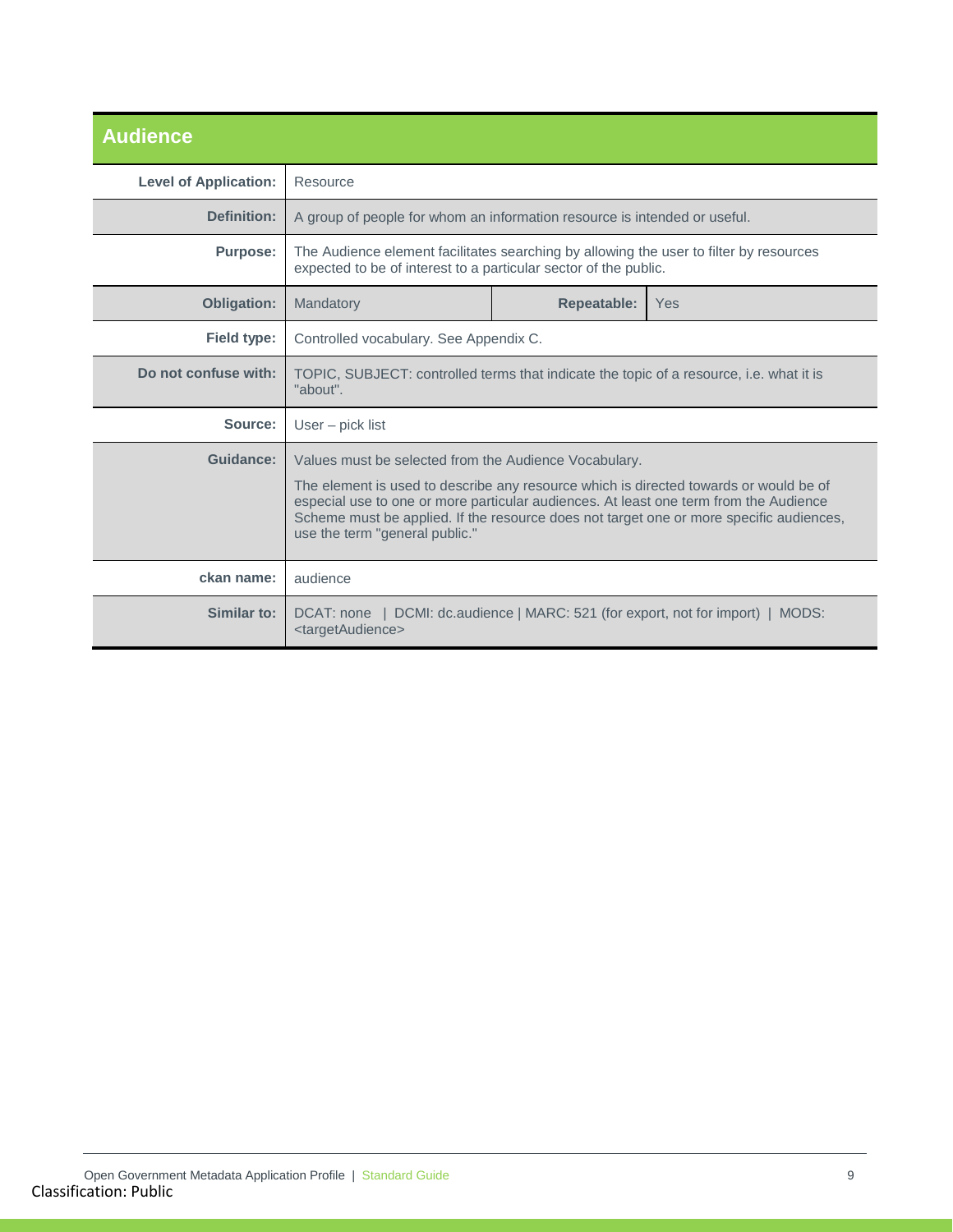<span id="page-9-0"></span>

| <b>Availability</b>          |                                                                                                                                                                                                                                                                                                                                                                                                                                                                                                                                                                                                                                                                                                                                                                                                                                                                                                                                                                                                                                                                                                                                                                                                                                                                                                                  |                    |            |
|------------------------------|------------------------------------------------------------------------------------------------------------------------------------------------------------------------------------------------------------------------------------------------------------------------------------------------------------------------------------------------------------------------------------------------------------------------------------------------------------------------------------------------------------------------------------------------------------------------------------------------------------------------------------------------------------------------------------------------------------------------------------------------------------------------------------------------------------------------------------------------------------------------------------------------------------------------------------------------------------------------------------------------------------------------------------------------------------------------------------------------------------------------------------------------------------------------------------------------------------------------------------------------------------------------------------------------------------------|--------------------|------------|
| <b>Level of Application:</b> | Resource                                                                                                                                                                                                                                                                                                                                                                                                                                                                                                                                                                                                                                                                                                                                                                                                                                                                                                                                                                                                                                                                                                                                                                                                                                                                                                         |                    |            |
| <b>Definition:</b>           | Information on the availability of an information resource beyond the Open Government Portal.                                                                                                                                                                                                                                                                                                                                                                                                                                                                                                                                                                                                                                                                                                                                                                                                                                                                                                                                                                                                                                                                                                                                                                                                                    |                    |            |
| <b>Purpose:</b>              | To allow access to the resources when available through another avenue.                                                                                                                                                                                                                                                                                                                                                                                                                                                                                                                                                                                                                                                                                                                                                                                                                                                                                                                                                                                                                                                                                                                                                                                                                                          |                    |            |
| <b>Obligation:</b>           | Optional                                                                                                                                                                                                                                                                                                                                                                                                                                                                                                                                                                                                                                                                                                                                                                                                                                                                                                                                                                                                                                                                                                                                                                                                                                                                                                         | <b>Repeatable:</b> | <b>Yes</b> |
| Field type:                  | Controlled + free text                                                                                                                                                                                                                                                                                                                                                                                                                                                                                                                                                                                                                                                                                                                                                                                                                                                                                                                                                                                                                                                                                                                                                                                                                                                                                           |                    |            |
| Do not confuse with:         |                                                                                                                                                                                                                                                                                                                                                                                                                                                                                                                                                                                                                                                                                                                                                                                                                                                                                                                                                                                                                                                                                                                                                                                                                                                                                                                  |                    |            |
| Source:                      | User - pick list + manual entry                                                                                                                                                                                                                                                                                                                                                                                                                                                                                                                                                                                                                                                                                                                                                                                                                                                                                                                                                                                                                                                                                                                                                                                                                                                                                  |                    |            |
| Guidance:                    | The described resource may be available in physical format in a library; it may be available in<br>another digital format through another source, or it may be available for purchase in physical or<br>digital format through another government or non-government entity such as Queen's Printer or<br>the Alberta Learning Information Service (ALIS). Use only if the resource can be expected to be<br>available through the other source for an extended time period.<br>AVAILABILITY is a container element with sub-elements. Metadata values are contained in the<br>sub-elements:<br>Availability. Source: the source location of the resource. Entry will involve choosing from a<br>pick list of resources. If the correct source is not included in the pick list, please contact<br>the Portal administrator to have the source included.<br>Availability.Cost: Whether the resource is available at the identified source for a cost or for<br>free.<br>Availability.Identifier: the unique URL for the resource in the identified source location.<br>If the described resource is available from the same source, but in both free and for-cost<br>versions, AVAILABILITY should be repeated.<br>NOTE: THIS ELEMENT HAS NOT CURRENTLY BEEN IMPLEMENTED IN THE OPEN<br><b>GOVERNMENT PORTAL.</b> |                    |            |
| ckan name:                   | Not currently implemented.                                                                                                                                                                                                                                                                                                                                                                                                                                                                                                                                                                                                                                                                                                                                                                                                                                                                                                                                                                                                                                                                                                                                                                                                                                                                                       |                    |            |
| Similar to:                  | DCAT: none   DCMI: none   MARC: none   MODS: none                                                                                                                                                                                                                                                                                                                                                                                                                                                                                                                                                                                                                                                                                                                                                                                                                                                                                                                                                                                                                                                                                                                                                                                                                                                                |                    |            |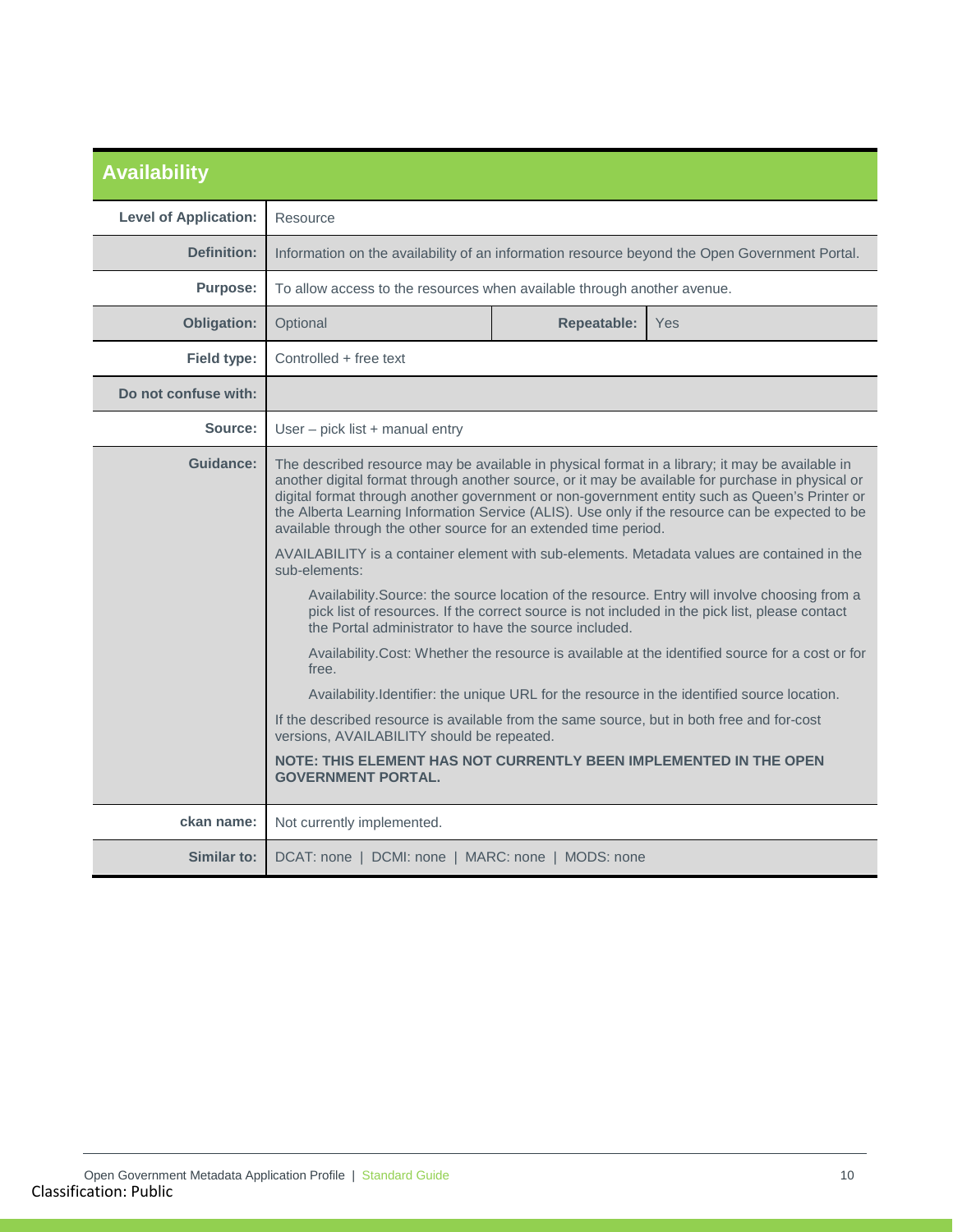<span id="page-10-0"></span>

| <b>Catalogue</b>             |                                                                                                                                                                                                                                                                                                         |                                 |  |  |  |
|------------------------------|---------------------------------------------------------------------------------------------------------------------------------------------------------------------------------------------------------------------------------------------------------------------------------------------------------|---------------------------------|--|--|--|
| <b>Level of Application:</b> | Record                                                                                                                                                                                                                                                                                                  |                                 |  |  |  |
| <b>Definition:</b>           | The broad metadata collection to which the metadata record belongs.                                                                                                                                                                                                                                     |                                 |  |  |  |
| <b>Purpose:</b>              | Allows the Portal to aggregate resources in broad collections. Also allows union catalogues and<br>other automated systems which harvest metadata from the catalogue to identify broad<br>collections of information resources and to select only those collections that are of interest to<br>them.    |                                 |  |  |  |
| <b>Obligation:</b>           | Mandatory                                                                                                                                                                                                                                                                                               | <b>Repeatable:</b><br><b>No</b> |  |  |  |
| Field type:                  | Controlled vocabulary                                                                                                                                                                                                                                                                                   |                                 |  |  |  |
| Do not confuse with:         | TYPE: The business design or structure used in the presentation and publication of an<br>information resource.                                                                                                                                                                                          |                                 |  |  |  |
| Source:                      | User $-$ pick list                                                                                                                                                                                                                                                                                      |                                 |  |  |  |
| Guidance:                    | The Open Government Portal contains a broad range of information "types." These can be<br>separated into larger "collections" of resources, each with their own unique characteristics and<br>purposes.<br>The catalogue to which the metadata record will be assigned is determined by the form chosen |                                 |  |  |  |
|                              | by the person entering the record. For eg., if a person chooses "add dataset" when creating a<br>record, the resource will be included in the <b>opendata</b> catalogue                                                                                                                                 |                                 |  |  |  |
| ckan name:                   | type                                                                                                                                                                                                                                                                                                    |                                 |  |  |  |
| Similar to:                  | DCAT: Catalog   DCMI: none   MARC: none   MODS: none                                                                                                                                                                                                                                                    |                                 |  |  |  |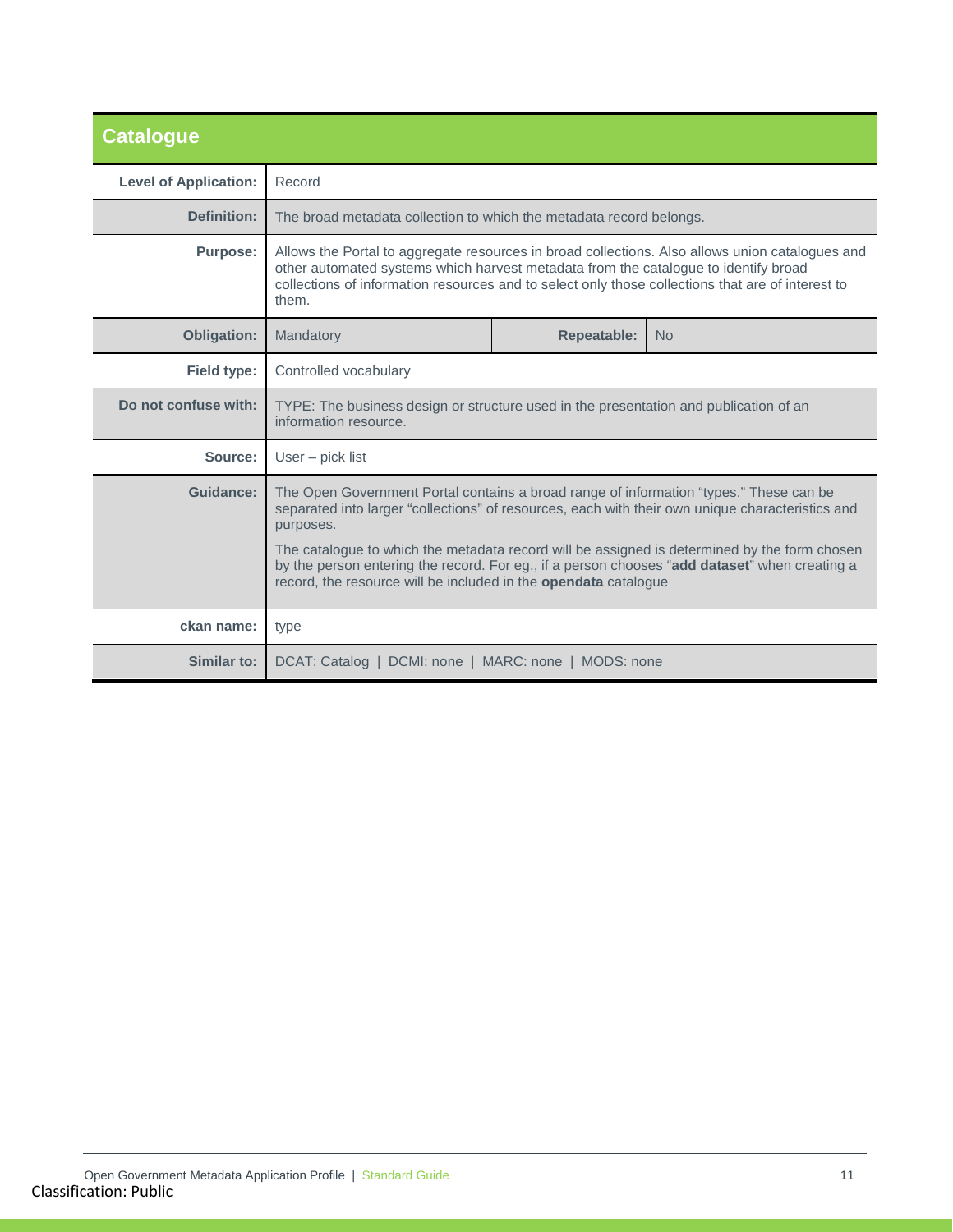<span id="page-11-0"></span>

| <b>Contact E-Mail</b>        |                                                                                                                                                                                                                                                                       |                                 |  |  |  |
|------------------------------|-----------------------------------------------------------------------------------------------------------------------------------------------------------------------------------------------------------------------------------------------------------------------|---------------------------------|--|--|--|
| <b>Level of Application:</b> | Resource                                                                                                                                                                                                                                                              |                                 |  |  |  |
| Definition:                  | The e-mail address to be used to contact the organizational contact for the resource as listed in<br>the Contact Name.                                                                                                                                                |                                 |  |  |  |
| <b>Purpose:</b>              | Use of Contact E-Mail, along with Contact Name, provides an avenue for users to provide<br>feedback or request additional information about a resource to assist in determining its<br>relevance and potential use, or in understanding and interpreting the content. |                                 |  |  |  |
| <b>Obligation:</b>           | Recommended                                                                                                                                                                                                                                                           | <b>Repeatable:</b><br><b>No</b> |  |  |  |
| Field type:                  | Free text                                                                                                                                                                                                                                                             |                                 |  |  |  |
| Do not confuse with:         |                                                                                                                                                                                                                                                                       |                                 |  |  |  |
| Source:                      | User – manual entry                                                                                                                                                                                                                                                   |                                 |  |  |  |
| Guidance:                    | Use all lower case letters for the e-mail address.                                                                                                                                                                                                                    |                                 |  |  |  |
| ckan name:                   | email   contact email                                                                                                                                                                                                                                                 |                                 |  |  |  |
| Similar to:                  | DCAT: Cataloged Resource > contact point   DCMI: none   MARC: none   MODS: none                                                                                                                                                                                       |                                 |  |  |  |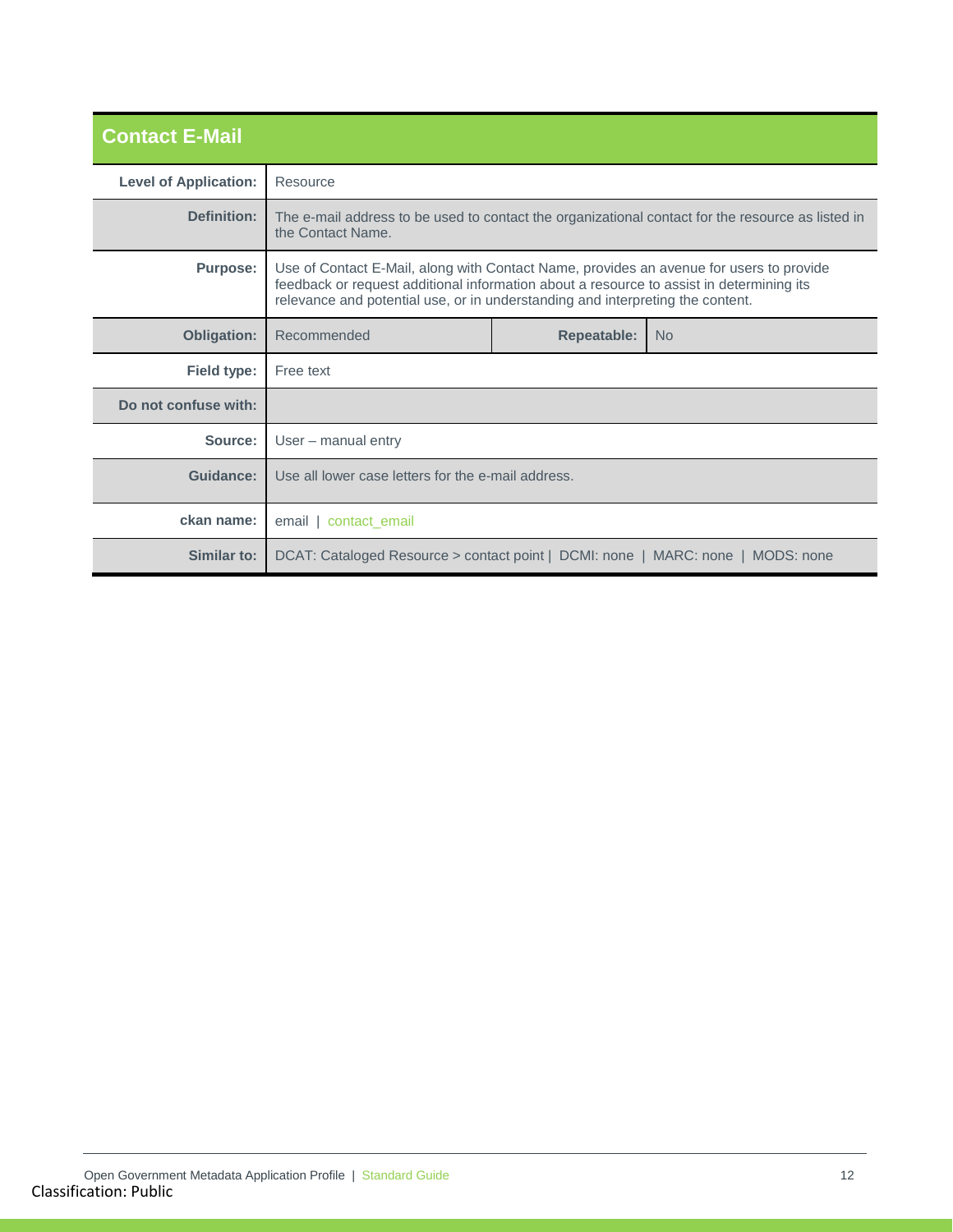<span id="page-12-0"></span>

| <b>Contact Name</b>          |                                                                                                                                                                                                                                                                                                                                                                                                                               |                    |                                                                                           |
|------------------------------|-------------------------------------------------------------------------------------------------------------------------------------------------------------------------------------------------------------------------------------------------------------------------------------------------------------------------------------------------------------------------------------------------------------------------------|--------------------|-------------------------------------------------------------------------------------------|
| <b>Level of Application:</b> | Resource                                                                                                                                                                                                                                                                                                                                                                                                                      |                    |                                                                                           |
| Definition:                  | The organizational contact to obtain further information or provide feedback about an<br>information resource.                                                                                                                                                                                                                                                                                                                |                    |                                                                                           |
| <b>Purpose:</b>              | Use of CONTACT NAME provides an avenue for users to provide feedback or request<br>additional information about a resource to assist in determining its relevance and potential use<br>or in understanding and interpreting the content.                                                                                                                                                                                      |                    |                                                                                           |
| <b>Obligation:</b>           | Recommended                                                                                                                                                                                                                                                                                                                                                                                                                   | <b>Repeatable:</b> | <b>No</b>                                                                                 |
| Field type:                  | Free text                                                                                                                                                                                                                                                                                                                                                                                                                     |                    |                                                                                           |
| Do not confuse with:         | CONTRIBUTOR: a person or organization responsible for making significant contributions to<br>the content of the described resource.<br>CREATOR: the business entity (department, agency, board, commission, etc.) primarily<br>responsible for the creation of the content of the resource.<br>ISSUING BODY: the department, agency, board or commission responsible for making the<br>described resource publicly available. |                    |                                                                                           |
| Source:                      | User - manual entry                                                                                                                                                                                                                                                                                                                                                                                                           |                    |                                                                                           |
| Guidance:                    | Contact information should be included for all new information resources that are added to the<br>Portal. Generally, CONTACT NAME will be a support or branch unit that will either respond to<br>the user or refer the inquiry to a subject matter expert.<br>Because the Portal may include historical resources for which there is no longer a suitable<br>contact point, this element has not been made mandatory.        |                    |                                                                                           |
|                              | CONTACT F-MAIL.                                                                                                                                                                                                                                                                                                                                                                                                               |                    | When a CONTACT NAME is provided for an information resource, it should be combined with a |
| ckan name:                   | contact                                                                                                                                                                                                                                                                                                                                                                                                                       |                    |                                                                                           |
| Similar to:                  | DCAT: Cataloged Resource > contact point   DCMI: none   MARC: none   MODS: none                                                                                                                                                                                                                                                                                                                                               |                    |                                                                                           |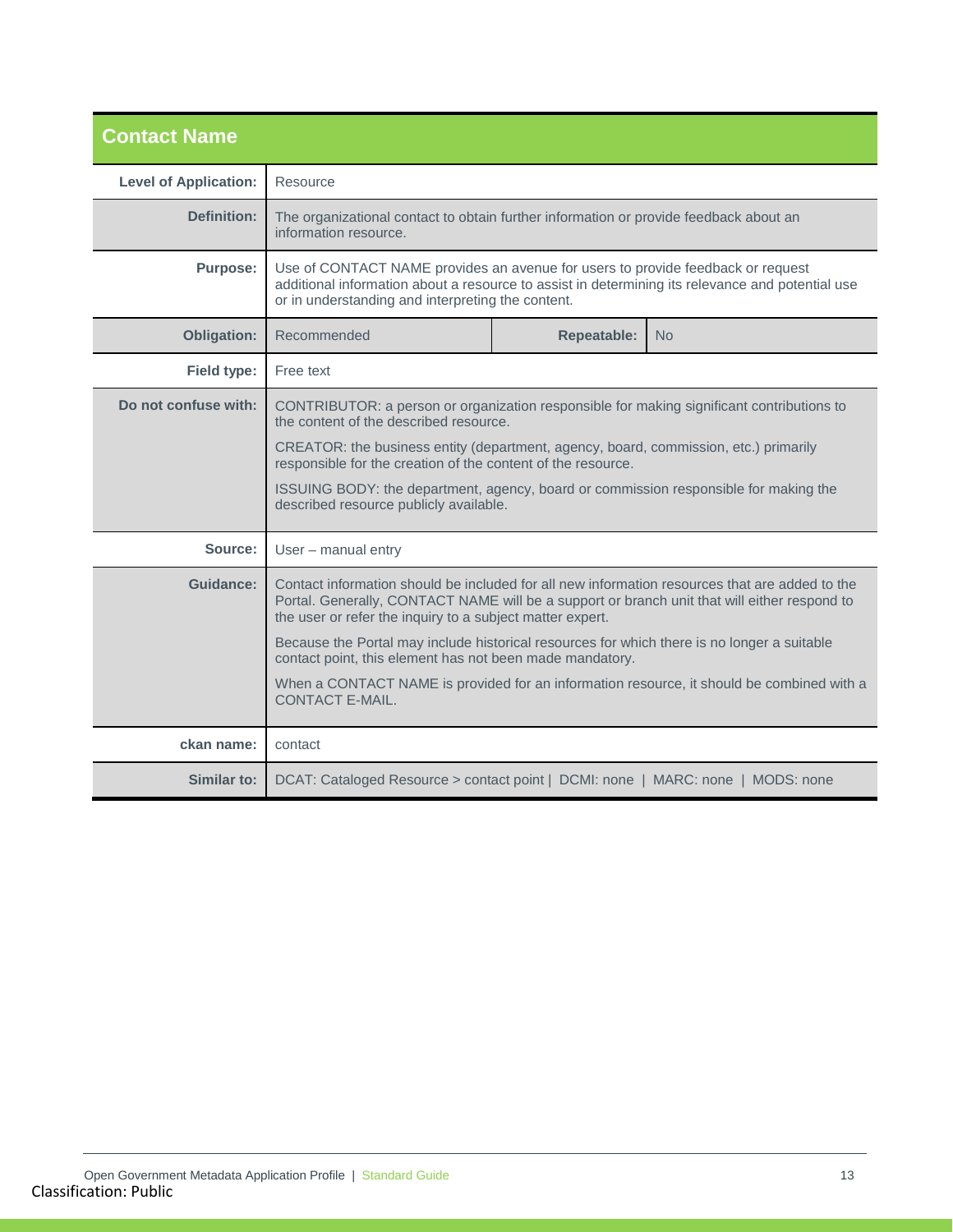<span id="page-13-0"></span>

| <b>Contact Other</b>         |                                                                                                                                                                                                                                                                                                                                                                                                                                                                                                                                                                                                                        |                    |     |
|------------------------------|------------------------------------------------------------------------------------------------------------------------------------------------------------------------------------------------------------------------------------------------------------------------------------------------------------------------------------------------------------------------------------------------------------------------------------------------------------------------------------------------------------------------------------------------------------------------------------------------------------------------|--------------------|-----|
| <b>Level of Application:</b> | Resource                                                                                                                                                                                                                                                                                                                                                                                                                                                                                                                                                                                                               |                    |     |
| Definition:                  | Other information which can be used to contact the organizational contact for the resource as<br>listed in the Contact Name.                                                                                                                                                                                                                                                                                                                                                                                                                                                                                           |                    |     |
| <b>Purpose:</b>              | Use to include alternative access points other than e-mail to the CONTACT NAME.                                                                                                                                                                                                                                                                                                                                                                                                                                                                                                                                        |                    |     |
| <b>Obligation:</b>           | Optional                                                                                                                                                                                                                                                                                                                                                                                                                                                                                                                                                                                                               | <b>Repeatable:</b> | No. |
| Field type:                  | Free text                                                                                                                                                                                                                                                                                                                                                                                                                                                                                                                                                                                                              |                    |     |
| Do not confuse with:         | CONTRIBUTOR: a person or organization responsible for making significant contributions to<br>the content of the described resource.<br>CREATOR: the business entity (department, agency, board, commission, etc.) primarily<br>responsible for the creation of the content of the resource.<br>ISSUING BODY: the department, agency, board or commission responsible for making the<br>described resource publicly available.                                                                                                                                                                                          |                    |     |
| Source:                      | User - manual entry                                                                                                                                                                                                                                                                                                                                                                                                                                                                                                                                                                                                    |                    |     |
| Guidance:                    | Use this field when information other than an e-mail is provided for the CONTACT NAME.<br>Telephone number (including TTY, toll-free and fax numbers);<br>$\bullet$<br><b>URL</b> link:<br>$\bullet$<br><b>Street Address information</b><br>The following syntax must be used for additional contact information:<br>Phone and fax numbers: 780-427-5555; 1-800-427-5555 (No space, brackets or slash.<br>$\bullet$<br>Insert hyphens as indicated in the example above. For the word extension use Ext.<br>e.g.; 780-427-5555, Ext. 123.<br>URL Link: Requires http:// (or https:// for secured sites).<br>$\bullet$ |                    |     |
| ckan name:                   | contactother                                                                                                                                                                                                                                                                                                                                                                                                                                                                                                                                                                                                           |                    |     |
| Similar to:                  | DCAT: Cataloged Resource > contact point   DCMI: none   MARC: none   MODS: none                                                                                                                                                                                                                                                                                                                                                                                                                                                                                                                                        |                    |     |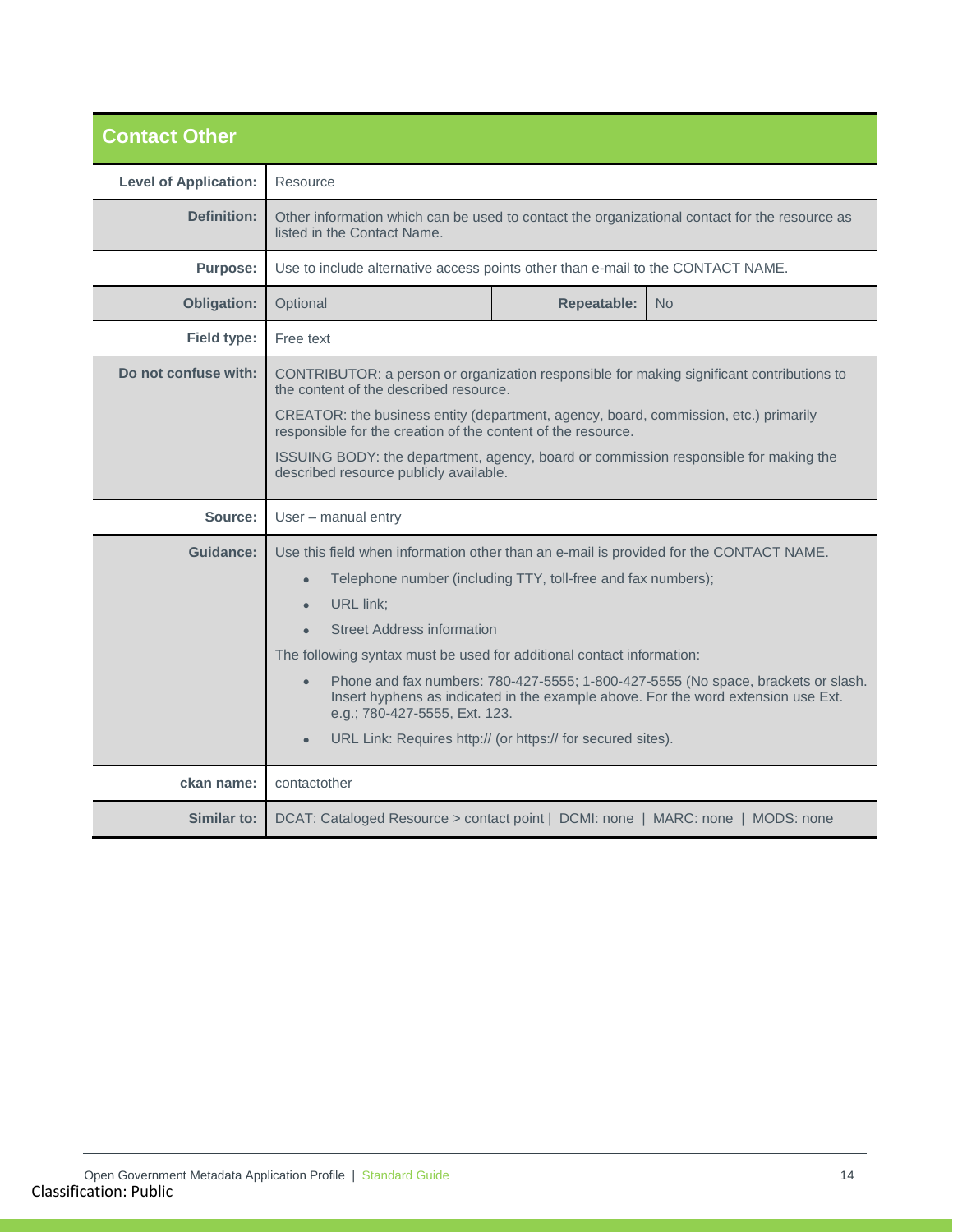<span id="page-14-0"></span>

| <b>Contributor</b>           |                                                                                                                                                                                                                                                                                                                                                                                                                                |  |  |  |
|------------------------------|--------------------------------------------------------------------------------------------------------------------------------------------------------------------------------------------------------------------------------------------------------------------------------------------------------------------------------------------------------------------------------------------------------------------------------|--|--|--|
| <b>Level of Application:</b> | Resource                                                                                                                                                                                                                                                                                                                                                                                                                       |  |  |  |
| <b>Definition:</b>           | A person or organization responsible for making significant contributions to the content of an<br>information resource.                                                                                                                                                                                                                                                                                                        |  |  |  |
| <b>Purpose:</b>              | To identify individuals or organizations other than those identified as the CREATOR of the<br>described resource who provided significant input into its creation, and to allow the viewer to<br>locate other resources in which the named contributor provided significant input.                                                                                                                                             |  |  |  |
| <b>Obligation:</b>           | <b>Repeatable:</b><br>Mandatory if Applicable<br>Yes                                                                                                                                                                                                                                                                                                                                                                           |  |  |  |
| Field type:                  | Free text                                                                                                                                                                                                                                                                                                                                                                                                                      |  |  |  |
| Do not confuse with:         | CONTACT: provides a contact point to obtain further information or provide feedback about a<br>resource or its metadata.<br>CREATOR: the business entity (department, agency, board, commission, etc.) primarily<br>responsible for the creation of the content of the resource.<br>ISSUING BODY: the business entity (department, agency, board, commission, etc.) responsible<br>for making the resource publicly available. |  |  |  |
| Source:                      | User - manual entry                                                                                                                                                                                                                                                                                                                                                                                                            |  |  |  |
| <b>Guidance:</b>             | Often a published work attributed to a department, agency, board, commission or other entity<br>will have individuals or other organizations listed as authors or other types of contributors (e.g.,<br>editors, reviewers). Use this field to list their names as an additional access point.                                                                                                                                 |  |  |  |
| ckan name:                   | contributor   contributor2   contributor3   contributor4   contributor5   contributor6                                                                                                                                                                                                                                                                                                                                         |  |  |  |
| Similar to:                  | DCAT: none   DCMI: dc.contributor   MARC: 100 ; 700 \$a ; 710   MODS:<br><name><namepart></namepart></name>                                                                                                                                                                                                                                                                                                                    |  |  |  |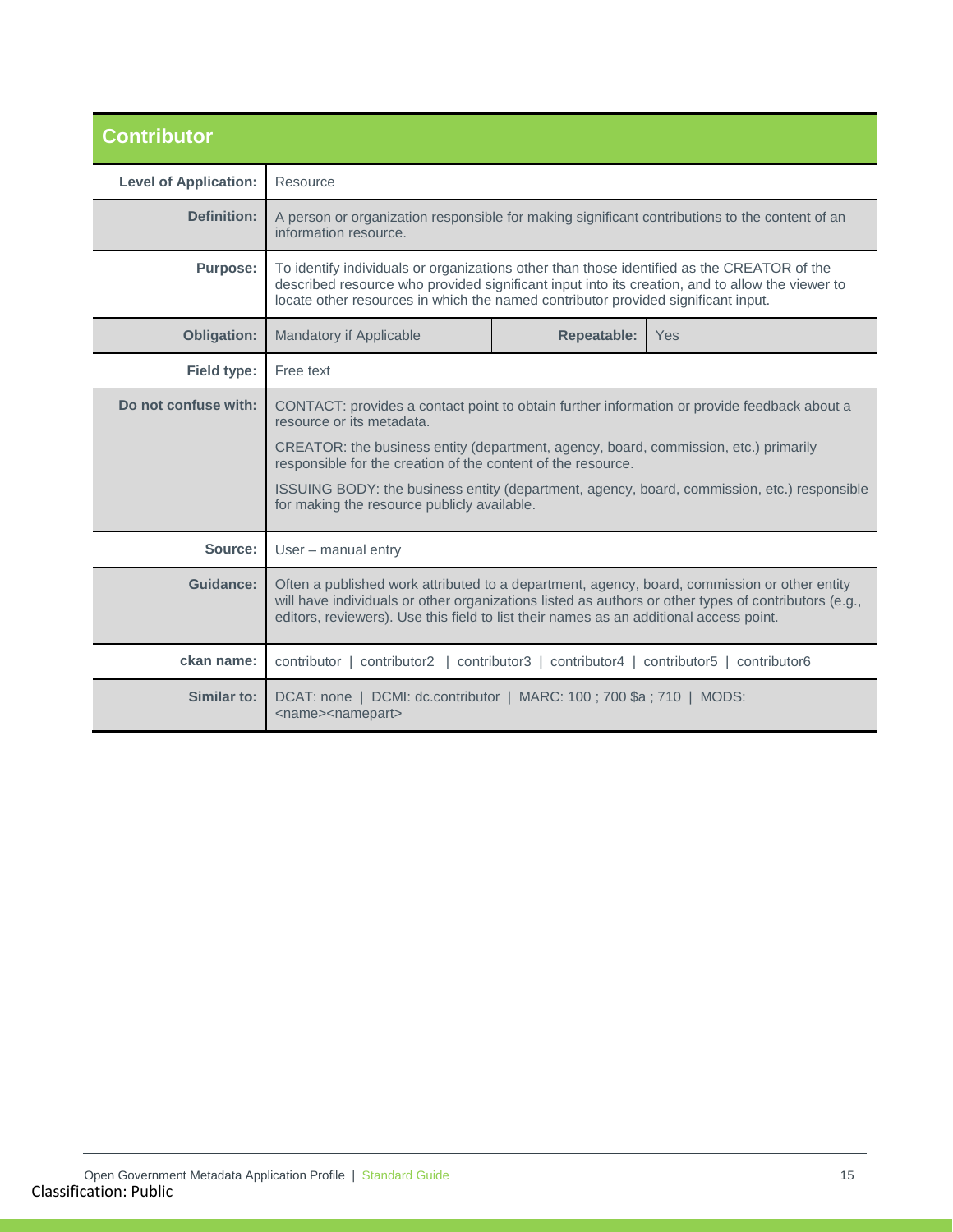<span id="page-15-0"></span>

| <b>Creator</b>               |                                                                                                                                                                                                                                                                                                                                                  |                                                                                                                                                                                                      |                                                                                         |  |
|------------------------------|--------------------------------------------------------------------------------------------------------------------------------------------------------------------------------------------------------------------------------------------------------------------------------------------------------------------------------------------------|------------------------------------------------------------------------------------------------------------------------------------------------------------------------------------------------------|-----------------------------------------------------------------------------------------|--|
| <b>Level of Application:</b> | Resource                                                                                                                                                                                                                                                                                                                                         |                                                                                                                                                                                                      |                                                                                         |  |
| Definition:                  | The business entity responsible for creating or compiling the original content of an information<br>resource.                                                                                                                                                                                                                                    |                                                                                                                                                                                                      |                                                                                         |  |
| <b>Purpose:</b>              | information resources.                                                                                                                                                                                                                                                                                                                           | Provides context and identifies the defined authority responsible for the accuracy and timeliness<br>of an information resource, thus supporting quality assurance of content and accountability for |                                                                                         |  |
| Obligation:                  | Mandatory                                                                                                                                                                                                                                                                                                                                        | <b>Repeatable:</b>                                                                                                                                                                                   | <b>Yes</b>                                                                              |  |
| Field type:                  | Controlled vocabulary. See Appendix C                                                                                                                                                                                                                                                                                                            |                                                                                                                                                                                                      |                                                                                         |  |
| Do not confuse with:         | CONTACT: provides a contact point to obtain further information or provide feedback about a<br>resource or its metadata.                                                                                                                                                                                                                         |                                                                                                                                                                                                      |                                                                                         |  |
|                              | CONTRIBUTOR: makes a contribution to the content of a resource, but does not have primary<br>responsibility.                                                                                                                                                                                                                                     |                                                                                                                                                                                                      |                                                                                         |  |
|                              | ISSUING BODY: the business entity (department, agency, board, commission, etc.) responsible<br>for making the resource publicly available.                                                                                                                                                                                                       |                                                                                                                                                                                                      |                                                                                         |  |
| Source:                      | User - pick list                                                                                                                                                                                                                                                                                                                                 |                                                                                                                                                                                                      |                                                                                         |  |
| <b>Guidance:</b>             | A CREATOR is almost always an organization, not an individual. The CONTRIBUTOR element<br>can be used to identify specific individuals involved in the creation of the described resource.<br>However, there may be rare occasions where the CREATOR is an individual.                                                                           |                                                                                                                                                                                                      |                                                                                         |  |
|                              | CREATOR may be a department, agency, board, commission, or other entity of the<br>Government of Alberta, or a non-government entity under contract to the Government. The<br>organization name should be the official name, not an abbreviation or acronym. Do not include<br>the names of organization units such as divisions and/or branches. |                                                                                                                                                                                                      |                                                                                         |  |
|                              | or other entity shared primary responsibility for the creation of the resource.                                                                                                                                                                                                                                                                  |                                                                                                                                                                                                      | CREATOR is repeatable if more than one government department, agency, board, commission |  |
|                              | In the Open Government Portal context, CREATOR and ISSUING BODY are often the same<br>organization but this may not always be the case.                                                                                                                                                                                                          |                                                                                                                                                                                                      |                                                                                         |  |
| ckan name:                   | creator                                                                                                                                                                                                                                                                                                                                          |                                                                                                                                                                                                      |                                                                                         |  |
| Similar to:                  | DCAT: Cataloged Resource > resource creator   DCMI: dc.creator   MARC: 110; 710  <br>MODS: <name><namepart></namepart></name>                                                                                                                                                                                                                    |                                                                                                                                                                                                      |                                                                                         |  |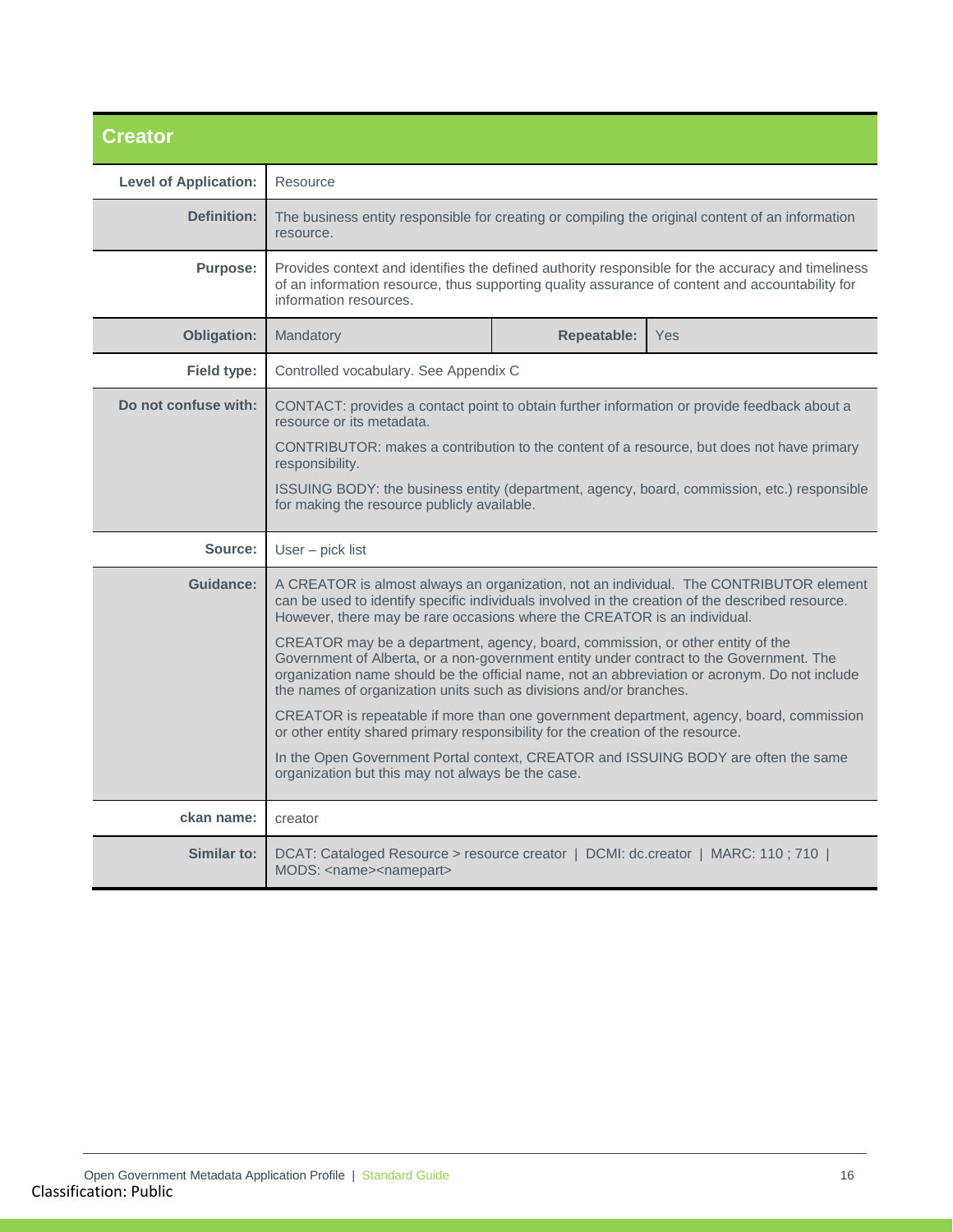<span id="page-16-0"></span>

| <b>Date Added to Catalogue</b> |                                                                                                                                                                                                                               |  |  |
|--------------------------------|-------------------------------------------------------------------------------------------------------------------------------------------------------------------------------------------------------------------------------|--|--|
| <b>Level of Application:</b>   | Resource                                                                                                                                                                                                                      |  |  |
| <b>Definition:</b>             | The date and time on which an information resource is made available through the catalogue.                                                                                                                                   |  |  |
| <b>Purpose:</b>                | Use of DATE ADDED TO CATALOGUE allows users to distinguish between the date a<br>resource was published and the date it was included in the Portal. It also allows users to locate<br>resources recently added to the Portal. |  |  |
| <b>Obligation:</b>             | <b>Repeatable:</b><br>Mandatory<br><b>No</b>                                                                                                                                                                                  |  |  |
| Field type:                    | Date. Encoding scheme: YYYY-MM-DD. See Appendix C.                                                                                                                                                                            |  |  |
| Do not confuse with:           | DATE CREATED: the date the intellectual content of the resource was completed or compiled<br>in the form in which it was approved for and eventually released.                                                                |  |  |
|                                | DATE ISSUED: the date a resource was originally published or otherwise made publicly<br>available for the first time. Date Issued and Date Added to Catalogue might be, but do not have<br>to be, the same date.              |  |  |
|                                | METADATA RECORD CREATION DATE: the date, or date and time, on which a catalogue<br>record is created. METADATA RECORD CREATION DATE and DATE ADDED TO<br>CATALOGUE often will be, but do not have to be, the same date.       |  |  |
|                                | DATE MODIFIED: the date on which the content of a resource was changed, or when a new<br>issue of a serial resource was added to the metadata record.                                                                         |  |  |
| Source:                        | System-generated                                                                                                                                                                                                              |  |  |
| Guidance:                      | The DATE ADDED TO CATALOGUE will be date the metadata record was first "published"<br>within the Portal environment.                                                                                                          |  |  |
| ckan name:                     | metadata_created                                                                                                                                                                                                              |  |  |
| Similar to:                    | DCAT: Cataloged Resource > release date   DCMI: dc.date.available   MARC: none  <br>MODS: none                                                                                                                                |  |  |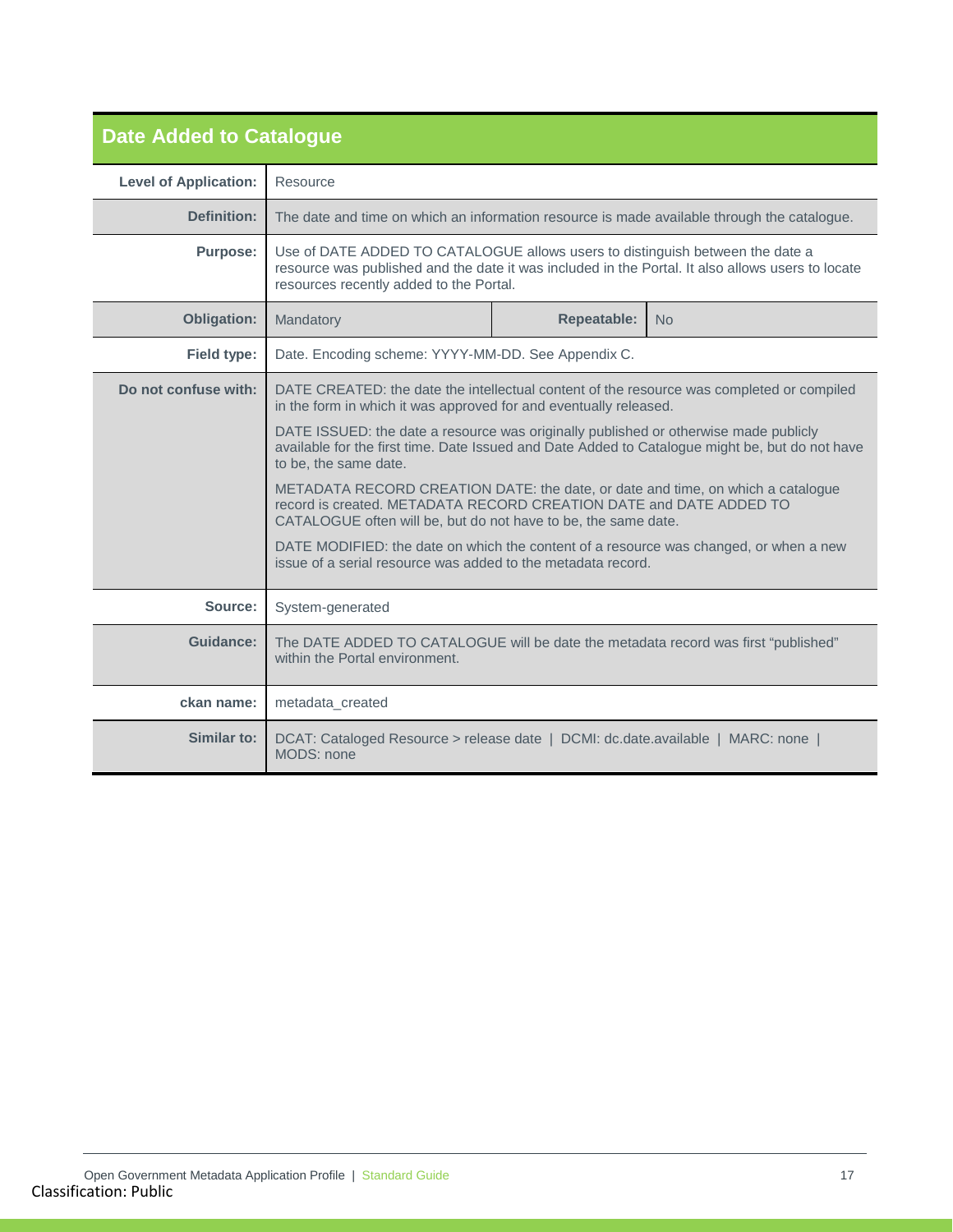<span id="page-17-0"></span>

| <b>Date Archived</b>         |                                                                                                                                                                                                                                                                                                                                                                                                                                                                                                                                                                                                                                                                                                                                                                                                                                                             |                                                    |  |
|------------------------------|-------------------------------------------------------------------------------------------------------------------------------------------------------------------------------------------------------------------------------------------------------------------------------------------------------------------------------------------------------------------------------------------------------------------------------------------------------------------------------------------------------------------------------------------------------------------------------------------------------------------------------------------------------------------------------------------------------------------------------------------------------------------------------------------------------------------------------------------------------------|----------------------------------------------------|--|
| <b>Level of Application:</b> | Resource                                                                                                                                                                                                                                                                                                                                                                                                                                                                                                                                                                                                                                                                                                                                                                                                                                                    |                                                    |  |
| <b>Definition:</b>           | The date at which an information resource should be identified as an archive copy.                                                                                                                                                                                                                                                                                                                                                                                                                                                                                                                                                                                                                                                                                                                                                                          |                                                    |  |
| <b>Purpose:</b>              | To ensure that users of the catalogue are able to distinguish between current resources and<br>resources which have been superseded by a more current resource or which because of their<br>age may be otherwise out of date.                                                                                                                                                                                                                                                                                                                                                                                                                                                                                                                                                                                                                               |                                                    |  |
| <b>Obligation:</b>           | <b>Repeatable:</b><br><b>Mandatory if Applicable</b><br>N <sub>o</sub>                                                                                                                                                                                                                                                                                                                                                                                                                                                                                                                                                                                                                                                                                                                                                                                      |                                                    |  |
| <b>Field type:</b>           |                                                                                                                                                                                                                                                                                                                                                                                                                                                                                                                                                                                                                                                                                                                                                                                                                                                             | Date. Encoding scheme: YYYY-MM-DD. See Appendix C. |  |
| Do not confuse with:         |                                                                                                                                                                                                                                                                                                                                                                                                                                                                                                                                                                                                                                                                                                                                                                                                                                                             |                                                    |  |
| Source:                      | $User - calendar$                                                                                                                                                                                                                                                                                                                                                                                                                                                                                                                                                                                                                                                                                                                                                                                                                                           |                                                    |  |
| Guidance:                    | The Open Government Portal is meant to be a permanent repository for government<br>information. As the Portal grows to include digitized resources from the past, and as once-<br>current resources become dated or superseded, there will often be a need or a desire among<br>users of the Portal to distinguish between resources that are still in effect or are still fairly<br>current and those which are older or no longer in effect.<br>In general, resources that are more than 15 years old should include an archive date. But<br>custodians or system administrators may choose a different date for the ARCHIVE DATE if<br>suitable.<br>When a resource is superseded by, continued by, absorbed by, or otherwise replaced by<br>another resource, the Archive Date should be set to the date on which the new resource was<br>first issued. |                                                    |  |
| ckan name:                   | archivedate   archive_date                                                                                                                                                                                                                                                                                                                                                                                                                                                                                                                                                                                                                                                                                                                                                                                                                                  |                                                    |  |
| Similar to:                  | DCAT: none   DCMI: none   MARC: none   MODS: none                                                                                                                                                                                                                                                                                                                                                                                                                                                                                                                                                                                                                                                                                                                                                                                                           |                                                    |  |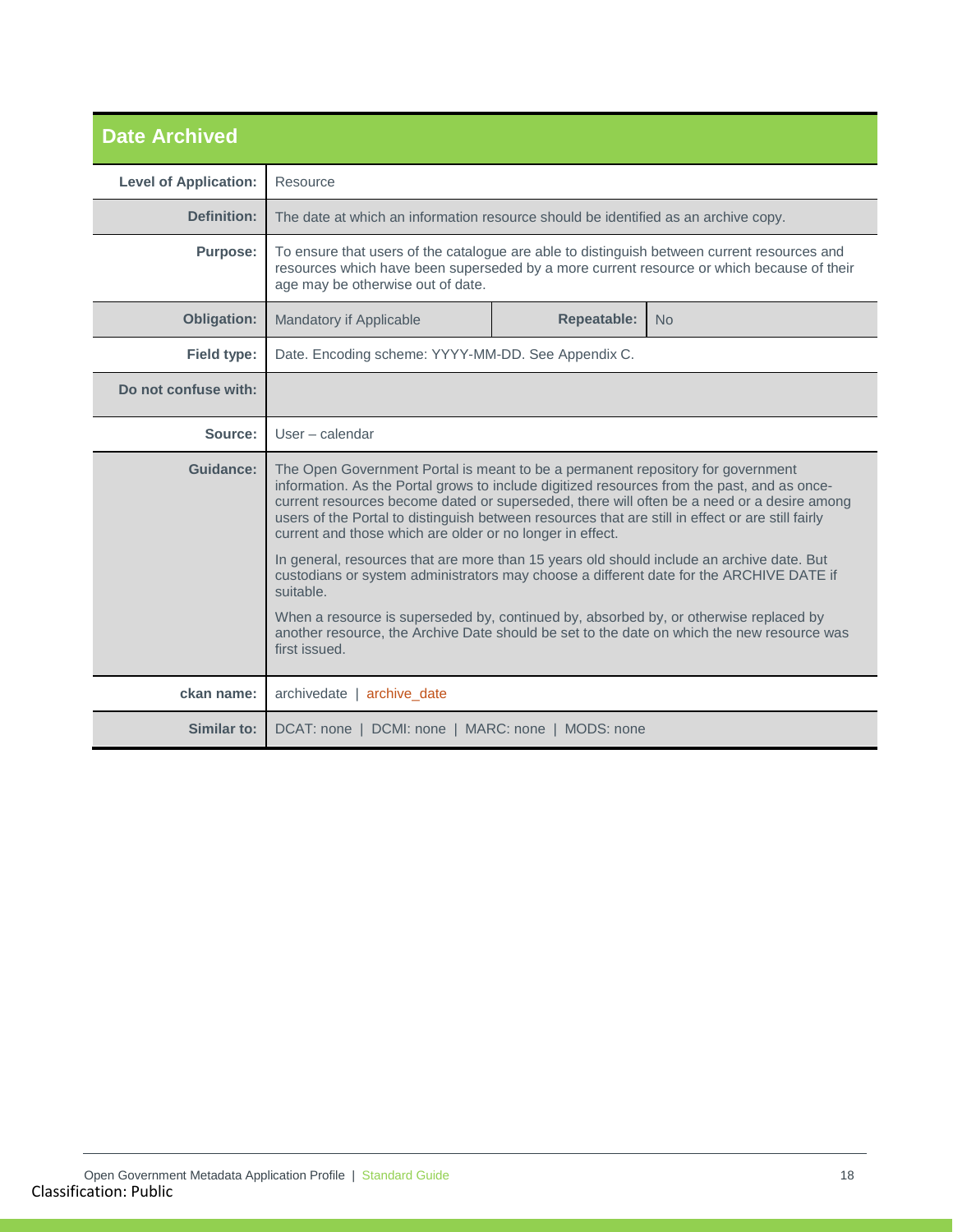<span id="page-18-0"></span>

| <b>Date Created</b>          |                                                                                                                                                                                                                                                                                    |  |                                                                                  |
|------------------------------|------------------------------------------------------------------------------------------------------------------------------------------------------------------------------------------------------------------------------------------------------------------------------------|--|----------------------------------------------------------------------------------|
| <b>Level of Application:</b> | Resource                                                                                                                                                                                                                                                                           |  |                                                                                  |
| Definition:                  | The date, or date and time, on which the content of an information resource is created or<br>compiled.                                                                                                                                                                             |  |                                                                                  |
| <b>Purpose:</b>              | The use of DATE CREATED helps users assess the relevance of the content to their<br>information needs, and allows users to distinguish between when the content of an information<br>resource was created or compiled and when the resource was publicly released.                 |  |                                                                                  |
| Obligation:                  | <b>Repeatable:</b><br>Mandatory<br>No.                                                                                                                                                                                                                                             |  |                                                                                  |
| Field type:                  | Date. Encoding scheme: YYYY-MM-DD. See Appendix C.                                                                                                                                                                                                                                 |  |                                                                                  |
| Do not confuse with:         | DATE ADDED TO CATALOGUE: the date the resource was first added to the Portal.                                                                                                                                                                                                      |  |                                                                                  |
|                              | DATE ISSUED: the date the resource was originally published or otherwise made publicly<br>available for the first time, which may have been prior to its inclusion in the catalogue.<br>METADATA RECORD CREATION DATE refers to the date on which the Portal record is<br>created. |  |                                                                                  |
| Source:                      | User – calendar                                                                                                                                                                                                                                                                    |  |                                                                                  |
| Guidance:                    | Systems tend to identify the "date created" of a resource as the date on which it is captured into<br>a repository. The actual creation of a resource and its capture frequently do take place on the<br>same date, but this is not always the case, for example:                  |  |                                                                                  |
|                              | Disseminating a resource sometime after its date created;<br>$\bullet$                                                                                                                                                                                                             |  |                                                                                  |
|                              | Capturing metadata about a resource into a repository that does not contain the<br>$\bullet$<br>resources itself.                                                                                                                                                                  |  |                                                                                  |
|                              | DATE CREATED should reflect the date the intellectual content of the resource was completed<br>or compiled in the form in which it was eventually released.                                                                                                                        |  |                                                                                  |
|                              | Be as specific as possible, including month and day as well as year, if known.                                                                                                                                                                                                     |  |                                                                                  |
|                              | Some scenarios might be:                                                                                                                                                                                                                                                           |  |                                                                                  |
|                              | 04);                                                                                                                                                                                                                                                                               |  | A dataset compiled in April 2015 published on July 2015 (DATE CREATED is 2015-   |
|                              | $\bullet$<br>CREATED is 2015-09);                                                                                                                                                                                                                                                  |  | A report completed in September 2015 but publicly released in January 2016 (DATE |
| ckan name:                   | createdate   date_created                                                                                                                                                                                                                                                          |  |                                                                                  |
| Similar to:                  | DCAT: none   DCMI: Created   MARC:   MODS: <origininfo><datecreated></datecreated></origininfo>                                                                                                                                                                                    |  |                                                                                  |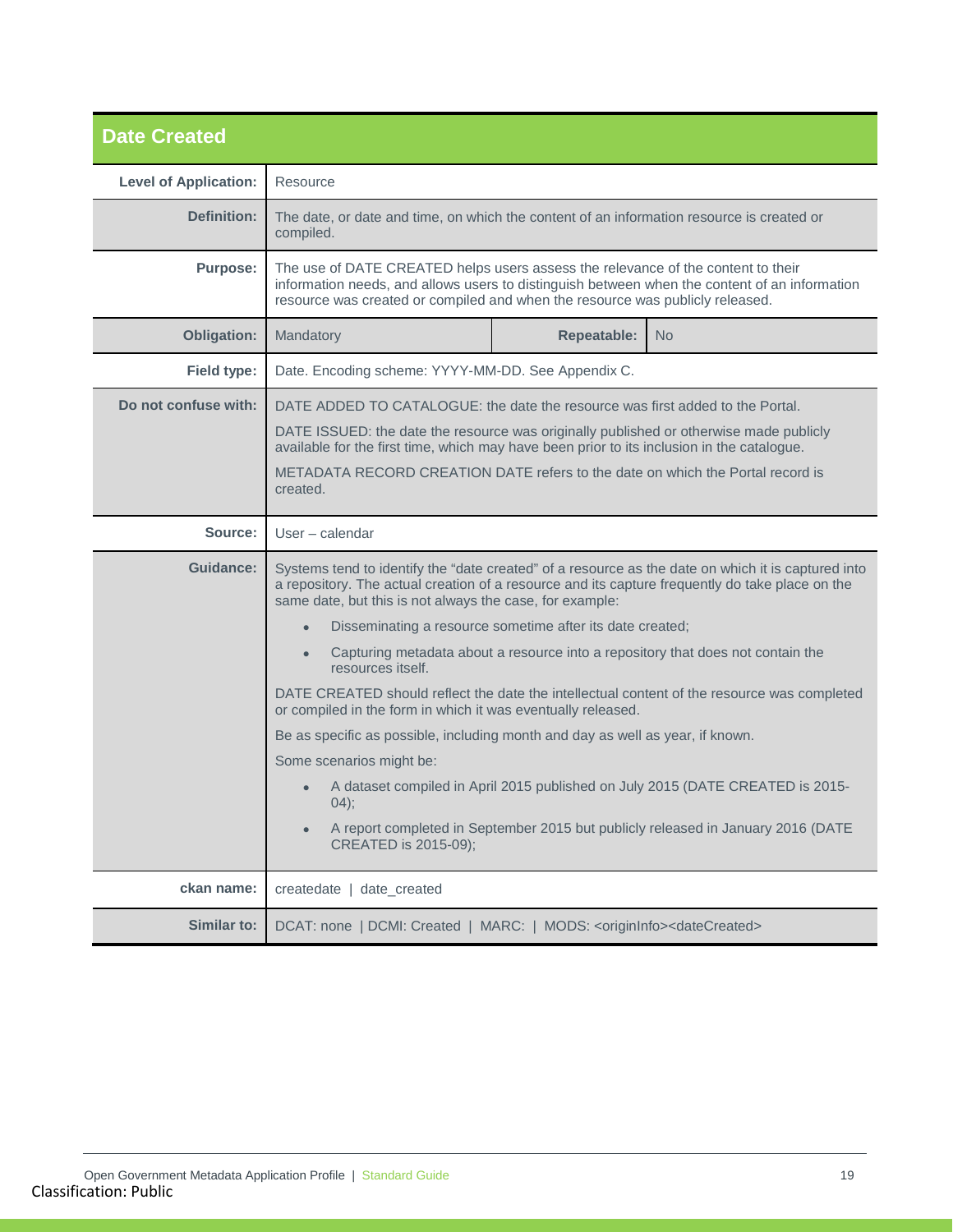<span id="page-19-0"></span>

| <b>Date Issued</b>           |                                                                                                                                                                                                                                                                                                                                                                                                                                                                                                                                                                                                                  |  |  |
|------------------------------|------------------------------------------------------------------------------------------------------------------------------------------------------------------------------------------------------------------------------------------------------------------------------------------------------------------------------------------------------------------------------------------------------------------------------------------------------------------------------------------------------------------------------------------------------------------------------------------------------------------|--|--|
| <b>Level of Application:</b> | Resource                                                                                                                                                                                                                                                                                                                                                                                                                                                                                                                                                                                                         |  |  |
| Definition:                  | The date, or date and time, on which an information resource was originally published or<br>otherwise made publicly available for the first time.                                                                                                                                                                                                                                                                                                                                                                                                                                                                |  |  |
| <b>Purpose:</b>              | Use of DATE ISSUED allows users to determine the currency of the described resource. It also<br>helps the user to distinguish between the date the described resource was created, the date it<br>was first made publicly available, and the date it was added to the Portal.                                                                                                                                                                                                                                                                                                                                    |  |  |
| <b>Obligation:</b>           | <b>Repeatable:</b><br>Mandatory<br>No.                                                                                                                                                                                                                                                                                                                                                                                                                                                                                                                                                                           |  |  |
| Field type:                  | Date. Encoding scheme: YYYY-MM-DD. See Appendix C.                                                                                                                                                                                                                                                                                                                                                                                                                                                                                                                                                               |  |  |
| Do not confuse with:         | DATE ADDED TO CATALOGUE: the date on which the resource was included in the Portal.<br>METADATA RECORD CREATION DATE: the date on which a new Portal metadata record is<br>created.<br>DATE MODIFIED: the date on which the content of an information resource was changed, or<br>when a new issue of a serial resource was added to the metadata record.                                                                                                                                                                                                                                                        |  |  |
| Source:                      | User – calendar                                                                                                                                                                                                                                                                                                                                                                                                                                                                                                                                                                                                  |  |  |
| Guidance:                    | The DATE ISSUED should indicate the date on which the described resource was first<br>published or otherwise released to the public.<br>Be as specific as possible, including month and day as well as year, if known.<br>If the resource was never publicly released before inclusion in the Portal, the DATE ISSUED<br>and DATE ADDED TO CATALOGUE would be the same.<br>Some scenarios might be:<br>A dataset compiled in April 2015 published on July 2015 (DATE ISSUED is 2015-07);<br>A report completed in September 2015 but publicly released in January 2016 (DATE<br>$\bullet$<br>ISSUED is 2016-01); |  |  |
| ckan name:                   | issuedate   date_issued                                                                                                                                                                                                                                                                                                                                                                                                                                                                                                                                                                                          |  |  |
| Similar to:                  | DCAT: Cataloged Resource > release date   DCMI: dc.issued   MARC : 260 \$c ; 264 \$c  <br>MODS: < originInfo> < dateIssued>                                                                                                                                                                                                                                                                                                                                                                                                                                                                                      |  |  |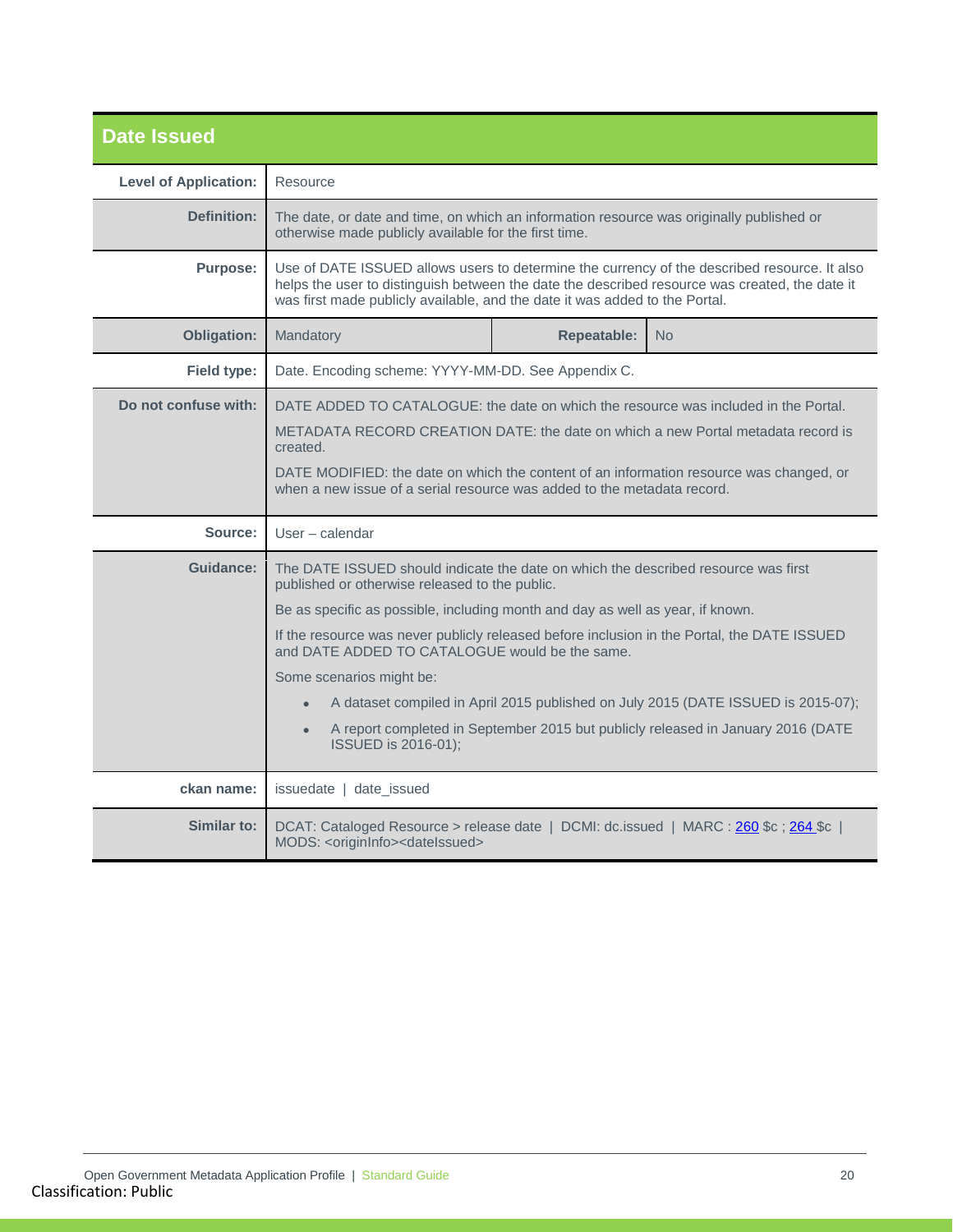<span id="page-20-0"></span>

| <b>Date Modified</b>         |                                                                                                                                                                                                                                                                                                                                                                                                                                                                                                                                                                                                                                                                                                                                                                                                                                                      |                                                                                         |  |
|------------------------------|------------------------------------------------------------------------------------------------------------------------------------------------------------------------------------------------------------------------------------------------------------------------------------------------------------------------------------------------------------------------------------------------------------------------------------------------------------------------------------------------------------------------------------------------------------------------------------------------------------------------------------------------------------------------------------------------------------------------------------------------------------------------------------------------------------------------------------------------------|-----------------------------------------------------------------------------------------|--|
| <b>Level of Application:</b> | Resource                                                                                                                                                                                                                                                                                                                                                                                                                                                                                                                                                                                                                                                                                                                                                                                                                                             |                                                                                         |  |
| Definition:                  |                                                                                                                                                                                                                                                                                                                                                                                                                                                                                                                                                                                                                                                                                                                                                                                                                                                      | The date, or date and time, on which the content of an information resource is changed. |  |
| <b>Purpose:</b>              | The use of DATE MODIFIED:<br>Helps users assess the relevance of the content to their information needs.<br>Helps users distinguish when the content of an information resource was changed<br>after it was initially issued.<br>Provides evidence of accountability and quality control by tracking revisions to the<br>$\bullet$<br>content of an information resource.                                                                                                                                                                                                                                                                                                                                                                                                                                                                            |                                                                                         |  |
| <b>Obligation:</b>           | <b>Repeatable:</b><br>Mandatory<br><b>No</b>                                                                                                                                                                                                                                                                                                                                                                                                                                                                                                                                                                                                                                                                                                                                                                                                         |                                                                                         |  |
| <b>Field type:</b>           |                                                                                                                                                                                                                                                                                                                                                                                                                                                                                                                                                                                                                                                                                                                                                                                                                                                      | Date. Encoding scheme: YYYY-MM-DD. See Appendix C.                                      |  |
| Do not confuse with:         | METADATA RECORD UPDATE DATE: the date, or date and time, on which a catalogue record<br>is changed.                                                                                                                                                                                                                                                                                                                                                                                                                                                                                                                                                                                                                                                                                                                                                  |                                                                                         |  |
| Source:                      | User - calendar                                                                                                                                                                                                                                                                                                                                                                                                                                                                                                                                                                                                                                                                                                                                                                                                                                      |                                                                                         |  |
| <b>Guidance:</b>             | The DATE MODIFIED refers to the last date on which the content of an information resource<br>revised. The date of the most recent update is the only date retained.<br>Be as specific as possible, including month and day as well as year, if known.<br>In the case of records which describe an information resource with more than one item (file),<br>such as serial resources or resources with more than one part (eg. book chapters), the DATE<br>MODIFIED should reflect the most recent date that any one item was modified. For example, if<br>a new issue of a serial is added to a record, the DATE MODIFIED should be the date that the<br>new issue was modified.<br>For most publications and many other information resources in the Portal, the DATE CREATED<br>and DATE MODIFIED will be the same and will likely remain the same. |                                                                                         |  |
| ckan name:                   | date_modified                                                                                                                                                                                                                                                                                                                                                                                                                                                                                                                                                                                                                                                                                                                                                                                                                                        |                                                                                         |  |
| Similar to:                  | DCAT: Cataloged Resource > update/modification date   DCMI: dc.modified   MARC  <br>MODS: < originInfo> < dateModified>                                                                                                                                                                                                                                                                                                                                                                                                                                                                                                                                                                                                                                                                                                                              |                                                                                         |  |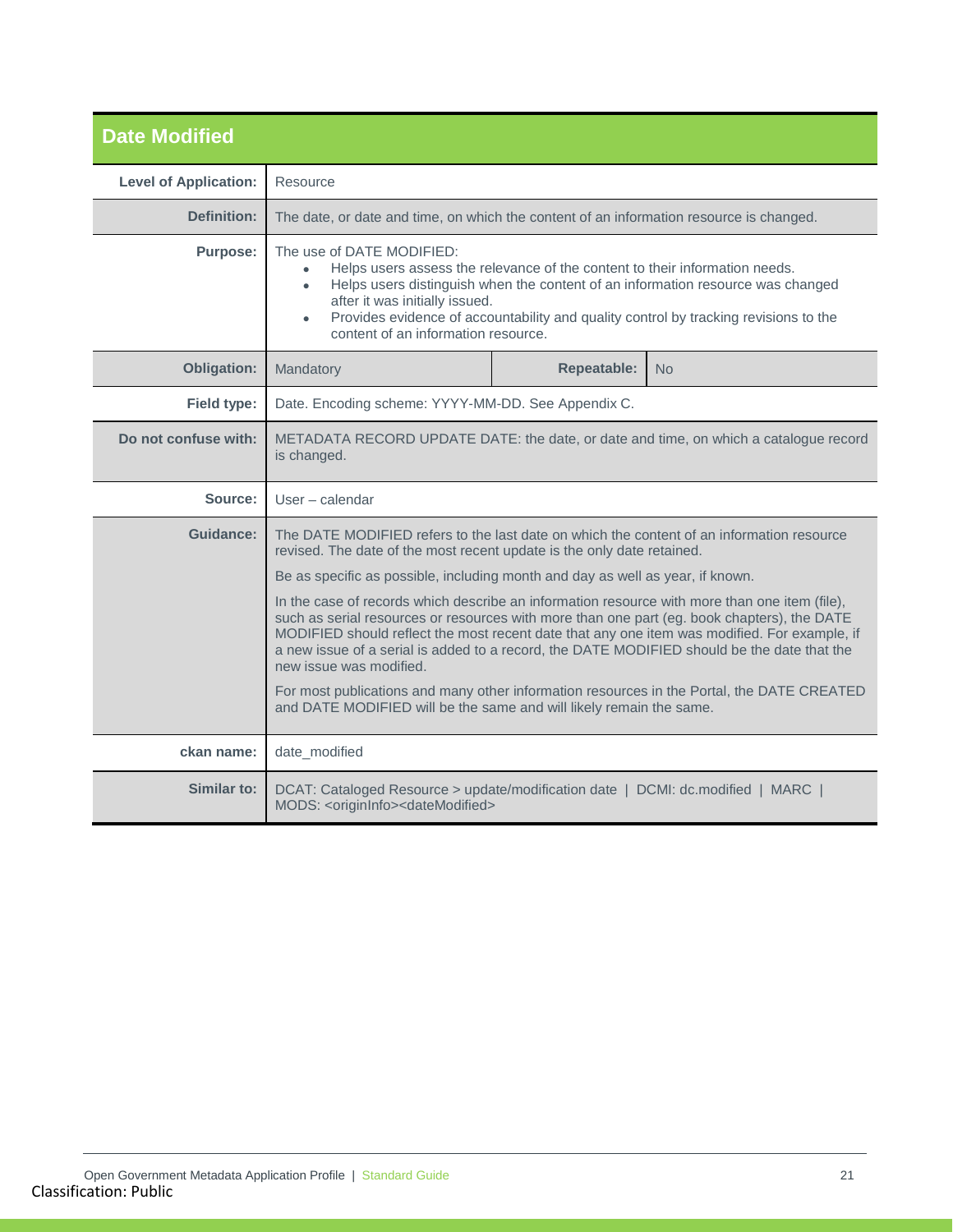<span id="page-21-0"></span>

| <b>Description</b>           |                                                                                                                                                                                                                                                                                                                                                                            |  |  |
|------------------------------|----------------------------------------------------------------------------------------------------------------------------------------------------------------------------------------------------------------------------------------------------------------------------------------------------------------------------------------------------------------------------|--|--|
| <b>Level of Application:</b> | Resource                                                                                                                                                                                                                                                                                                                                                                   |  |  |
| Definition:                  | A concise narrative of the content of an information resource.                                                                                                                                                                                                                                                                                                             |  |  |
| <b>Purpose:</b>              | Use of DESCRIPTION provides an explanation of the contents of a resource to assist in<br>retrieval and to help users determine if a resource is relevant to their needs. The description<br>can also describe the purpose of an information resource (what it was intended to accomplish),<br>what the resource "is" or what it measures, its function and potential uses. |  |  |
| Obligation:                  | <b>Repeatable:</b><br>Mandatory<br>N <sub>o</sub>                                                                                                                                                                                                                                                                                                                          |  |  |
| Field type:                  | Free text                                                                                                                                                                                                                                                                                                                                                                  |  |  |
| Do not confuse with:         | ITEM DESCRIPTION: A concise narrative of the content of the particular item (file) being<br>described. For resources that contain multiple components or files with different intellectual<br>content, there may be both a Description that applies to the resource as a whole, and item<br>descriptions which apply to each individual component.                         |  |  |
| Source:                      | User – manual entry                                                                                                                                                                                                                                                                                                                                                        |  |  |
| Guidance:                    | The DESCRIPTION must be concise as well as informative. Do not repeat the Title or<br>Alternative Tile in the Description field.                                                                                                                                                                                                                                           |  |  |
|                              | The DESCRIPTION should consist of complete sentences, written in an easily understandable<br>manner. It could cover aspects such as:                                                                                                                                                                                                                                       |  |  |
|                              | the purpose and function of a resource: what it was intended to accomplish;<br>$\bullet$                                                                                                                                                                                                                                                                                   |  |  |
|                              | what a resource "is", such as " the results of a comprehensive survey about persons<br>$who$ ";                                                                                                                                                                                                                                                                            |  |  |
|                              | a resource's place in a continuum, e.g. "It was preceded by; It grew out of; It<br>expands on earlier data collected by for";                                                                                                                                                                                                                                              |  |  |
|                              | potential uses for the resource, e.g. "To plan programs and services for; As a base<br>$\bullet$<br>for analyzing; To forecast volumes of; To determine requirements for"                                                                                                                                                                                                  |  |  |
|                              | Other useful information not captured in other metadata elements.<br>$\bullet$                                                                                                                                                                                                                                                                                             |  |  |
|                              | Include special characters such as quotation marks, apostrophes, and accented characters,<br>e.g. Métis.                                                                                                                                                                                                                                                                   |  |  |
| ckan name:                   | notes                                                                                                                                                                                                                                                                                                                                                                      |  |  |
| Similar to:                  | DCAT: Cataloged Resource > description   DCMI: dc.description   MARC: 505 ; 520  <br>MODS: <abstract></abstract>                                                                                                                                                                                                                                                           |  |  |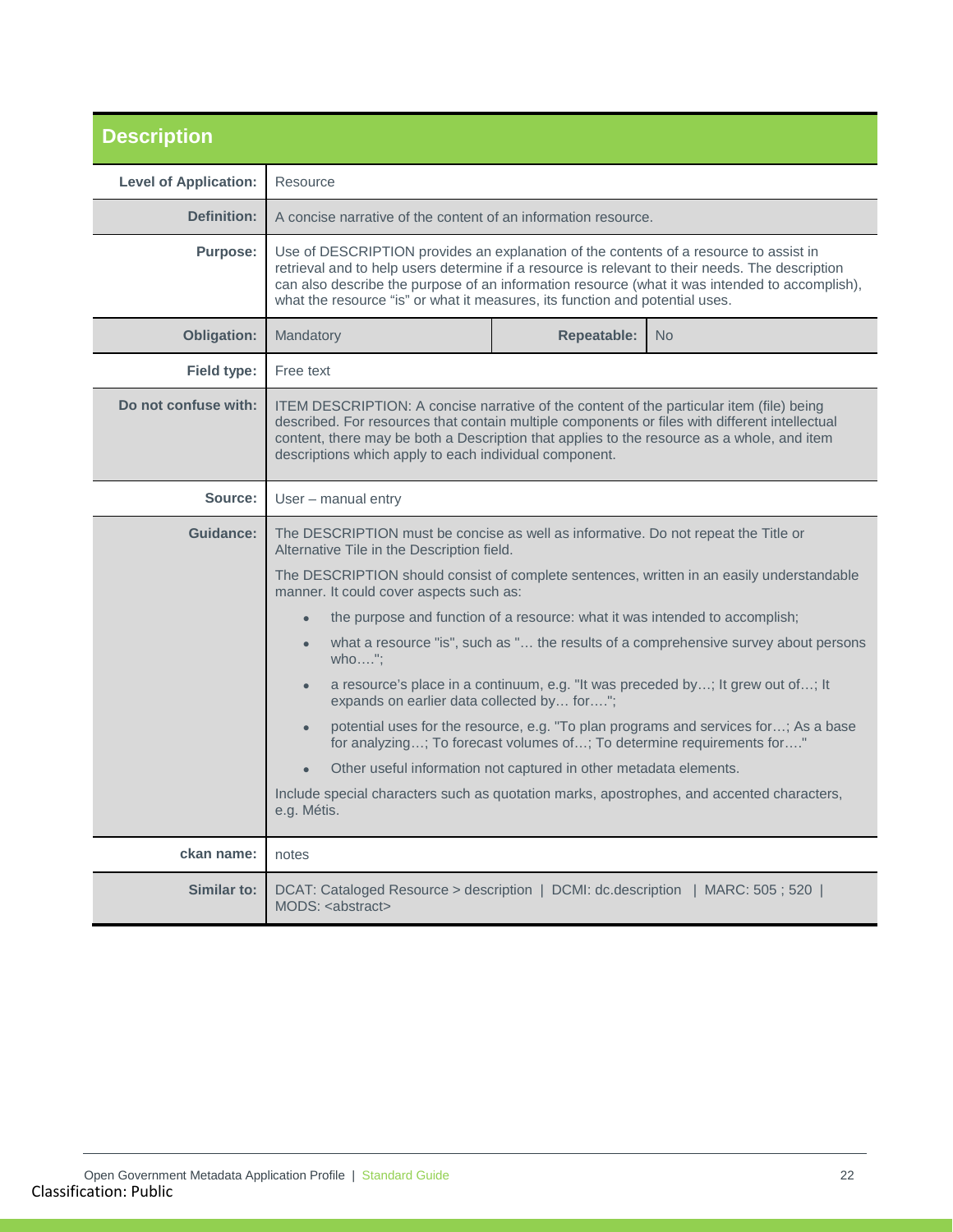<span id="page-22-0"></span>

| <b>Extent</b>                |                                                                                                                                                                                                                                                                                                                                                                                                                                                                                                                                                                            |  |  |
|------------------------------|----------------------------------------------------------------------------------------------------------------------------------------------------------------------------------------------------------------------------------------------------------------------------------------------------------------------------------------------------------------------------------------------------------------------------------------------------------------------------------------------------------------------------------------------------------------------------|--|--|
| <b>Level of Application:</b> | <b>Item</b>                                                                                                                                                                                                                                                                                                                                                                                                                                                                                                                                                                |  |  |
| <b>Definition:</b>           | The size or duration of the item (file) being described.                                                                                                                                                                                                                                                                                                                                                                                                                                                                                                                   |  |  |
| <b>Purpose:</b>              | Information on the size of an item, such as the number of pages, or the duration of video or<br>sound files, can help users decide whether or not to commit to downloading the item and<br>whether it can be expected to meet their information needs, and the length of time required to<br>read. listen to or view the resource.                                                                                                                                                                                                                                         |  |  |
| <b>Obligation:</b>           | Recommended<br>Repeatable:<br>Yes                                                                                                                                                                                                                                                                                                                                                                                                                                                                                                                                          |  |  |
| Field type:                  | Free text                                                                                                                                                                                                                                                                                                                                                                                                                                                                                                                                                                  |  |  |
| Do not confuse with:         | FILESIZE: The filesize of the item being described.<br>FORMAT: the computer encoding method for a resource file.<br>SPATIAL COVERAGE: the geographical area or spatial extent covered by the content of the<br>resource.<br>TEMPORAL COVERAGE: the time frame covered by the content of the resource.                                                                                                                                                                                                                                                                      |  |  |
| Source:                      | User – manual entry                                                                                                                                                                                                                                                                                                                                                                                                                                                                                                                                                        |  |  |
| Guidance:                    | Do not include file size in this field, as it has been given its own metadata element.<br>EXTENT generally consists of both a numeric value and a caption that is needed to interpret<br>the numeric value. Best practice is to separate the numeric value and the caption with a space.<br>Do not use abbreviations in the caption.<br>When recording the number of pages of textual resources, include the total number of pages,<br>including title pages, blank pages, introductory pages, back cover pages, etc.<br>Examples:<br>20 minutes<br>1.5 hours<br>327 pages |  |  |
| ckan name:                   | $extent$   extent2   extent3                                                                                                                                                                                                                                                                                                                                                                                                                                                                                                                                               |  |  |
| Similar to:                  | DCAT: none   DCMI: dc.format.extent   MARC: 300 \$a \$f   MODS:<br><physicaldescription><extent></extent></physicaldescription>                                                                                                                                                                                                                                                                                                                                                                                                                                            |  |  |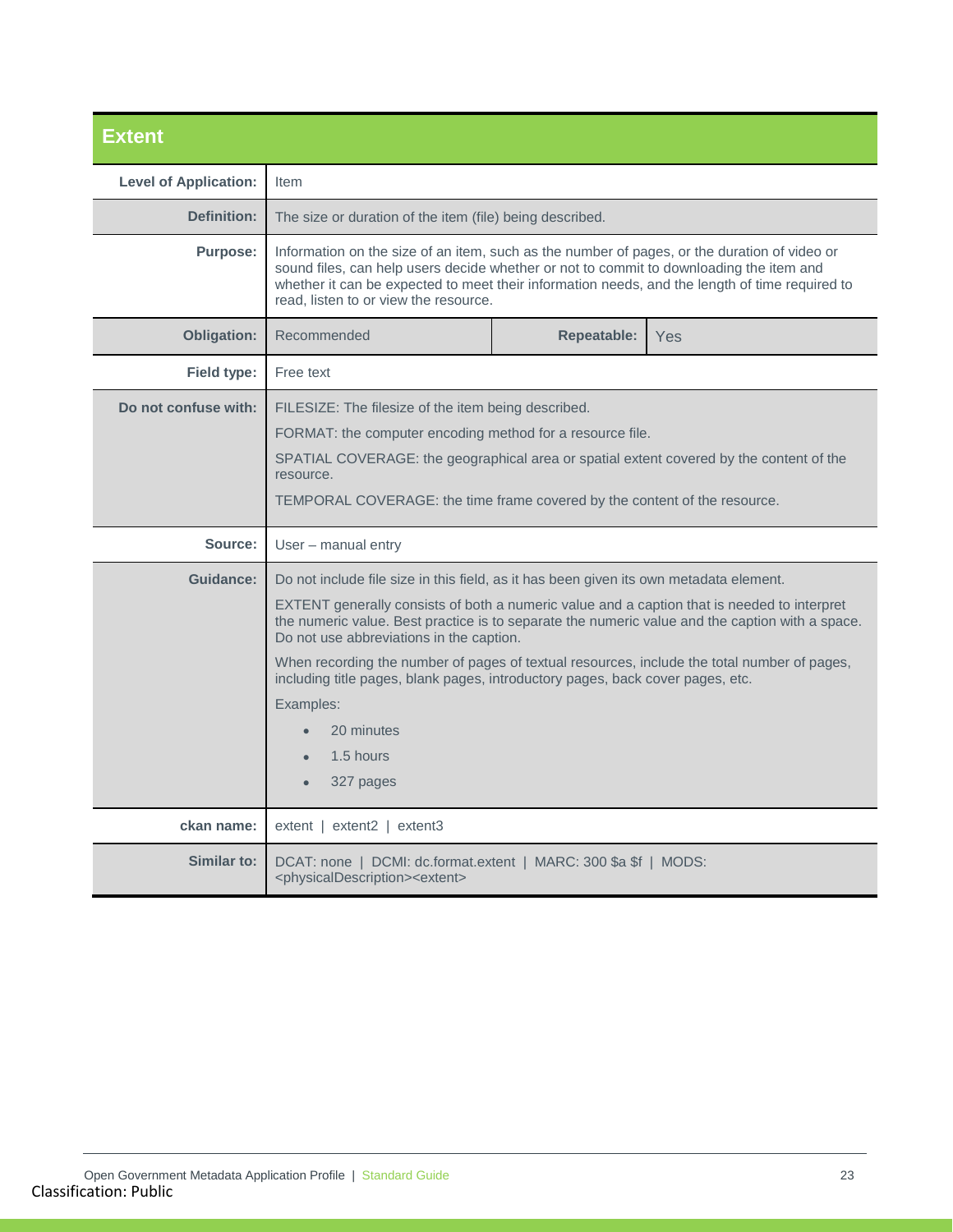<span id="page-23-0"></span>

| <b>Filesize</b>              |                                                                                                                                                                                                                                                                                  |                                                                                                                                                                                           |  |
|------------------------------|----------------------------------------------------------------------------------------------------------------------------------------------------------------------------------------------------------------------------------------------------------------------------------|-------------------------------------------------------------------------------------------------------------------------------------------------------------------------------------------|--|
| <b>Level of Application:</b> | Item                                                                                                                                                                                                                                                                             |                                                                                                                                                                                           |  |
| Definition:                  | The filesize of the item (file) being described.                                                                                                                                                                                                                                 |                                                                                                                                                                                           |  |
| <b>Purpose:</b>              | FILESIZE information can help users decide whether or not to commit to downloading the<br>described item (file) by providing information on the amount of physical or digital storage space<br>that it requires and an estimate of the length of time it might take to download. |                                                                                                                                                                                           |  |
| <b>Obligation:</b>           | Recommended<br><b>Repeatable:</b><br><b>No</b>                                                                                                                                                                                                                                   |                                                                                                                                                                                           |  |
| Field type:                  | System-generated                                                                                                                                                                                                                                                                 |                                                                                                                                                                                           |  |
| Do not confuse with:         | EXTENT: The size or duration of the item being described.                                                                                                                                                                                                                        |                                                                                                                                                                                           |  |
| Source:                      | System-generated                                                                                                                                                                                                                                                                 |                                                                                                                                                                                           |  |
| Guidance:                    | This number may be auto-generated by the system software. If not, or if the item being<br>described is hosted somewhere other than in the Portal, manually enter the filesize here.                                                                                              |                                                                                                                                                                                           |  |
|                              |                                                                                                                                                                                                                                                                                  | When recording FILESIZE, abbreviate the unit of measurement (eg. kb for kilobytes, mb for<br>megabytes, gb for gigabytes). Include a space between the value and the unit of measurement. |  |
|                              | Examples:                                                                                                                                                                                                                                                                        |                                                                                                                                                                                           |  |
|                              | 24 mb                                                                                                                                                                                                                                                                            |                                                                                                                                                                                           |  |
|                              | $3.4$ gb                                                                                                                                                                                                                                                                         |                                                                                                                                                                                           |  |
|                              | 546 kb                                                                                                                                                                                                                                                                           |                                                                                                                                                                                           |  |
| ckan name:                   | resources/0/size                                                                                                                                                                                                                                                                 |                                                                                                                                                                                           |  |
| Similar to:                  | DCAT: Distribution > byte size   DCMI: dc.format.extent   MARC: 300 \$a \$f   MODS: none                                                                                                                                                                                         |                                                                                                                                                                                           |  |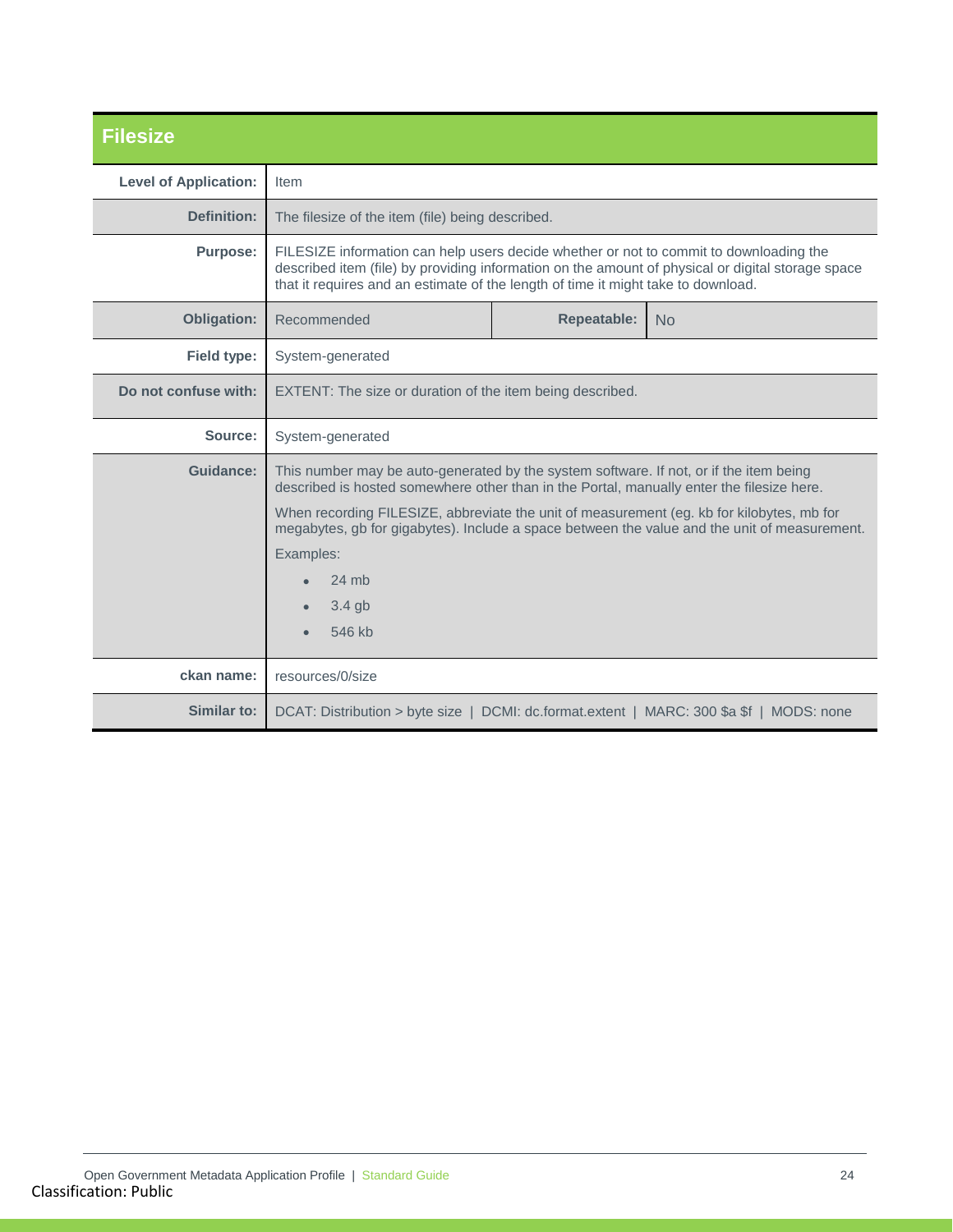<span id="page-24-0"></span>

| <b>Format</b>                |                                                                                                                                                                                                                                                                                                                                              |                    |    |
|------------------------------|----------------------------------------------------------------------------------------------------------------------------------------------------------------------------------------------------------------------------------------------------------------------------------------------------------------------------------------------|--------------------|----|
| <b>Level of Application:</b> | Item                                                                                                                                                                                                                                                                                                                                         |                    |    |
| Definition:                  | The file format or encoding method of the item (file) being described.                                                                                                                                                                                                                                                                       |                    |    |
| <b>Purpose:</b>              | Use of FORMAT supports retrieval, as well as control, storage, preservation and<br>access management of resources through time. It can alert users to the existence of<br>requirements for software, hardware or equipment other than a web browser to<br>display, use, or manage a resource.                                                |                    |    |
| <b>Obligation:</b>           | Mandatory                                                                                                                                                                                                                                                                                                                                    | <b>Repeatable:</b> | No |
| <b>Field type:</b>           | System-generated                                                                                                                                                                                                                                                                                                                             |                    |    |
| Do not confuse with:         | AVAILABILITY: used when the described resource is available in print or in another digital<br>format through another government or non-government source, such as Queen's Printer or the<br>Internet Archive.<br>TYPE: describes the business structure of the content of a resource, e.g. fact sheet, policy,<br>report, guide, statistics. |                    |    |
| Source:                      | User - pick list                                                                                                                                                                                                                                                                                                                             |                    |    |
| Guidance:                    | FORMAT refers to the encoding method used to store digital resource and convert it into<br>human-accessible form.<br>A resource with identical or near-identical intellectual content may have multiple formats. For<br>example, a resource may be available for download in html, pdf and docx formats.                                     |                    |    |
| ckan name:                   | resources/0/format                                                                                                                                                                                                                                                                                                                           |                    |    |
| Similar to:                  | DCAT: Distribution > format   DCMI: dc.format   MARC: none   MODS:<br><physicaldescription><internetmediatype></internetmediatype></physicaldescription>                                                                                                                                                                                     |                    |    |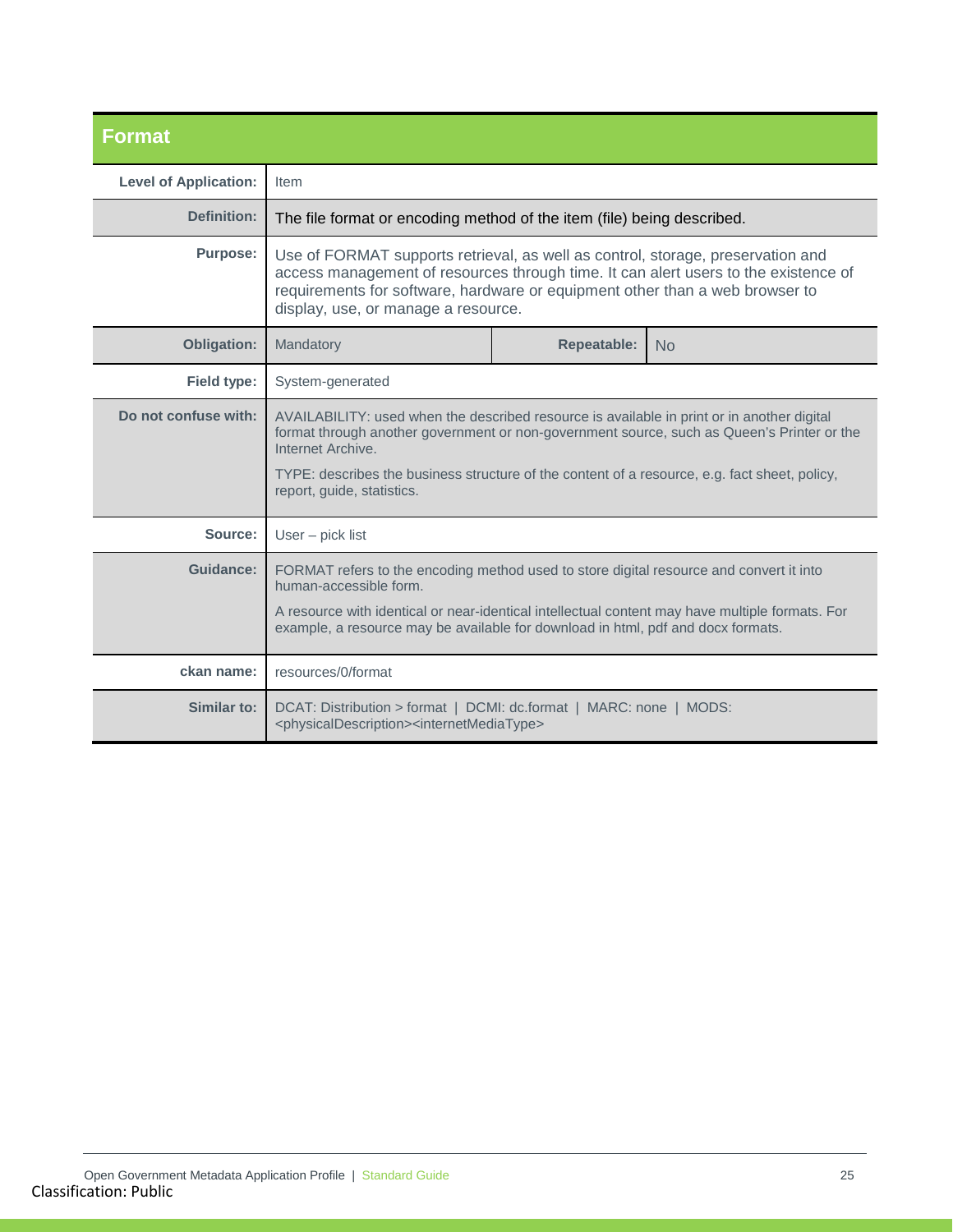<span id="page-25-0"></span>

| <b>Frequency</b>             |                                                                                                                                                                                                                                                                                                                          |  |                       |
|------------------------------|--------------------------------------------------------------------------------------------------------------------------------------------------------------------------------------------------------------------------------------------------------------------------------------------------------------------------|--|-----------------------|
| <b>Level of Application:</b> | Resource                                                                                                                                                                                                                                                                                                                 |  |                       |
| Definition:                  | The time interval at which new or updated versions of an information resource are issued.                                                                                                                                                                                                                                |  |                       |
| <b>Purpose:</b>              | Documenting the periods at which new or updated versions or issues of a resource are<br>released can help users understand the context, availability and relevance of its content.<br>FREQUENCY also is a component in managing the publication process.                                                                 |  |                       |
| <b>Obligation:</b>           | Mandatory<br><b>Repeatable:</b><br><b>No</b>                                                                                                                                                                                                                                                                             |  |                       |
| <b>Field type:</b>           | Controlled vocabulary. See Appendix C.                                                                                                                                                                                                                                                                                   |  |                       |
| Do not confuse with:         |                                                                                                                                                                                                                                                                                                                          |  |                       |
| Source:                      | $User - pick list$                                                                                                                                                                                                                                                                                                       |  |                       |
| Guidance:                    | Values must be selected from a controlled list.                                                                                                                                                                                                                                                                          |  |                       |
|                              | Select "Once" if the resource is not expected to be updated or serially produced. Later versions<br>of a resource with a FREQUENCY of "once" should be entered as a new resource with its own<br>catalogue record, and the relationship between the resources should be identified with the<br>RELATED RESOURCE element. |  |                       |
|                              | If the described resource is issued at a regular time interval not included in the controlled<br>vocabulary, please contact the Portal administrator to have the frequency included.                                                                                                                                     |  |                       |
|                              | If the frequency with which the described resource changes (eg. A quarterly publication is<br>changed to a monthly publication) update the frequency metadata element to reflect the new<br>frequency. A note can be added under the ADDITIONAL INFORMATION metadata element to<br>mark the change in frequency.         |  |                       |
| ckan name:                   | updatefrequency                                                                                                                                                                                                                                                                                                          |  |                       |
| Similar to:                  | DCAT: Dataset > frequence   DCMI: dc.accrualPeriodicity  <br><origininfo><frequency></frequency></origininfo>                                                                                                                                                                                                            |  | MARC: 310 \$a   MODS: |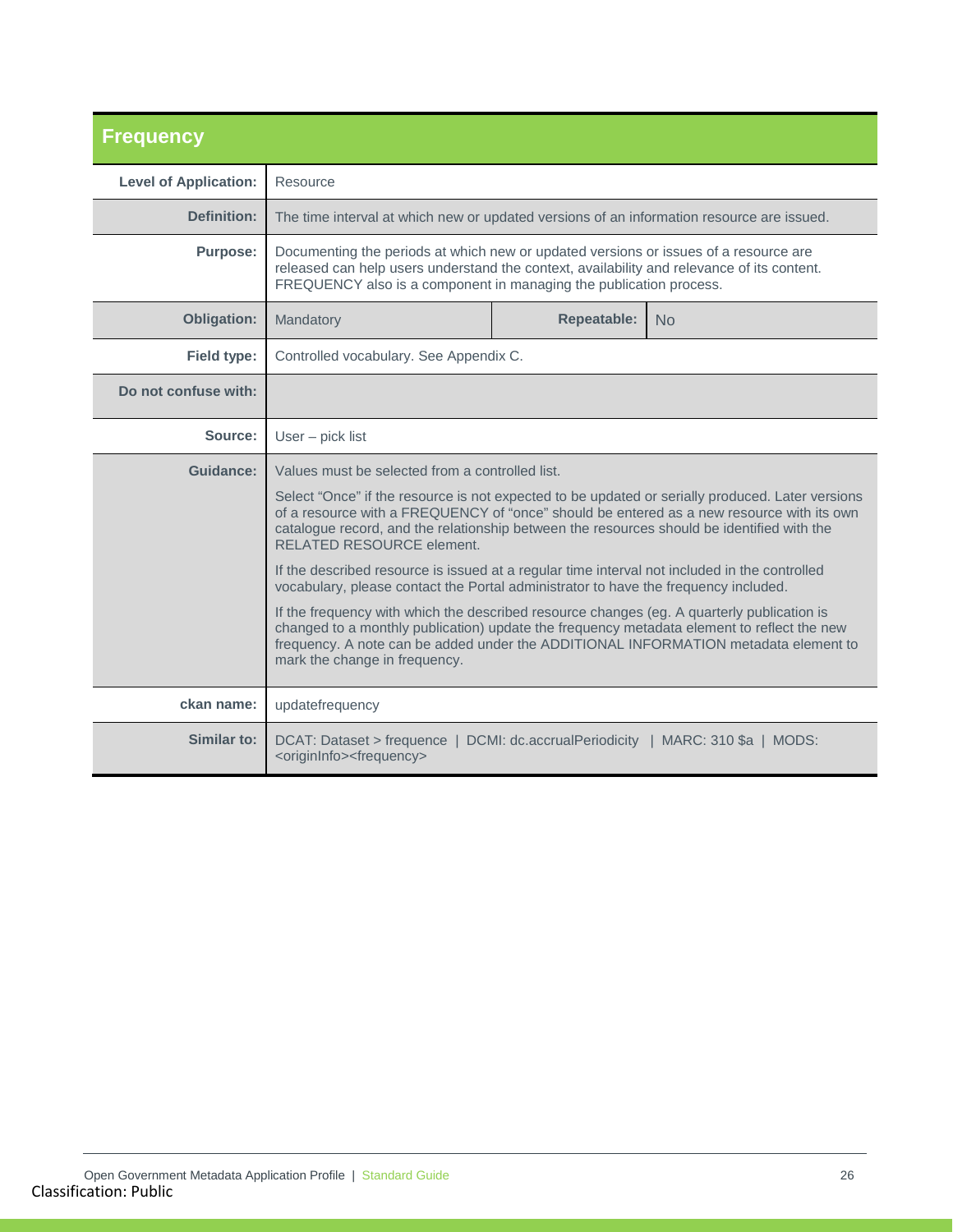<span id="page-26-0"></span>

| <b>Identifier</b>            |                                                                                                                                                                                                                                                                                                                                                                                           |  |  |
|------------------------------|-------------------------------------------------------------------------------------------------------------------------------------------------------------------------------------------------------------------------------------------------------------------------------------------------------------------------------------------------------------------------------------------|--|--|
| <b>Level of Application:</b> | Resource                                                                                                                                                                                                                                                                                                                                                                                  |  |  |
| Definition:                  | A unique number, code, or reference value assigned to an information resource within a given<br>context.                                                                                                                                                                                                                                                                                  |  |  |
| <b>Purpose:</b>              | Use of IDENTIFIER supports unambiguous identification of resources, helps to prevent<br>duplication, allows for interoperability with other metadata management systems, and facilitates<br>retrieval, as users may retrieve resources by specific identifiers.                                                                                                                           |  |  |
| <b>Obligation:</b>           | <b>Repeatable:</b><br>Mandatory if applicable<br>Yes                                                                                                                                                                                                                                                                                                                                      |  |  |
| Field type:                  | Controlled + free text                                                                                                                                                                                                                                                                                                                                                                    |  |  |
| Do not confuse with:         |                                                                                                                                                                                                                                                                                                                                                                                           |  |  |
| Source:                      | User - pick list + manual entry                                                                                                                                                                                                                                                                                                                                                           |  |  |
| Guidance:                    | As a best practice, all known unique identifiers should be included.                                                                                                                                                                                                                                                                                                                      |  |  |
|                              | <b>IDENTIFIER</b> is a container element with sub-elements. Metadata values are contained in the<br>sub-elements.                                                                                                                                                                                                                                                                         |  |  |
|                              | Each IDENTIFIER element has two mandatory sub-elements:                                                                                                                                                                                                                                                                                                                                   |  |  |
|                              | <b>Identifier Type</b><br>$\bullet$                                                                                                                                                                                                                                                                                                                                                       |  |  |
|                              | The formal name given to the type of identifier - Choose from a controlled vocabulary.<br>See Appendix C for a list of current Identifier types. If the type of identifier is not<br>available and the option "local identifier" is not suitable, contact the Portal<br>administrator team to add the identifier type to the controlled vocabulary. Eg. ISBN<br>(print) or ISSN (online). |  |  |
|                              | <b>Identifier Value</b>                                                                                                                                                                                                                                                                                                                                                                   |  |  |
|                              | The unique value of the identifier for the specific identifier type.                                                                                                                                                                                                                                                                                                                      |  |  |
|                              | For ISBNs, enter the complete ISBN without hyphens. For all other identifiers, enter as they<br>appear in the described resource.                                                                                                                                                                                                                                                         |  |  |
| ckan name:                   | identifier-AGDEX-number   identifier-ALIS-catno   identifier-ISBN-cdrom  <br>identifier-ISBN-dvd   identifier-ISBN-print   identifier-ISBN-pdf identifier-ISSN-print  <br>identifier-ISSN-online   identifier-local   identifier-NEOS-catkey                                                                                                                                              |  |  |
| Similar to:                  | DCAT: Cataloged Resource > identifier   DCMI: dc.identifier   MARC: 001 (catkey) ; 020 \$a<br>(isbn); 022 \$a (issn)   MODS: <identifier></identifier>                                                                                                                                                                                                                                    |  |  |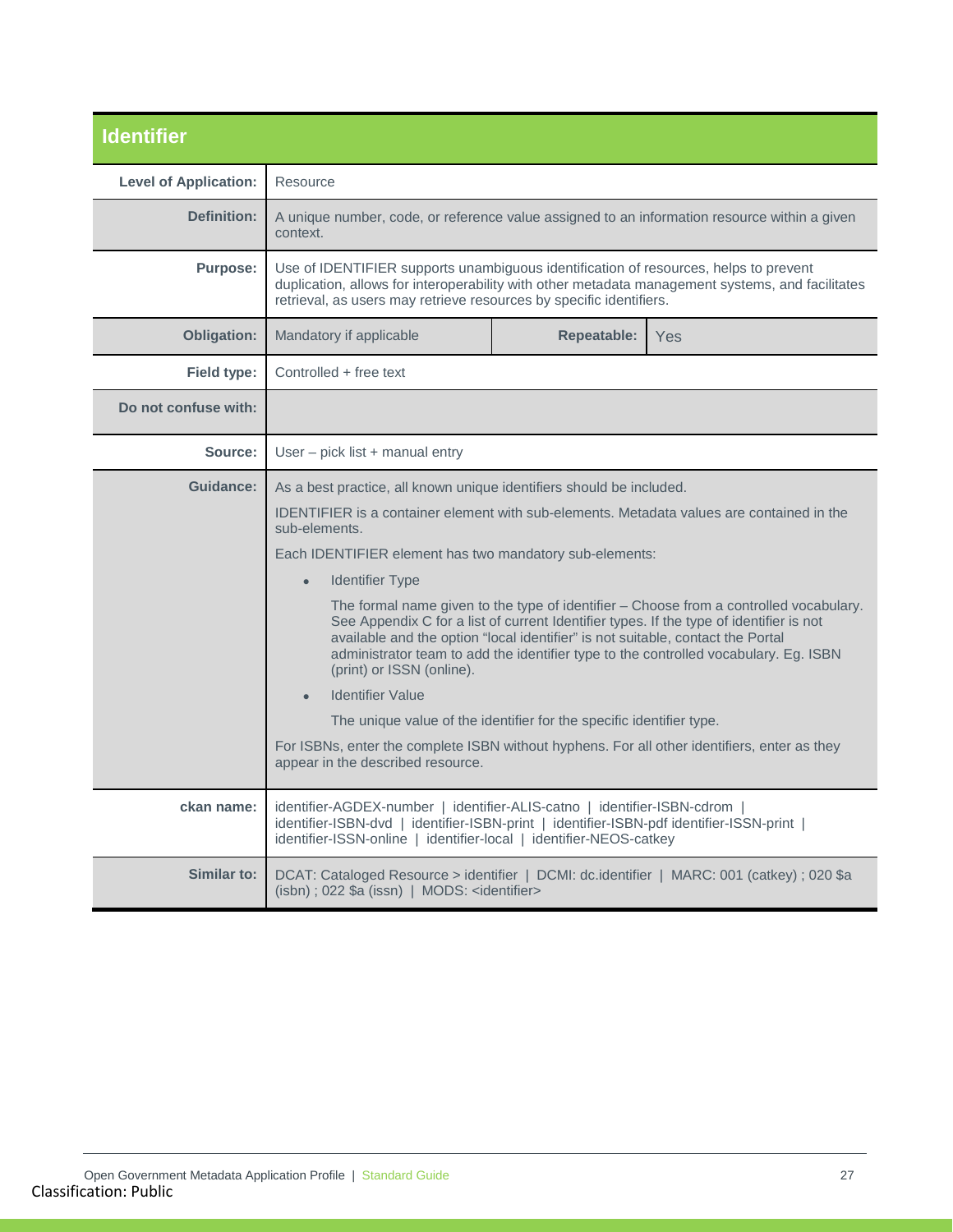<span id="page-27-0"></span>

| <b>Import Source</b>         |                                                                                                                                                                                                               |  |                                                                               |
|------------------------------|---------------------------------------------------------------------------------------------------------------------------------------------------------------------------------------------------------------|--|-------------------------------------------------------------------------------|
| <b>Level of Application:</b> | Record                                                                                                                                                                                                        |  |                                                                               |
| Definition:                  | The external catalogue or other source from which the metadata for the information resource<br>was harvested.                                                                                                 |  |                                                                               |
| <b>Purpose:</b>              | Identifying the source where the metadata originated ensures proper attribution and<br>responsibility for the metadata, and serves as a way to make users aware of other sources of<br>related materials.     |  |                                                                               |
| <b>Obligation:</b>           | <b>Repeatable:</b><br>Mandatory if applicable<br>No                                                                                                                                                           |  |                                                                               |
| Field type:                  | Controlled vocabulary                                                                                                                                                                                         |  |                                                                               |
| Do not confuse with:         | AVAILABILITY: used when the described resource is available in print or in another digital<br>format through another government or non-government source, such as Queen's Printer or the<br>Internet Archive. |  |                                                                               |
| Source:                      | System-generated                                                                                                                                                                                              |  |                                                                               |
| Guidance:                    | IMPORT SOURCE is a container element with two sub-elements. Metadata values are<br>contained in the sub-elements.                                                                                             |  |                                                                               |
|                              | Each IMPORT SOURCE element has two sub-elements:                                                                                                                                                              |  |                                                                               |
|                              | Import Source - Name (Mandatory)<br>$\bullet$                                                                                                                                                                 |  |                                                                               |
|                              | The name of the catalogue from which the record was harvested/imported.                                                                                                                                       |  |                                                                               |
|                              | Import Source - URL (Mandatory if Applicable)<br>$\bullet$                                                                                                                                                    |  |                                                                               |
|                              | imported.                                                                                                                                                                                                     |  | The URL for the home page of the catalogue from which the metadata record was |
|                              | Values will be applied to these sub-elements automatically at the time the metadata is<br>harvested/imported from the external catalogue.                                                                     |  |                                                                               |
|                              |                                                                                                                                                                                                               |  |                                                                               |
| ckan name:                   | source_type                                                                                                                                                                                                   |  |                                                                               |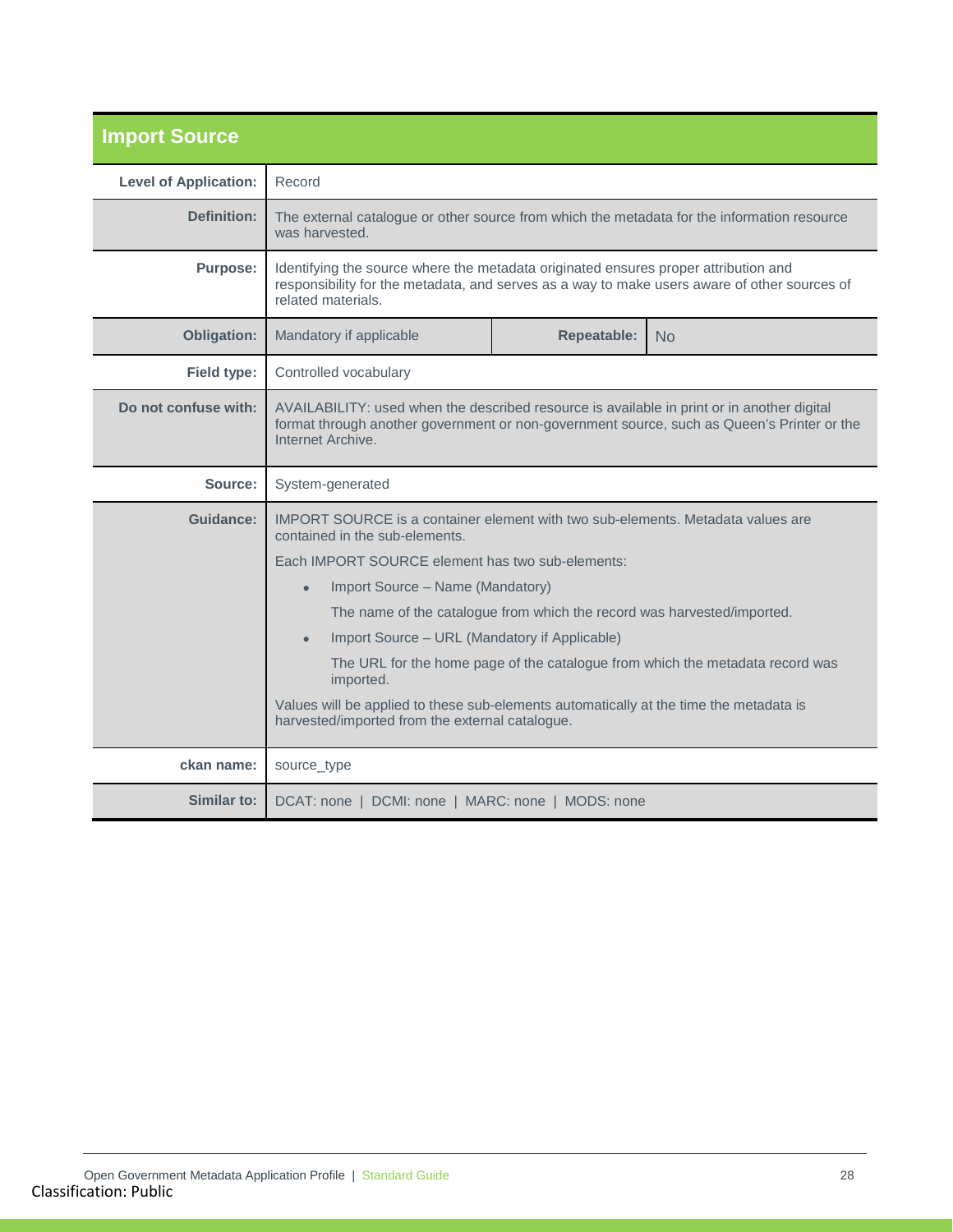<span id="page-28-0"></span>

| <b>Issuing Body</b>          |                                                                                                                                                                                                                                                                                                                                                                                                                                                                                                                                                                                                                           |                           |  |  |  |
|------------------------------|---------------------------------------------------------------------------------------------------------------------------------------------------------------------------------------------------------------------------------------------------------------------------------------------------------------------------------------------------------------------------------------------------------------------------------------------------------------------------------------------------------------------------------------------------------------------------------------------------------------------------|---------------------------|--|--|--|
| <b>Level of Application:</b> | Resource                                                                                                                                                                                                                                                                                                                                                                                                                                                                                                                                                                                                                  |                           |  |  |  |
| Definition:                  | The business entity responsible for making an information resource publicly available.                                                                                                                                                                                                                                                                                                                                                                                                                                                                                                                                    |                           |  |  |  |
| <b>Purpose:</b>              | In the context of the Open Government Portal, the ISSUING BODY is the department or other<br>organisational entity responsible for the public release of the resource. Use of ISSUING BODY<br>supports the assignment of accountability for accuracy of the resource, quality assurance and<br>timeliness, as well as related quality control and life cycle management processes.                                                                                                                                                                                                                                        |                           |  |  |  |
| <b>Obligation:</b>           | Mandatory                                                                                                                                                                                                                                                                                                                                                                                                                                                                                                                                                                                                                 | <b>Repeatable:</b><br>No. |  |  |  |
| Field type:                  | Controlled vocabulary. See Appendix C.                                                                                                                                                                                                                                                                                                                                                                                                                                                                                                                                                                                    |                           |  |  |  |
| Do not confuse with:         | CONTACT: provides an avenue for users to obtain further information or provide feedback<br>about the described resource or its metadata. It might or might not be the same entity as the<br>issuing body.<br>CREATOR: the business entity (department, agency, board, commission, etc.) primarily<br>responsible for the creation of the content of the resource.                                                                                                                                                                                                                                                         |                           |  |  |  |
| Source:                      | User - pick list                                                                                                                                                                                                                                                                                                                                                                                                                                                                                                                                                                                                          |                           |  |  |  |
| Guidance:                    | The ISSUING BODY is responsible for the quality and timeliness of the content of the described<br>resource. Issuing bodies may include provincial departments, agencies, boards, commissions,<br>or delegated administrative organizations. In the Open Government Portal context, CREATOR<br>and ISSUING BODY often are the same organization, but this may not always be the case.<br>If the information product has more than one ISSUING BODY, choose the first one listed. When<br>there is more than one ISSUING BODY and they are not listed on the resource, choose the<br>body which comes first alphabetically. |                           |  |  |  |
| ckan name:                   | organization/name   organization/title                                                                                                                                                                                                                                                                                                                                                                                                                                                                                                                                                                                    |                           |  |  |  |
| Similar to:                  | DCAT: Cataloged Resource > publisher   DCMI: dc.publisher   MARC: 260 \$b; 264 \$b  <br>MODS: < originInfo > < publisher>                                                                                                                                                                                                                                                                                                                                                                                                                                                                                                 |                           |  |  |  |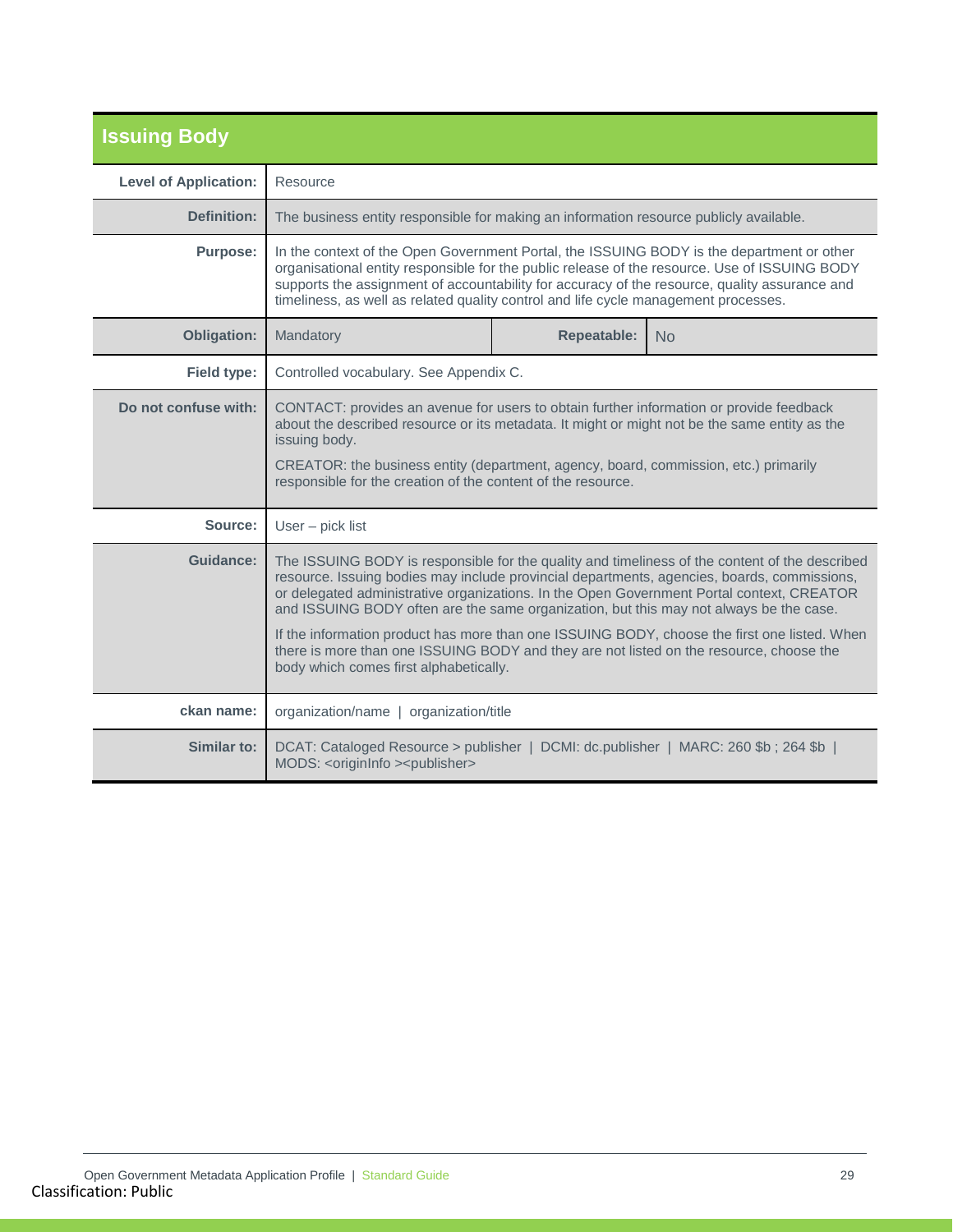<span id="page-29-0"></span>

| <b>Item Description</b>      |                                                                                                                                                                                                                                                                                              |                    |           |
|------------------------------|----------------------------------------------------------------------------------------------------------------------------------------------------------------------------------------------------------------------------------------------------------------------------------------------|--------------------|-----------|
| <b>Level of Application:</b> | Item                                                                                                                                                                                                                                                                                         |                    |           |
| <b>Definition:</b>           | A concise narrative of the content of the item (file) being described.                                                                                                                                                                                                                       |                    |           |
| <b>Purpose:</b>              | The item description allows for the description of the content that is unique to the item, as<br>compared to the resource of which it is a component part.                                                                                                                                   |                    |           |
| <b>Obligation:</b>           | Optional                                                                                                                                                                                                                                                                                     | <b>Repeatable:</b> | <b>No</b> |
| Field type:                  | Free text                                                                                                                                                                                                                                                                                    |                    |           |
| Do not confuse with:         | DESCRIPTION: applies to the resource as a whole.                                                                                                                                                                                                                                             |                    |           |
| Source:                      | User – manual entry                                                                                                                                                                                                                                                                          |                    |           |
| Guidance:                    | ITEM DESCRIPTION can be used to provide information specific to the particular item being<br>described, rather than the resource as a whole. For example, it can be used to describe the<br>content of an issue of a serial, for serials that have a unique theme or subject for each issue. |                    |           |
| ckan name:                   | resources/0/description                                                                                                                                                                                                                                                                      |                    |           |
| Similar to:                  | DCAT: Distribution > description   DCMI: dct:description   MARC: none   MODS: <abstract></abstract>                                                                                                                                                                                          |                    |           |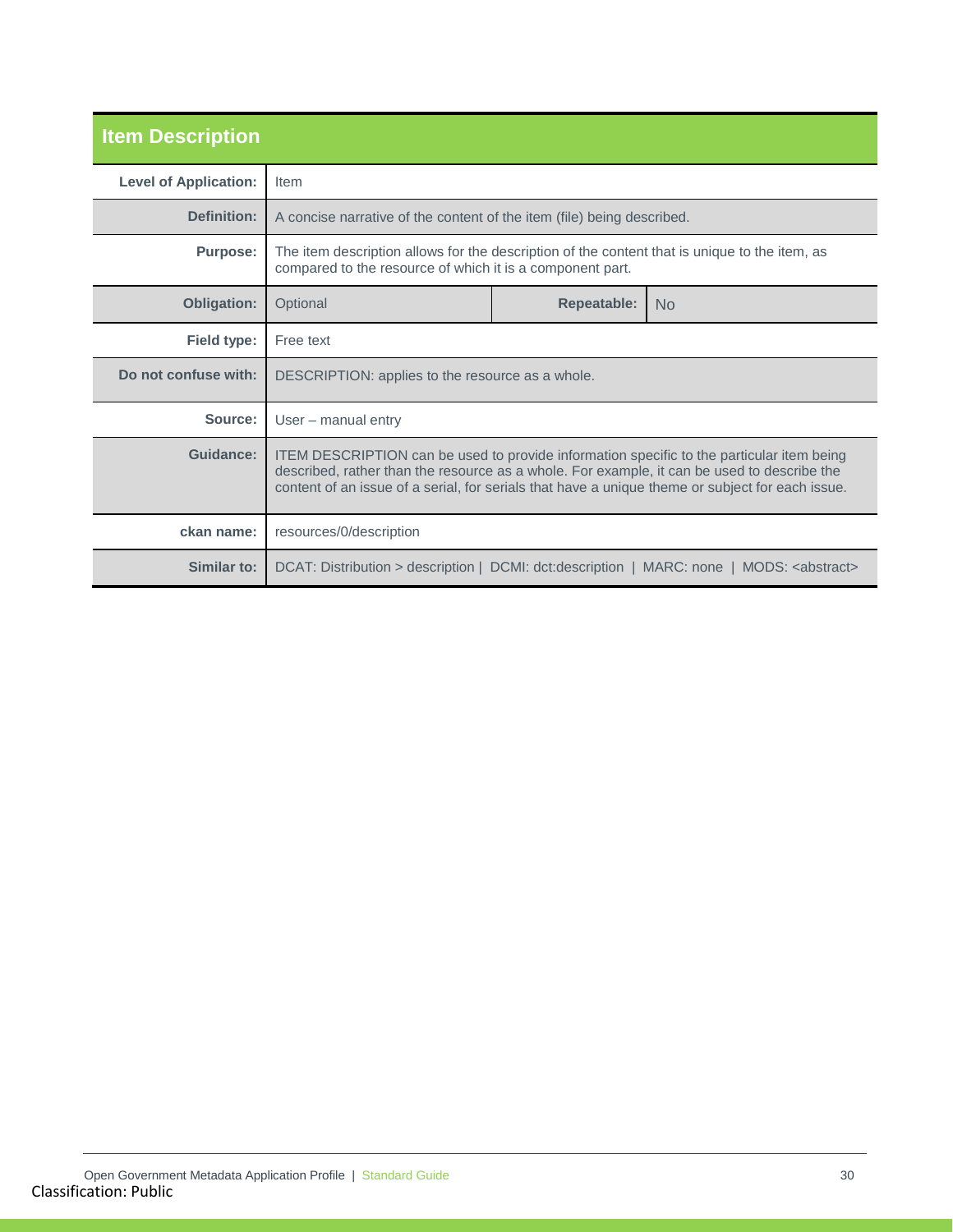<span id="page-30-0"></span>

| <b>Item Title</b>            |                                                                                                                                                                                                                                                                                                                                                                                                                                                                                                                                                                                                                                                                                                                                                                                                                                                                                                                     |                                 |                                                                                           |  |
|------------------------------|---------------------------------------------------------------------------------------------------------------------------------------------------------------------------------------------------------------------------------------------------------------------------------------------------------------------------------------------------------------------------------------------------------------------------------------------------------------------------------------------------------------------------------------------------------------------------------------------------------------------------------------------------------------------------------------------------------------------------------------------------------------------------------------------------------------------------------------------------------------------------------------------------------------------|---------------------------------|-------------------------------------------------------------------------------------------|--|
| <b>Level of Application:</b> | Item                                                                                                                                                                                                                                                                                                                                                                                                                                                                                                                                                                                                                                                                                                                                                                                                                                                                                                                |                                 |                                                                                           |  |
| <b>Definition:</b>           | The formal or informal name given to the item (file) being described.                                                                                                                                                                                                                                                                                                                                                                                                                                                                                                                                                                                                                                                                                                                                                                                                                                               |                                 |                                                                                           |  |
| <b>Purpose:</b>              | point to the electronic file being described. ITEM TITLE also provides a means to distinguish<br>between multiple items added to one record.                                                                                                                                                                                                                                                                                                                                                                                                                                                                                                                                                                                                                                                                                                                                                                        |                                 | In the Open Government Portal, ITEM TITLE is combined with ITEM URL to provide the access |  |
| <b>Obligation:</b>           | Mandatory                                                                                                                                                                                                                                                                                                                                                                                                                                                                                                                                                                                                                                                                                                                                                                                                                                                                                                           | <b>Repeatable:</b><br><b>No</b> |                                                                                           |  |
| Field type:                  | Free text                                                                                                                                                                                                                                                                                                                                                                                                                                                                                                                                                                                                                                                                                                                                                                                                                                                                                                           |                                 |                                                                                           |  |
| Do not confuse with:         | TITLE: The full and formal name given to an information resource.                                                                                                                                                                                                                                                                                                                                                                                                                                                                                                                                                                                                                                                                                                                                                                                                                                                   |                                 |                                                                                           |  |
| Source:                      | User – manual entry                                                                                                                                                                                                                                                                                                                                                                                                                                                                                                                                                                                                                                                                                                                                                                                                                                                                                                 |                                 |                                                                                           |  |
| Guidance:                    | For monographs the resource TITLE can be repeated here. If the official TITLE is particularly<br>long, the ITEM TITLE can be shortened or, if the TITLE includes a subtitle, the subtitle can be<br>omitted.<br>For resources with multiple parts, use the formal or informal name of the part, if available.<br>Examples:<br>Chapter 1. Purposes and Scope of the FOIP Act<br>Chapter 2. Administration of the FOIP Act<br>For serials, the enumeration of the particular issue should be used. Do not use<br>abbreviations or punctuation in the enumeration for serial issues. Write out all words,<br>such as volume and issue. Use title case for all words. Include date information if<br>included in the resource, following the enumeration and preceded by a dash<br>Examples of enumeration:<br>Volume 3 Issue 4<br>Volume 12 Number 5 - August 2014<br>Spring 2014<br>$Is sue 243 - September 25, 2013$ |                                 |                                                                                           |  |
| ckan name:                   | resources/0/name                                                                                                                                                                                                                                                                                                                                                                                                                                                                                                                                                                                                                                                                                                                                                                                                                                                                                                    |                                 |                                                                                           |  |
| Similar to:                  | DCAT: Distribution > title   DCMI: none   MARC: none   MODS: <titleinfo><title></title></titleinfo>                                                                                                                                                                                                                                                                                                                                                                                                                                                                                                                                                                                                                                                                                                                                                                                                                 |                                 |                                                                                           |  |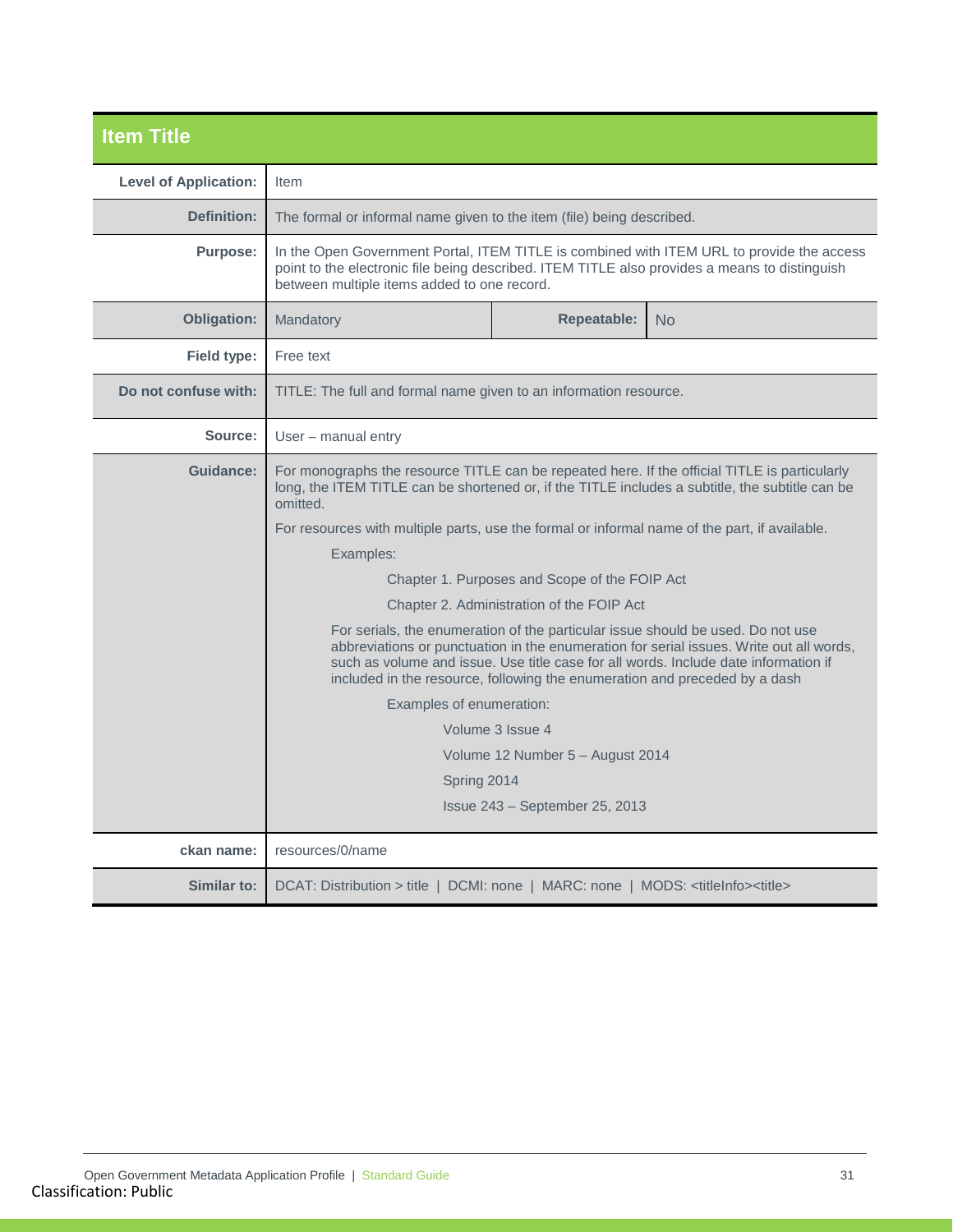<span id="page-31-0"></span>

| <b>Item URL</b>              |                                                                                                                                            |                    |                |
|------------------------------|--------------------------------------------------------------------------------------------------------------------------------------------|--------------------|----------------|
| <b>Level of Application:</b> | Item                                                                                                                                       |                    |                |
| <b>Definition:</b>           | The electronic location where the item (file) being described can be found.                                                                |                    |                |
| <b>Purpose:</b>              | In the Open Government Portal, ITEM URL is combined with ITEM TITLE to provide the access<br>point to the electronic file being described. |                    |                |
| <b>Obligation:</b>           | Mandatory                                                                                                                                  | <b>Repeatable:</b> | N <sub>o</sub> |
| Field type:                  | Encoding scheme                                                                                                                            |                    |                |
| Do not confuse with:         |                                                                                                                                            |                    |                |
| Source:                      | System-generated                                                                                                                           |                    |                |
| <b>Guidance:</b>             | The ITEM URL will be system-generated and will be combined with the ITEM TITLE to provide<br>the access point for the item.                |                    |                |
| ckan name:                   | resources/0/url                                                                                                                            |                    |                |
| Similar to:                  | DCAT: Districution > downloadURL   DCMI: none   MARC: 856   MODS: <identifier></identifier>                                                |                    |                |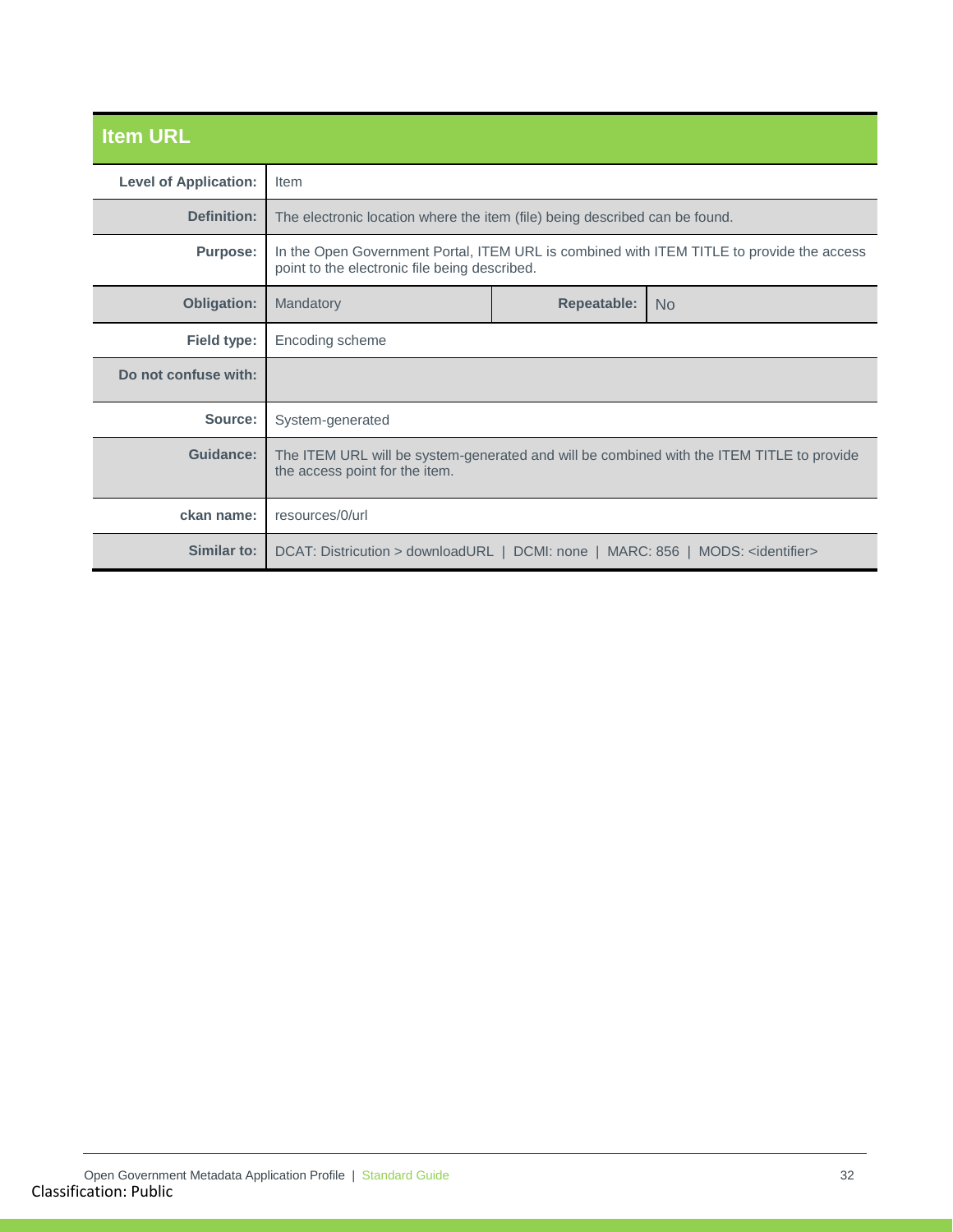<span id="page-32-0"></span>

| <b>Keywords</b>              |                                                                                                                                                                                                                                                                                                                                                                                                                                                                                                                                                                                                                                                                                                                                                                                                                                                                                                                                                                                                                                                                                                                                                                                                                             |                    |                                                                                      |
|------------------------------|-----------------------------------------------------------------------------------------------------------------------------------------------------------------------------------------------------------------------------------------------------------------------------------------------------------------------------------------------------------------------------------------------------------------------------------------------------------------------------------------------------------------------------------------------------------------------------------------------------------------------------------------------------------------------------------------------------------------------------------------------------------------------------------------------------------------------------------------------------------------------------------------------------------------------------------------------------------------------------------------------------------------------------------------------------------------------------------------------------------------------------------------------------------------------------------------------------------------------------|--------------------|--------------------------------------------------------------------------------------|
| <b>Level of Application:</b> | Resource                                                                                                                                                                                                                                                                                                                                                                                                                                                                                                                                                                                                                                                                                                                                                                                                                                                                                                                                                                                                                                                                                                                                                                                                                    |                    |                                                                                      |
| <b>Definition:</b>           | Uncontrolled terms (words or phrases) assigned to describe an information resource.                                                                                                                                                                                                                                                                                                                                                                                                                                                                                                                                                                                                                                                                                                                                                                                                                                                                                                                                                                                                                                                                                                                                         |                    |                                                                                      |
| <b>Purpose:</b>              | KEYWORDS can serve as additional access points to assist discovery and retrieval.                                                                                                                                                                                                                                                                                                                                                                                                                                                                                                                                                                                                                                                                                                                                                                                                                                                                                                                                                                                                                                                                                                                                           |                    |                                                                                      |
| <b>Obligation:</b>           | Mandatory                                                                                                                                                                                                                                                                                                                                                                                                                                                                                                                                                                                                                                                                                                                                                                                                                                                                                                                                                                                                                                                                                                                                                                                                                   | <b>Repeatable:</b> | Yes                                                                                  |
| <b>Field type:</b>           | Free text                                                                                                                                                                                                                                                                                                                                                                                                                                                                                                                                                                                                                                                                                                                                                                                                                                                                                                                                                                                                                                                                                                                                                                                                                   |                    |                                                                                      |
| Do not confuse with:         | DESCRIPTION: a narrative account about resource content.                                                                                                                                                                                                                                                                                                                                                                                                                                                                                                                                                                                                                                                                                                                                                                                                                                                                                                                                                                                                                                                                                                                                                                    |                    |                                                                                      |
|                              | TOPIC, SUBJECT: controlled terms that describe the topic(s) of the content.                                                                                                                                                                                                                                                                                                                                                                                                                                                                                                                                                                                                                                                                                                                                                                                                                                                                                                                                                                                                                                                                                                                                                 |                    |                                                                                      |
| Source:                      | User - manual entry                                                                                                                                                                                                                                                                                                                                                                                                                                                                                                                                                                                                                                                                                                                                                                                                                                                                                                                                                                                                                                                                                                                                                                                                         |                    |                                                                                      |
| <b>Guidance:</b>             | Keywords are used to:                                                                                                                                                                                                                                                                                                                                                                                                                                                                                                                                                                                                                                                                                                                                                                                                                                                                                                                                                                                                                                                                                                                                                                                                       |                    |                                                                                      |
|                              | Improve search results by providing words that may be used to look for a resource but<br>$\bullet$<br>which do not appear in the title, description, or other metadata fields. This might<br>include acronyms and subject synonyms.<br>Group together resources with similar subject matter. In the Open Government Portal,<br>$\bullet$<br>keywords appear as clickable links that, when clicked, will retrieve all other records<br>that contain the same keyword.<br>Keywords should be entered in the plural form, except for abstract concepts or entities<br>$\bullet$<br>that cannot be counted. (Eg. exports, royalties, births, trade)<br>Do not enter variant spellings of a word as keywords. Only the accepted spelling of a<br>$\bullet$<br>word should be included. Sources for correct spelling are: Canadian Press Caps and<br>Spelling and the Canadian Oxford Dictionary.<br>Do not use abbreviations; spell out the keyword in full.<br>$\bullet$<br>If entering acronyms, also include the full form of the acronym as a keyword (eg. OHS,<br>$\bullet$<br>Occupational Health and Safety).<br>Enter keywords in lower case, except for proper nouns (eg. public libraries, Calgary<br>Public Library). |                    |                                                                                      |
|                              | Do not use ampersands in keywords; use the word 'and' instead.<br>$\bullet$                                                                                                                                                                                                                                                                                                                                                                                                                                                                                                                                                                                                                                                                                                                                                                                                                                                                                                                                                                                                                                                                                                                                                 |                    | Nouns and noun phrases are preferred over verbs (eg. fermentation not fermenting)    |
|                              | $\bullet$<br>common usage (eg. Métis).                                                                                                                                                                                                                                                                                                                                                                                                                                                                                                                                                                                                                                                                                                                                                                                                                                                                                                                                                                                                                                                                                                                                                                                      |                    | Special characters, such as accent marks, should be included as long as they reflect |
| ckan name:                   | tags/0/name   tags/0/display_name                                                                                                                                                                                                                                                                                                                                                                                                                                                                                                                                                                                                                                                                                                                                                                                                                                                                                                                                                                                                                                                                                                                                                                                           |                    |                                                                                      |
| Similar to:                  | DCAT: Cataloged Resource > keyword   DCMI: dc.subject   MARC: none   MODS:<br><subject><topic></topic></subject>                                                                                                                                                                                                                                                                                                                                                                                                                                                                                                                                                                                                                                                                                                                                                                                                                                                                                                                                                                                                                                                                                                            |                    |                                                                                      |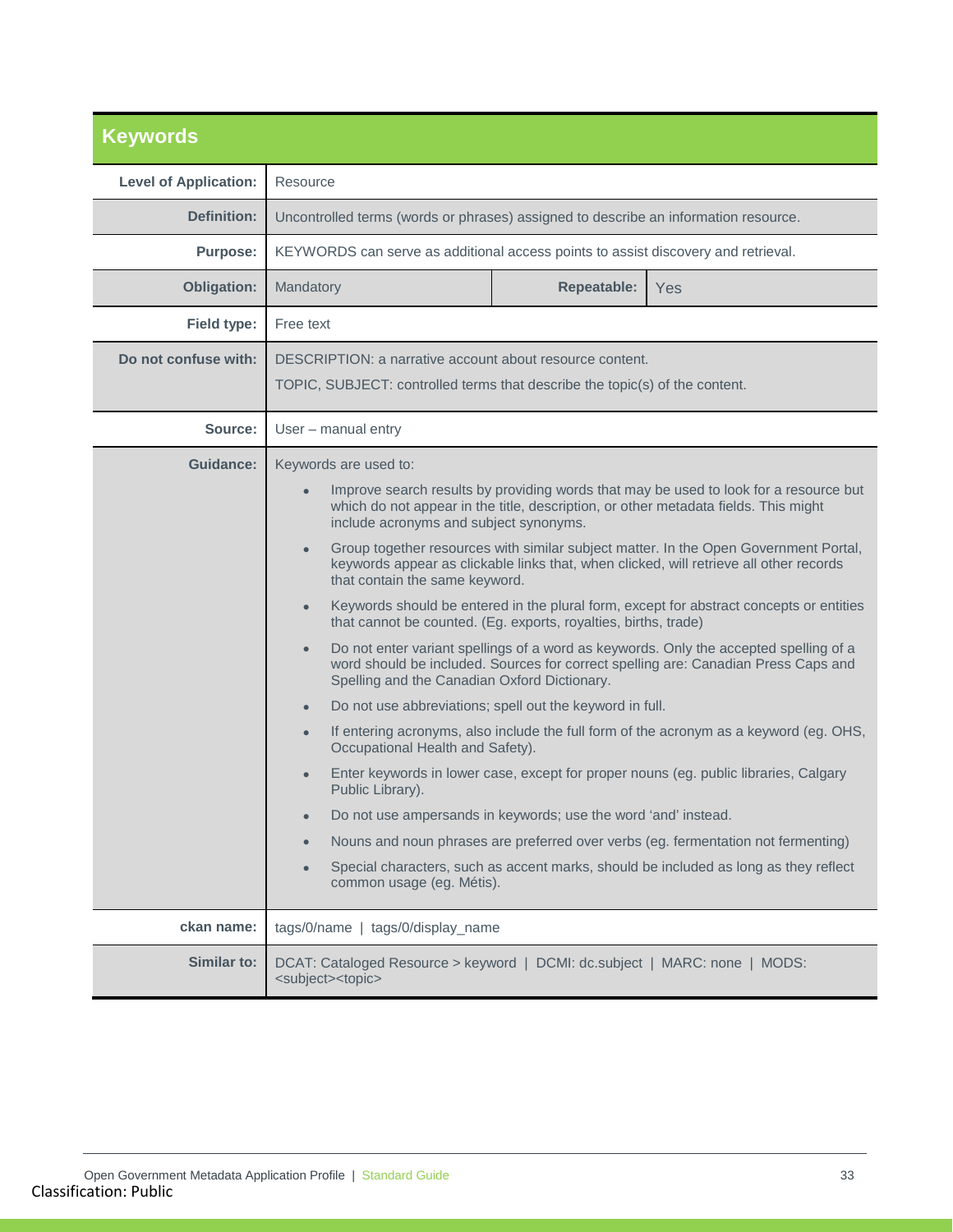<span id="page-33-0"></span>

| <b>Language</b>              |                                                                                                                                                                                                                                                                                                                             |                    |                                            |
|------------------------------|-----------------------------------------------------------------------------------------------------------------------------------------------------------------------------------------------------------------------------------------------------------------------------------------------------------------------------|--------------------|--------------------------------------------|
| <b>Level of Application:</b> | Resource                                                                                                                                                                                                                                                                                                                    |                    |                                            |
| Definition:                  | The specified language of an information resource.                                                                                                                                                                                                                                                                          |                    |                                            |
| <b>Purpose:</b>              | Enables users to limit retrieval to resources presented in a particular language.                                                                                                                                                                                                                                           |                    |                                            |
| <b>Obligation:</b>           | <b>Mandatory if Applicable</b>                                                                                                                                                                                                                                                                                              | <b>Repeatable:</b> | <b>Yes</b>                                 |
| Field type:                  | Controlled vocabulary. See Appendix C.                                                                                                                                                                                                                                                                                      |                    |                                            |
| Do not confuse with:         | FORMAT: the computer encoding method for an electronic resource.<br>Computer programming languages                                                                                                                                                                                                                          |                    |                                            |
| Source:                      | $User - pick list$                                                                                                                                                                                                                                                                                                          |                    |                                            |
| Guidance:                    | Use LANGUAGE if a resource is text or audio-based and language can be assigned.<br>LANGUAGE is not applicable to photographs or other resources that are language-<br>independent.<br>If the content in the resource being described contains more than one language, repeat the                                            |                    |                                            |
|                              | LANGUAGE element for each language used.                                                                                                                                                                                                                                                                                    |                    |                                            |
|                              | If a resource is available separately in more than one language, such as the same a brochure<br>disseminated both in English and in French, these are considered distinct resources and each<br>should have its own metadata record in the Portal. They should be connected using the Related<br>Resource metadata element. |                    |                                            |
| ckan name:                   | language                                                                                                                                                                                                                                                                                                                    |                    |                                            |
| Similar to:                  | DCAT: Cataloged Resource > language<br>MODS: <language><languageterm></languageterm></language>                                                                                                                                                                                                                             |                    | DCMI: dc.language   MARC: Leader 008/35-37 |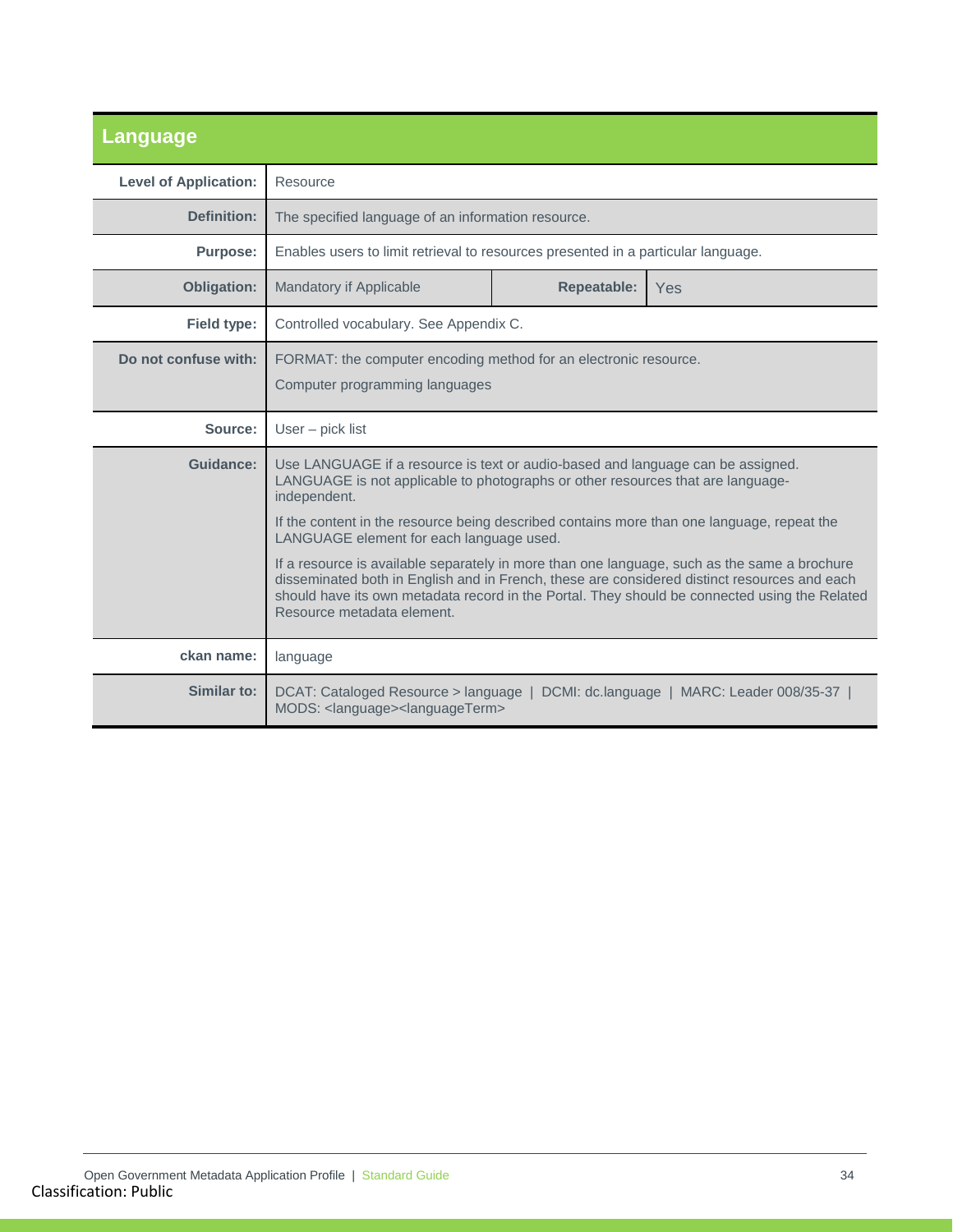<span id="page-34-0"></span>

| <b>Licence</b>               |                                                                                                                                                                                                                                                                                                                                                                                                                                                                                                                                                                  |  |                                                                                                |  |
|------------------------------|------------------------------------------------------------------------------------------------------------------------------------------------------------------------------------------------------------------------------------------------------------------------------------------------------------------------------------------------------------------------------------------------------------------------------------------------------------------------------------------------------------------------------------------------------------------|--|------------------------------------------------------------------------------------------------|--|
| <b>Level of Application:</b> | Resource                                                                                                                                                                                                                                                                                                                                                                                                                                                                                                                                                         |  |                                                                                                |  |
| Definition:                  |                                                                                                                                                                                                                                                                                                                                                                                                                                                                                                                                                                  |  | Reference to the legal document outlining access and usage rights for an information resource. |  |
| <b>Purpose:</b>              | Including the licence applicable to the described resources allows the user to understand what<br>rights and obligations he or she has when accessing and using the resource.                                                                                                                                                                                                                                                                                                                                                                                    |  |                                                                                                |  |
| <b>Obligation:</b>           | <b>Repeatable:</b><br>Mandatory<br>N <sub>o</sub>                                                                                                                                                                                                                                                                                                                                                                                                                                                                                                                |  |                                                                                                |  |
| Field type:                  | Controlled vocabulary. See Appendix C.                                                                                                                                                                                                                                                                                                                                                                                                                                                                                                                           |  |                                                                                                |  |
| Do not confuse with:         |                                                                                                                                                                                                                                                                                                                                                                                                                                                                                                                                                                  |  |                                                                                                |  |
| Source:                      | $User - pick list$                                                                                                                                                                                                                                                                                                                                                                                                                                                                                                                                               |  |                                                                                                |  |
| Guidance:                    | As outlined in the Government of Alberta Open Information and Open Data Policy, all<br>information and data that is made publicly available by the Government of Alberta will be<br>released under the Open Government Licence unless it is exempt under Section 6 of the<br>licence.<br>All information resources added to the Portal should be released under the Open Government<br>Licence - Alberta, with the exception of materials published by the Queen's Printer of Alberta,<br>which will be released under the Alberta Queen's Printer Terms of Use. |  |                                                                                                |  |
| ckan name:                   | license title                                                                                                                                                                                                                                                                                                                                                                                                                                                                                                                                                    |  |                                                                                                |  |
| Similar to:                  | DCAT: Cataloged Resource > license   DCMI: dc.license   MARC: 540   MODS: none                                                                                                                                                                                                                                                                                                                                                                                                                                                                                   |  |                                                                                                |  |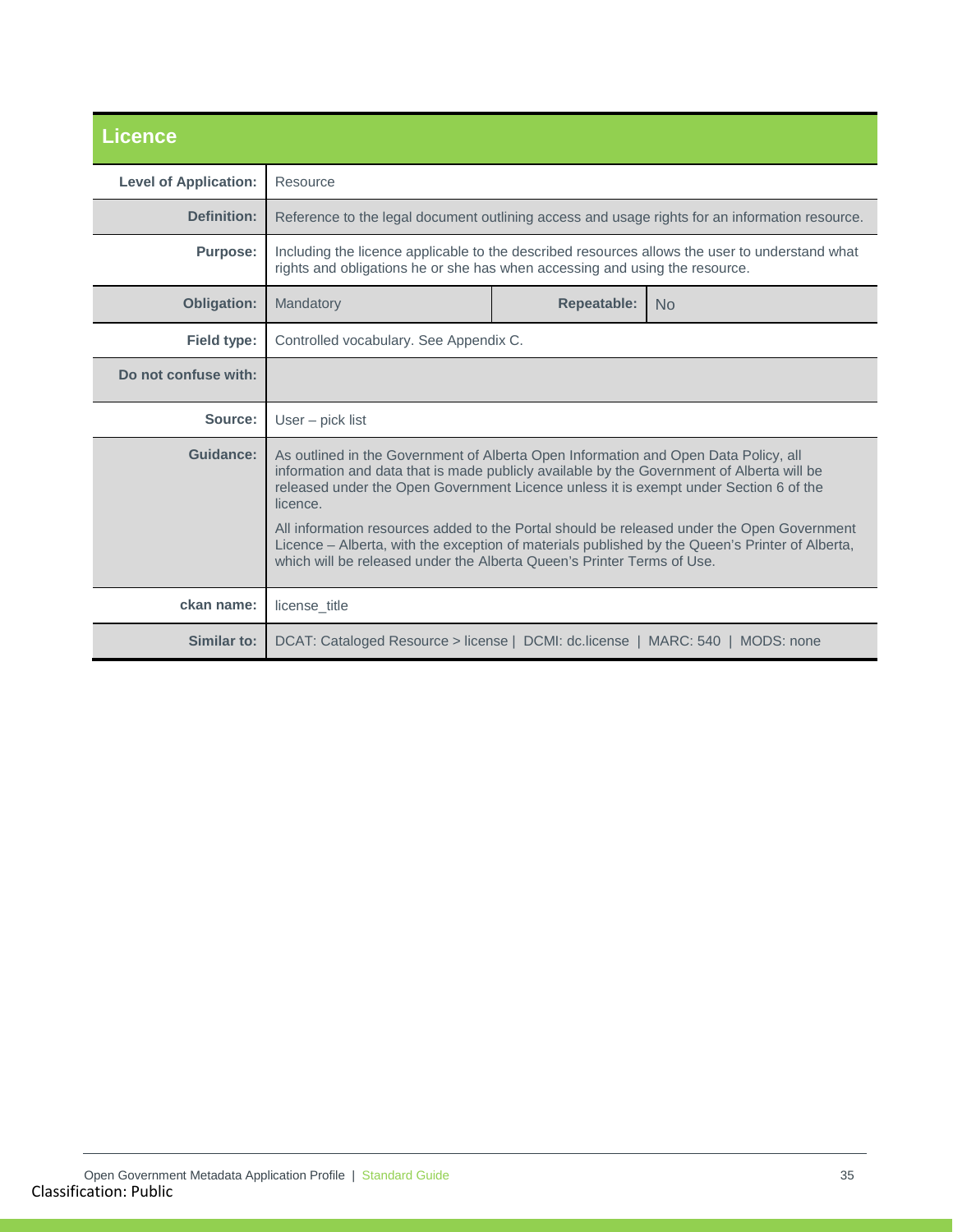<span id="page-35-0"></span>

| <b>Authority</b>             |                                                                                                                                                                                                                                       |                    |     |
|------------------------------|---------------------------------------------------------------------------------------------------------------------------------------------------------------------------------------------------------------------------------------|--------------------|-----|
| <b>Level of Application:</b> | Resource                                                                                                                                                                                                                              |                    |     |
| Definition:                  | Name of the statute, regulation, or other legal or policy instrument(s) authorizing the collection,<br>processing, storage, management, and/or dissemination of the data or other information<br>contained in the described resource. |                    |     |
| <b>Purpose:</b>              | To identify the legislative authority for the collection of the data or other information contained in<br>a resource or the government program(s) under which the data is collected.                                                  |                    |     |
| <b>Obligation:</b>           | Recommended                                                                                                                                                                                                                           | <b>Repeatable:</b> | Yes |
| Field type:                  | Free text                                                                                                                                                                                                                             |                    |     |
| Do not confuse with:         |                                                                                                                                                                                                                                       |                    |     |
| Source:                      | User – manual entry                                                                                                                                                                                                                   |                    |     |
| <b>Guidance:</b>             | Use the complete title, for example: Assured Income for the Severely Handicapped Act.                                                                                                                                                 |                    |     |
|                              | Legislation informs staff as well as the general public of specific acts that are applicable to<br>programs, services, and ministries.                                                                                                |                    |     |
| ckan name:                   |                                                                                                                                                                                                                                       |                    |     |
| Similar to:                  | DCAT: none   DCMI: none   MARC: none   MODS: none                                                                                                                                                                                     |                    |     |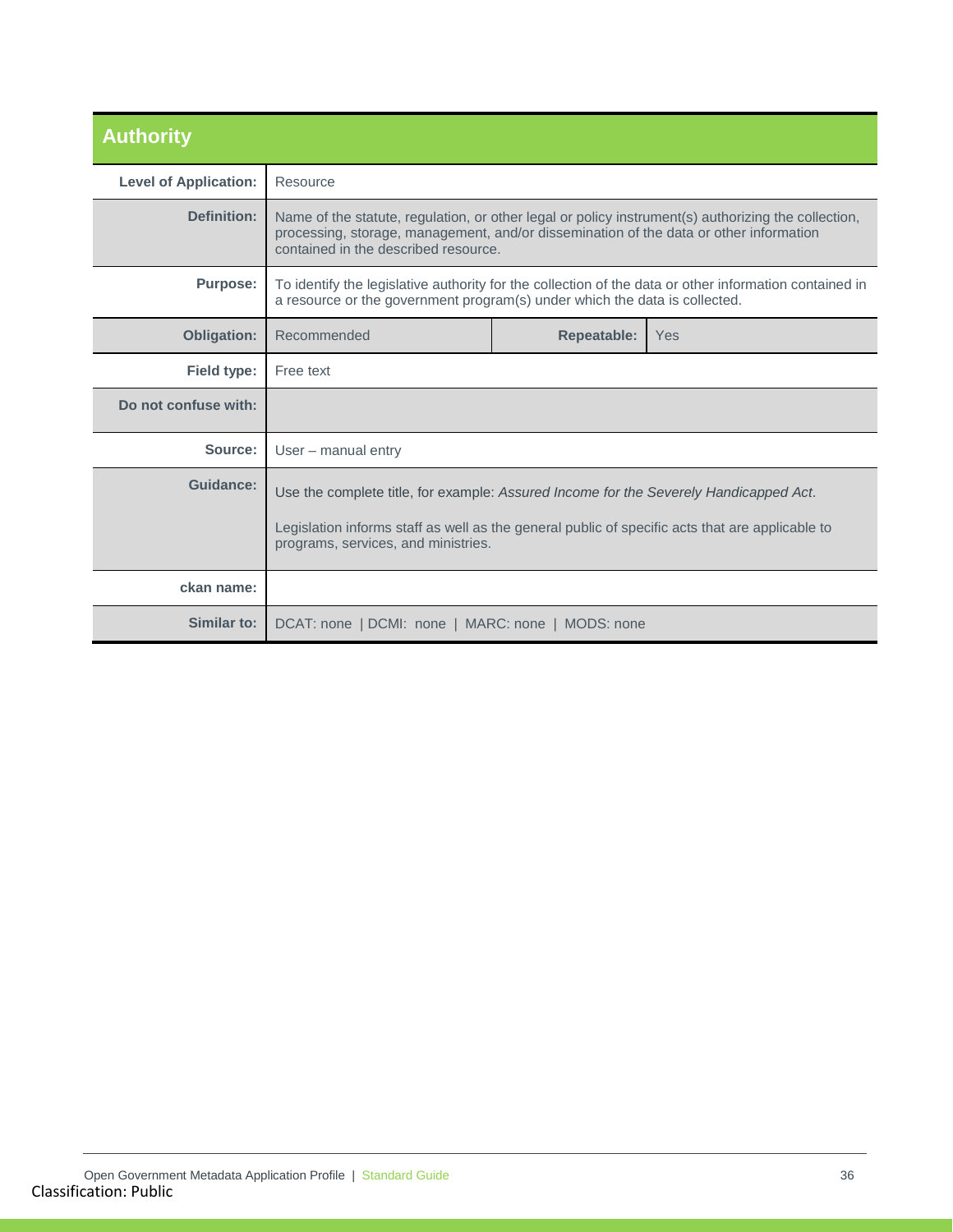<span id="page-36-0"></span>

| <b>Metadata Record Creation Date</b> |                                                                                                                                                                                                                                                                                                                                                                                 |  |                                                                                                |
|--------------------------------------|---------------------------------------------------------------------------------------------------------------------------------------------------------------------------------------------------------------------------------------------------------------------------------------------------------------------------------------------------------------------------------|--|------------------------------------------------------------------------------------------------|
| <b>Level of Application:</b>         | Record                                                                                                                                                                                                                                                                                                                                                                          |  |                                                                                                |
| Definition:                          | The date and time the metadata record was created in the system.                                                                                                                                                                                                                                                                                                                |  |                                                                                                |
| <b>Purpose:</b>                      |                                                                                                                                                                                                                                                                                                                                                                                 |  | Provides evidence of accountability and supports a variety of life cycle management processes. |
| <b>Obligation:</b>                   | <b>Repeatable:</b><br>Mandatory<br><b>No</b>                                                                                                                                                                                                                                                                                                                                    |  |                                                                                                |
| <b>Field type:</b>                   | Date. Encoding scheme: YYYY-MM-DDThh:mm:ss. See Appendix C.                                                                                                                                                                                                                                                                                                                     |  |                                                                                                |
| Do not confuse with:                 | DATE ADDED TO CATALOGUE: the date on which a resource is added to the Portal.<br>DATE CREATED: the date, or date and time, on which the intellectual content of an information<br>resource is created or compiled.<br>DATE ISSUED: the date the resource was made publicly available for the first time, which may<br>have been prior to its inclusion in the Portal.           |  |                                                                                                |
| Source:                              | System-generated                                                                                                                                                                                                                                                                                                                                                                |  |                                                                                                |
| Guidance:                            | The actual creation of a record and its "publication" in the Portal may take place on the same<br>date, but this is not always the case. For example, records may have to be approved prior to<br>publication and this process can take time.<br>The content management system will automatically capture the dates and time on which a<br>Portal record is created and posted. |  |                                                                                                |
| ckan name:                           | metadata_created (same as Date Added to Catalogue)                                                                                                                                                                                                                                                                                                                              |  |                                                                                                |
| Similar to:                          | DCAT: Catalog Record > listing date   DCMI: none   MARC: none   MODS:<br><recordinfo><recordcreationdate></recordcreationdate></recordinfo>                                                                                                                                                                                                                                     |  |                                                                                                |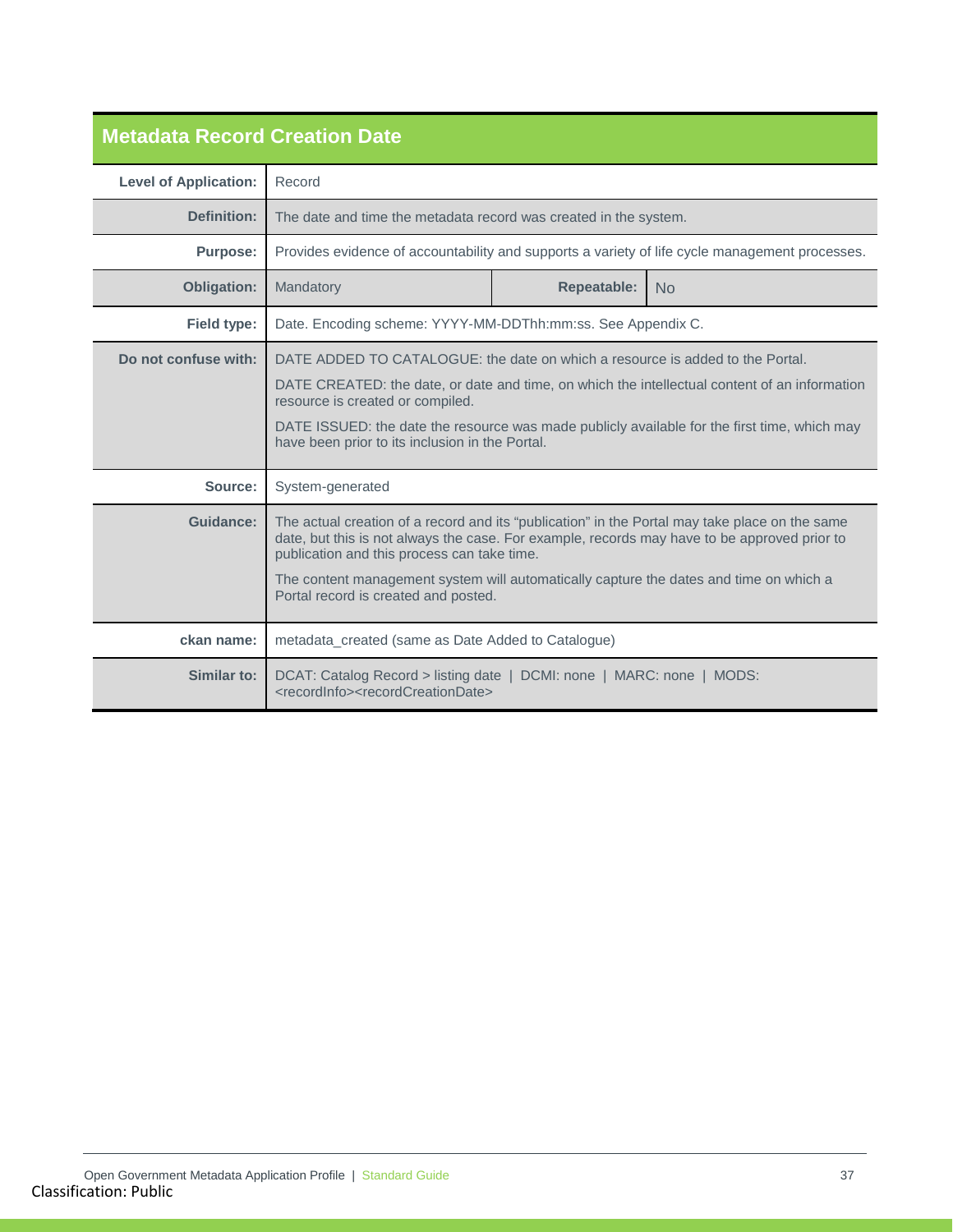<span id="page-37-0"></span>

| <b>Metadata Record Identifier</b> |                                                                                                                                                                                                                                                                                                                      |  |  |
|-----------------------------------|----------------------------------------------------------------------------------------------------------------------------------------------------------------------------------------------------------------------------------------------------------------------------------------------------------------------|--|--|
| <b>Level of Application:</b>      | Record                                                                                                                                                                                                                                                                                                               |  |  |
| Definition:                       | A unique phrase or string which uniquely identifies the metadata record for the information<br>resource.                                                                                                                                                                                                             |  |  |
| <b>Purpose:</b>                   | Uniquely identifies the metadata record, serves as a persistent access point, and facilitates<br>retrieval of the record its attached item(s).                                                                                                                                                                       |  |  |
| <b>Obligation:</b>                | Mandatory<br><b>Repeatable:</b>                                                                                                                                                                                                                                                                                      |  |  |
| Field type:                       | System-generated                                                                                                                                                                                                                                                                                                     |  |  |
| Do not confuse with:              | IDENTIFIER - identifier is a unique number, code, or reference value assigned to an<br>information resource outside of the Open Government Portal ecosystem.                                                                                                                                                         |  |  |
| Source:                           | System-generated / manual entry                                                                                                                                                                                                                                                                                      |  |  |
| Guidance:                         | Whenever a new record is created, the CKAN software will automatically generate an<br>alphanumeric string which serves to uniquely identify the resource record.                                                                                                                                                     |  |  |
|                                   | As well as this unique, autogenerated alphanumeric string identifier, the CKAN software also<br>creates a "name" for the record, which is based on the Title of the information resource. This<br>"name" can be modified manually if desired.                                                                        |  |  |
|                                   | For publications, the URL should be changed to reflect other unique resource identifiers the<br>resource may have. Here are other identifiers that, if available, can be used as the unique<br>portion of the URL. If more than one of these is available, one should be chosen in the following<br>preferred order: |  |  |
|                                   | ISSN (online)<br>$\bullet$                                                                                                                                                                                                                                                                                           |  |  |
|                                   | ISSN (print)<br>$\bullet$                                                                                                                                                                                                                                                                                            |  |  |
|                                   | ISBN (pdf)                                                                                                                                                                                                                                                                                                           |  |  |
|                                   | ISBN (html)                                                                                                                                                                                                                                                                                                          |  |  |
|                                   | ISBN (print)<br>NEOS catalogue key                                                                                                                                                                                                                                                                                   |  |  |
|                                   | If none of these are available, the system-generated URL based on the resource title should be<br>retained.                                                                                                                                                                                                          |  |  |
| ckan name:                        | id, name                                                                                                                                                                                                                                                                                                             |  |  |
| Similar to:                       | DCAT: none   DCMI: none   MARC: none   MODS: MODS: <recordinfo><recordidentifier></recordidentifier></recordinfo>                                                                                                                                                                                                    |  |  |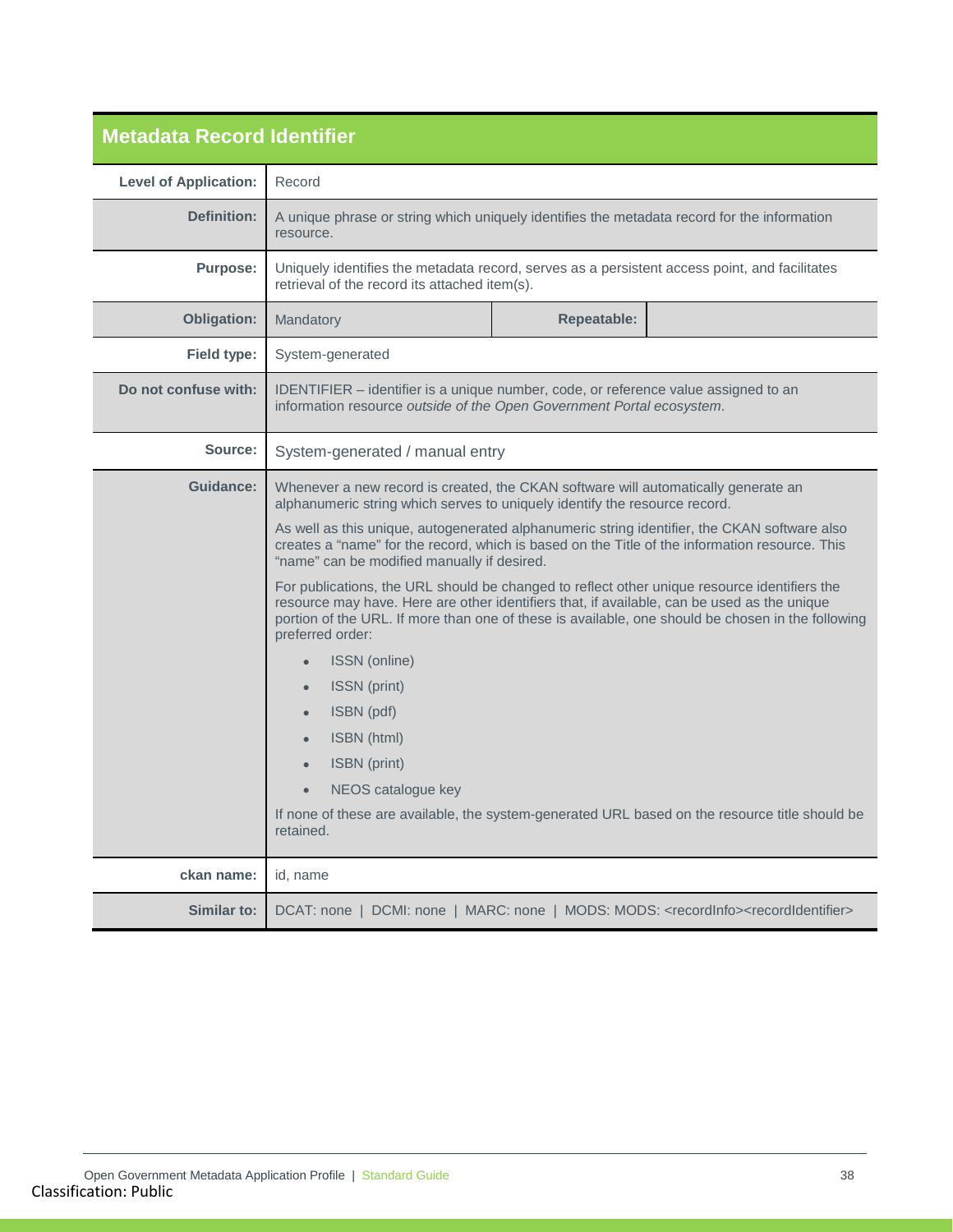<span id="page-38-0"></span>

| <b>Metadata Record Organization</b> |                                                                                                                                                                                                                                                                                                                                                                                    |                    |                                                                                                |
|-------------------------------------|------------------------------------------------------------------------------------------------------------------------------------------------------------------------------------------------------------------------------------------------------------------------------------------------------------------------------------------------------------------------------------|--------------------|------------------------------------------------------------------------------------------------|
| <b>Level of Application:</b>        | Record                                                                                                                                                                                                                                                                                                                                                                             |                    |                                                                                                |
| <b>Definition:</b>                  | The organization responsible for creating the metadata record.                                                                                                                                                                                                                                                                                                                     |                    |                                                                                                |
| <b>Purpose:</b>                     |                                                                                                                                                                                                                                                                                                                                                                                    |                    | Provides evidence of accountability and supports a variety of life cycle management processes. |
| <b>Obligation:</b>                  | Mandatory                                                                                                                                                                                                                                                                                                                                                                          | <b>Repeatable:</b> | <b>No</b>                                                                                      |
| <b>Field type:</b>                  | Controlled vocabulary. See Appendix C - Creator/ Issuing Body.                                                                                                                                                                                                                                                                                                                     |                    |                                                                                                |
| Do not confuse with:                | CREATOR - The business entity responsible for creating or compiling the original content of an<br>information resource.                                                                                                                                                                                                                                                            |                    |                                                                                                |
|                                     | ISSUING BODY - The business entity responsible for making an information resource publicly<br>available.                                                                                                                                                                                                                                                                           |                    |                                                                                                |
|                                     | METADATA RECORD CREATOR – The individual person responsible for creating the<br>metadata record.                                                                                                                                                                                                                                                                                   |                    |                                                                                                |
| Source:                             | System-generated                                                                                                                                                                                                                                                                                                                                                                   |                    |                                                                                                |
| Guidance:                           | Often, and especially for open data sets, the metadata record organization will be the same as<br>the Creator and/or Issuing Body metadata elements. But the metadata record may be created<br>by another organization; this is especially the case for publications, where the metadata record<br>is usually created and managed by the Open Information team in Service Alberta. |                    |                                                                                                |
| ckan name:                          | owner_org                                                                                                                                                                                                                                                                                                                                                                          |                    |                                                                                                |
| Similar to:                         | DCAT: none   DCMI: none   MARC: none   MODS: <recordinfo><recordcontentsource></recordcontentsource></recordinfo>                                                                                                                                                                                                                                                                  |                    |                                                                                                |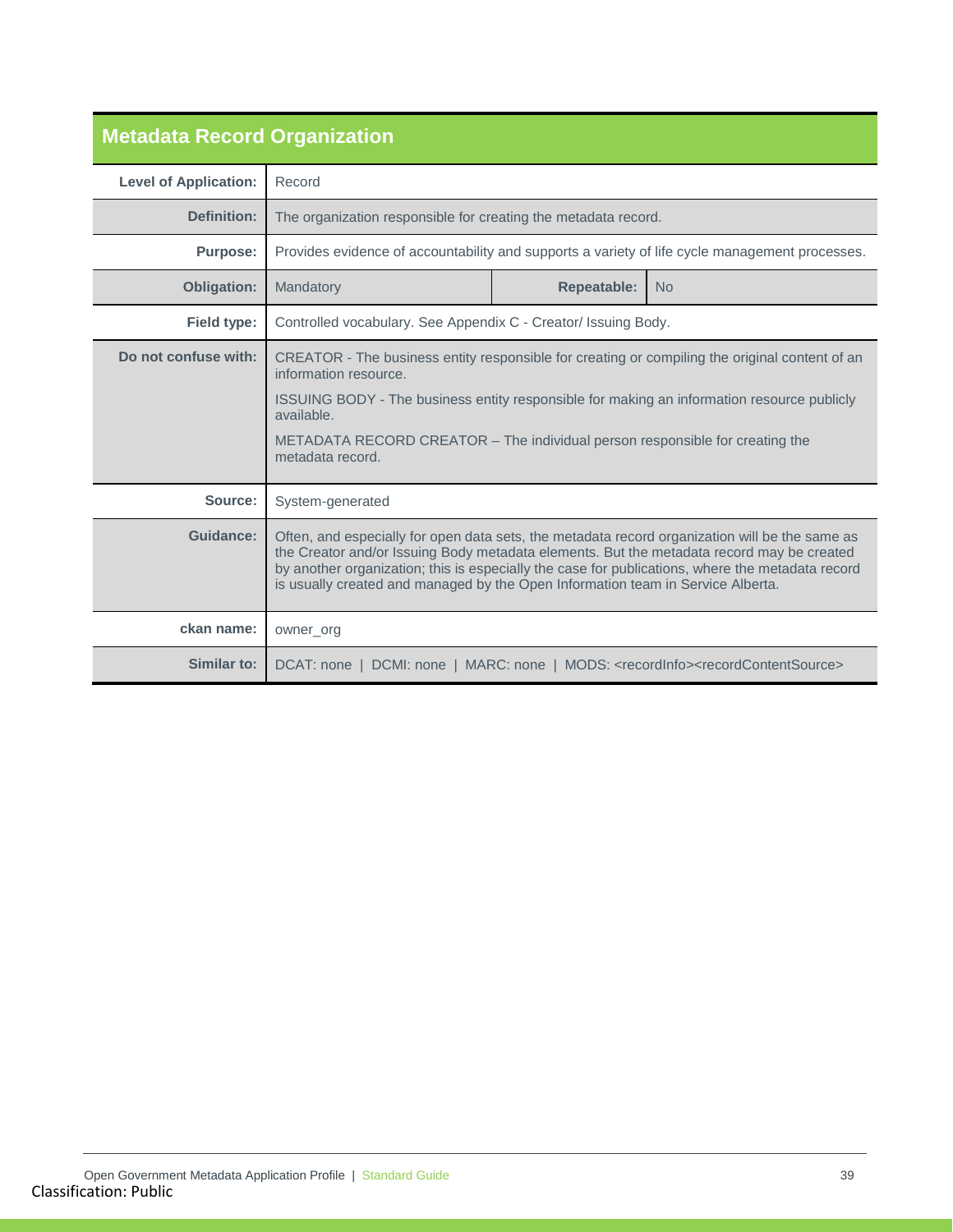<span id="page-39-0"></span>

| <b>Metadata Record Update Date</b> |                                                                                                                                                                                                                                                                                                                                                                                                      |  |  |
|------------------------------------|------------------------------------------------------------------------------------------------------------------------------------------------------------------------------------------------------------------------------------------------------------------------------------------------------------------------------------------------------------------------------------------------------|--|--|
| <b>Level of Application:</b>       | Record                                                                                                                                                                                                                                                                                                                                                                                               |  |  |
| <b>Definition:</b>                 | The date and time the metadata record was updated in the system.                                                                                                                                                                                                                                                                                                                                     |  |  |
| <b>Purpose:</b>                    | Provides evidence of accountability and quality control by tracking revisions to Portal records.                                                                                                                                                                                                                                                                                                     |  |  |
| <b>Obligation:</b>                 | <b>Repeatable:</b><br>Mandatory<br><b>No</b>                                                                                                                                                                                                                                                                                                                                                         |  |  |
| <b>Field type:</b>                 | Date. Encoding scheme: YYYY-MM-DDThh:mm:ss. See Appendix C.                                                                                                                                                                                                                                                                                                                                          |  |  |
| Do not confuse with:               | DATE MODIFIED: the date on which the content of an information resource was changed, or<br>when a new issue of a serial resource was added to the metadata record.<br>METADATA RECORD CREATION DATE: the date on which a new Portal metadata record is<br>created.                                                                                                                                   |  |  |
| Source:                            | System-generated                                                                                                                                                                                                                                                                                                                                                                                     |  |  |
| Guidance:                          | METADATA RECORD UPDATE DATE is closely related to business practices for version<br>control.<br>In the Open Government Portal context, only the most recent METADATA RECORD UPDATE<br>DATE will be publicly displayed. METADATA RECORD UPDATE DATE may refer to the update<br>of a whole metadata set in a catalogue record or to the update of any single metadata property<br>in the metadata set. |  |  |
| ckan name:                         | metadata modified                                                                                                                                                                                                                                                                                                                                                                                    |  |  |
| Similar to:                        | DCAT: Catalog Record > update/modification date   DCMI: none   MARC: none   MODS:<br><recordinfo><recordchangedate></recordchangedate></recordinfo>                                                                                                                                                                                                                                                  |  |  |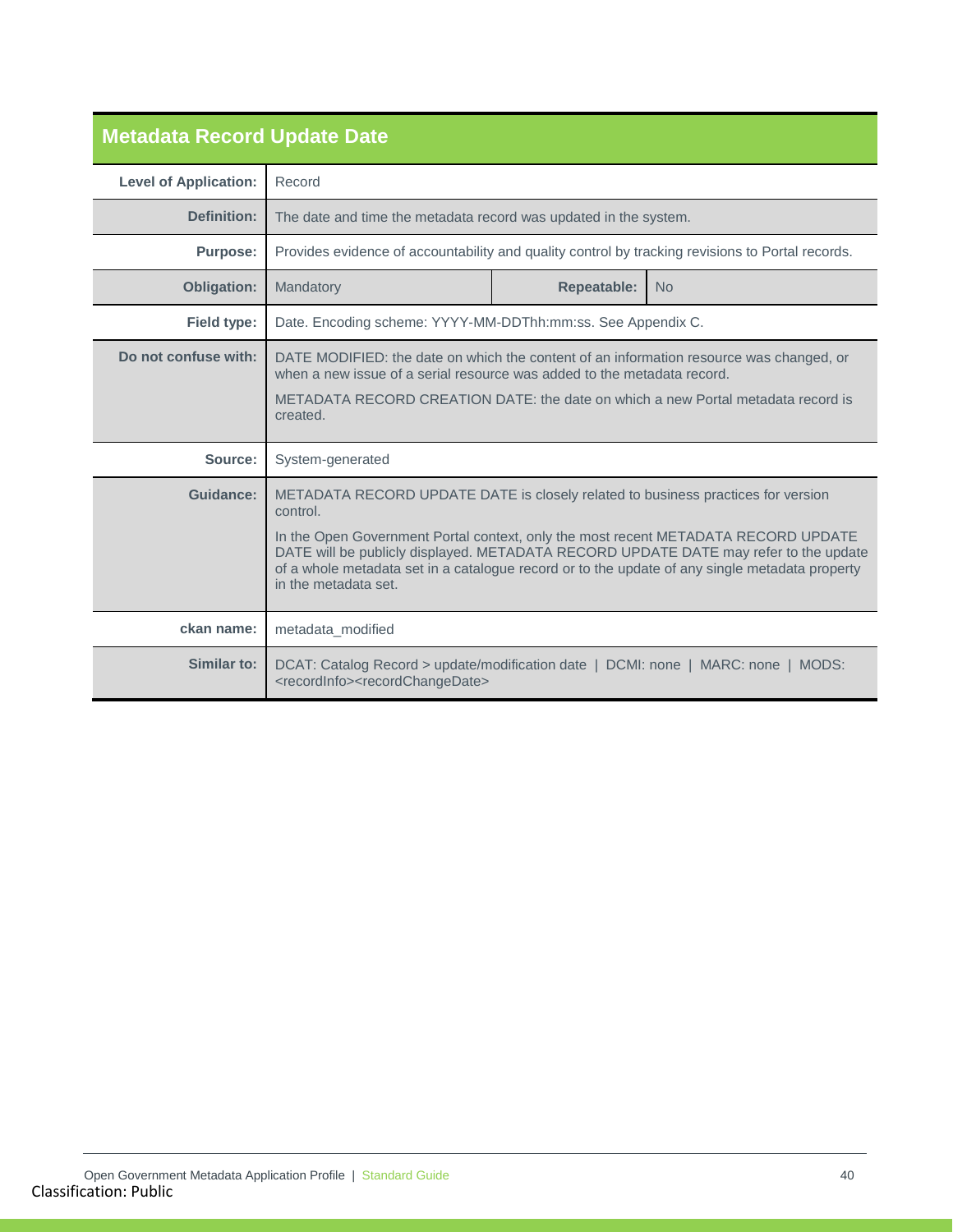<span id="page-40-0"></span>

| <b>Metadata Scheme</b>       |                                                                                                                                                                                         |             |           |  |
|------------------------------|-----------------------------------------------------------------------------------------------------------------------------------------------------------------------------------------|-------------|-----------|--|
| <b>Level of Application:</b> | Record                                                                                                                                                                                  |             |           |  |
| <b>Definition:</b>           | The name of the metadata schema used (including profile name).                                                                                                                          |             |           |  |
| <b>Purpose:</b>              | Indicates the schema being used to populate the catalogue. Assists in interpreting the metadata<br>by human and automated systems and in mapping the metadata to other metadata schema. |             |           |  |
| <b>Obligation:</b>           | Mandatory                                                                                                                                                                               | Repeatable: | <b>No</b> |  |
| <b>Field type:</b>           | Controlled vocabulary. Single value.                                                                                                                                                    |             |           |  |
| Do not confuse with:         |                                                                                                                                                                                         |             |           |  |
| Source:                      | System-generated                                                                                                                                                                        |             |           |  |
| Guidance:                    | Any catalogue using this metadata application profile will have the same value for all records:<br>Open Government Metadata Application Profile                                         |             |           |  |
| ckan name:                   |                                                                                                                                                                                         |             |           |  |
| Similar to:                  | DCAT: none   DCMI: none   MARC: none   MODS: none                                                                                                                                       |             |           |  |

<span id="page-40-1"></span>

| <b>Metadata Scheme URL</b>   |                                                                                                                                                                                                                                             |                    |           |
|------------------------------|---------------------------------------------------------------------------------------------------------------------------------------------------------------------------------------------------------------------------------------------|--------------------|-----------|
| <b>Level of Application:</b> | Record                                                                                                                                                                                                                                      |                    |           |
| <b>Definition:</b>           | The electronic location where the documentation for the Metadata Scheme resides.                                                                                                                                                            |                    |           |
| <b>Purpose:</b>              | Provides a link to the metadata schema being used to populate the catalogue. The<br>documentation will assist interpretation of the metadata by human and automated systems and<br>assist mapping of the metadata to other metadata schema. |                    |           |
| <b>Obligation:</b>           | Mandatory                                                                                                                                                                                                                                   | <b>Repeatable:</b> | <b>No</b> |
| <b>Field type:</b>           | Controlled vocabulary. Single value.                                                                                                                                                                                                        |                    |           |
| Do not confuse with:         |                                                                                                                                                                                                                                             |                    |           |
| Source:                      | System-generated                                                                                                                                                                                                                            |                    |           |
| Guidance:                    | Any catalogue using this metadata application profile will have the same value for all records,<br>which reflects the URL of the Open Government Metadata Application Profile being used.                                                   |                    |           |
| ckan name:                   |                                                                                                                                                                                                                                             |                    |           |
| <b>Similar to:</b>           | DCAT: none   DCMI: none   MARC: none   MODS: none                                                                                                                                                                                           |                    |           |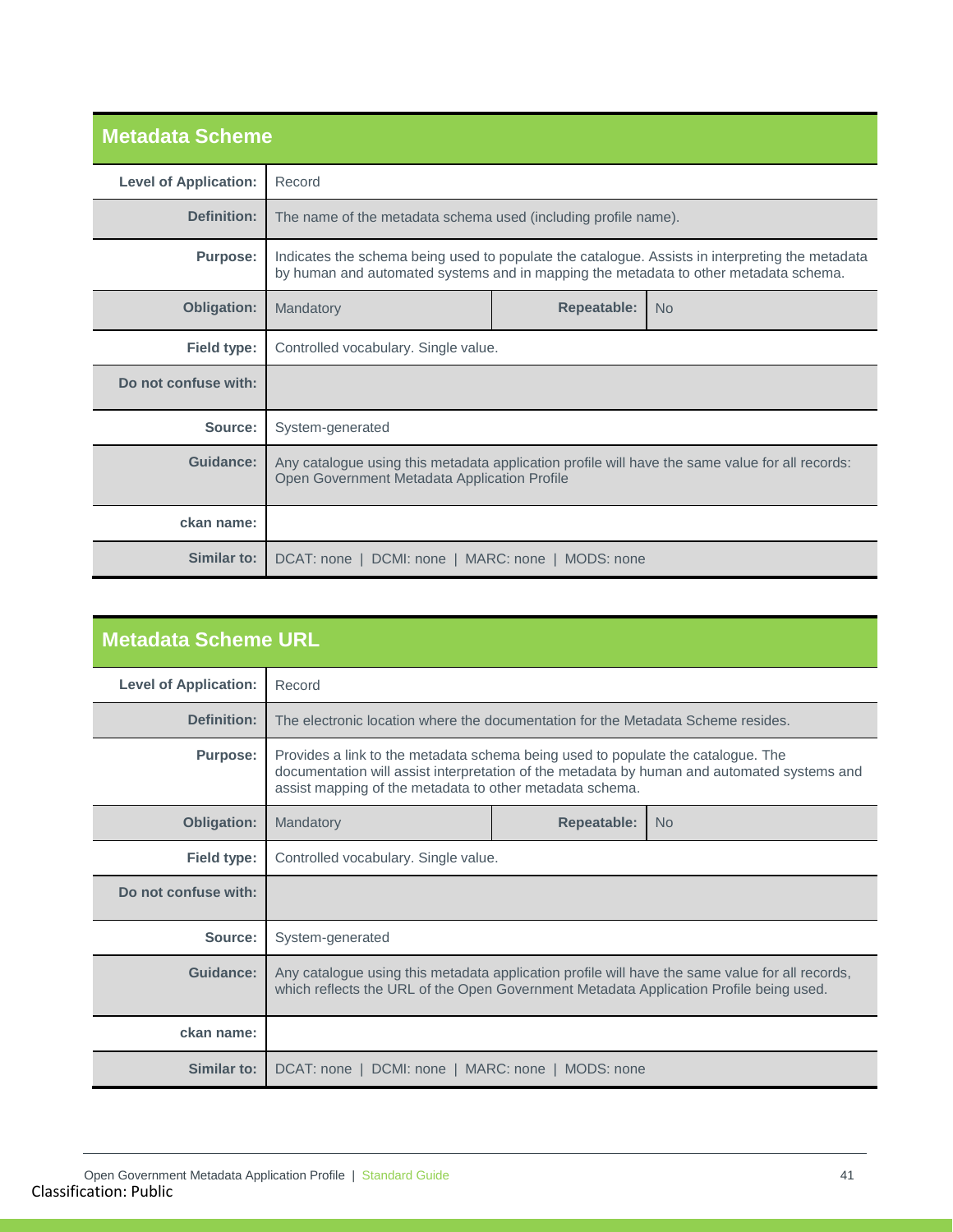<span id="page-41-0"></span>

| <b>Metadata Scheme Version</b> |                                                                                                                                                                                                                    |  |  |  |
|--------------------------------|--------------------------------------------------------------------------------------------------------------------------------------------------------------------------------------------------------------------|--|--|--|
| <b>Level of Application:</b>   | Record                                                                                                                                                                                                             |  |  |  |
| <b>Definition:</b>             | The version of the metadata schema used (version of the profile).                                                                                                                                                  |  |  |  |
| <b>Purpose:</b>                | Indicates the version of the metadata schema being used to populate the catalogue. Assists in<br>interpreting the metadata by human and automated systems and in mapping the metadata to<br>other metadata schema. |  |  |  |
| <b>Obligation:</b>             | <b>Repeatable:</b><br>Mandatory<br><b>No</b>                                                                                                                                                                       |  |  |  |
| Field type:                    | Controlled vocabulary. Single value.                                                                                                                                                                               |  |  |  |
| Do not confuse with:           |                                                                                                                                                                                                                    |  |  |  |
| Source:                        | System-generated                                                                                                                                                                                                   |  |  |  |
| Guidance:                      | Any catalogue using this metadata application profile will have the same value for all records,<br>which reflects the version number of the Open Government Metadata Application Profile being<br>used.            |  |  |  |
| ckan name:                     |                                                                                                                                                                                                                    |  |  |  |
| Similar to:                    | DCAT: none   DCMI: none   MARC: none   MODS: none                                                                                                                                                                  |  |  |  |

<span id="page-41-1"></span>

| <b>Place of Publication</b>  |                                                                                                               |                                                                                    |  |  |
|------------------------------|---------------------------------------------------------------------------------------------------------------|------------------------------------------------------------------------------------|--|--|
| <b>Level of Application:</b> | Resource                                                                                                      |                                                                                    |  |  |
| <b>Definition:</b>           |                                                                                                               | The location, usually a town or city, where an information resource was published. |  |  |
| <b>Purpose:</b>              | To identify where resources were published.                                                                   |                                                                                    |  |  |
| <b>Obligation:</b>           | <b>Repeatable:</b><br>Optional<br><b>No</b>                                                                   |                                                                                    |  |  |
| Field type:                  | Free text                                                                                                     |                                                                                    |  |  |
| Do not confuse with:         | SPATIAL COVERAGE: A geographical area or spatial extent covered by the content of an<br>information resource. |                                                                                    |  |  |
| Source:                      | User – manual entry                                                                                           |                                                                                    |  |  |
| <b>Guidance:</b>             | If unsure of the place of location, leave blank.                                                              |                                                                                    |  |  |
| ckan name:                   | placeofpub                                                                                                    |                                                                                    |  |  |
| Similar to:                  | DCAT: none   DCMI: none   MARC: 260 \$a ; 264 \$c   MODS: <origininfo><place></place></origininfo>            |                                                                                    |  |  |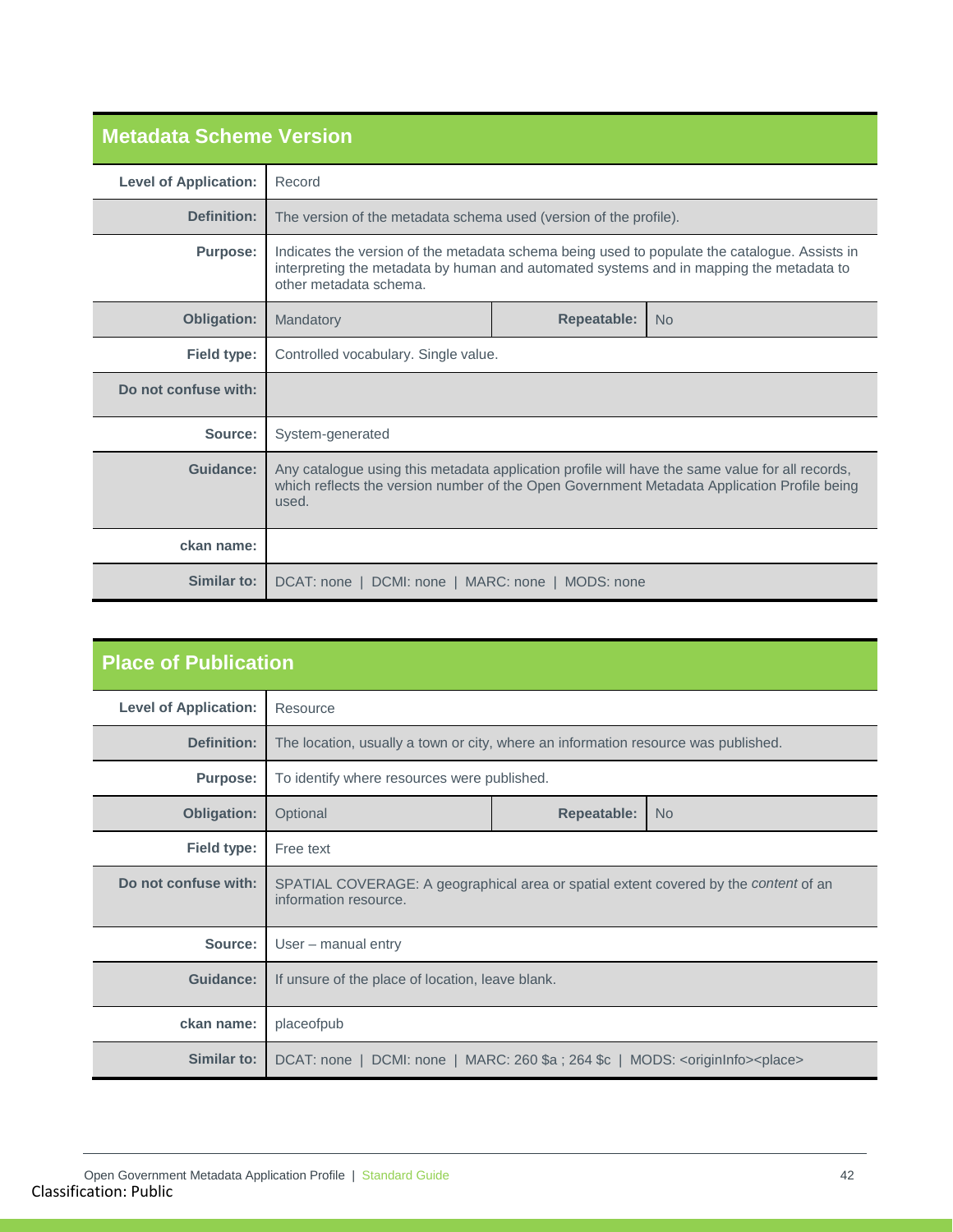<span id="page-42-0"></span>

| <b>Related Resource</b>      |                                                                                                                                                                                                                                                                                                                                                                                                                                                                                                                                                                                                                                                                                                                                                                                                                                                                                                                                                                                                                                                                                                                                                                                                                                                                                                                                                                                                                                                                                                                                                                                                                                                                                         |  |  |
|------------------------------|-----------------------------------------------------------------------------------------------------------------------------------------------------------------------------------------------------------------------------------------------------------------------------------------------------------------------------------------------------------------------------------------------------------------------------------------------------------------------------------------------------------------------------------------------------------------------------------------------------------------------------------------------------------------------------------------------------------------------------------------------------------------------------------------------------------------------------------------------------------------------------------------------------------------------------------------------------------------------------------------------------------------------------------------------------------------------------------------------------------------------------------------------------------------------------------------------------------------------------------------------------------------------------------------------------------------------------------------------------------------------------------------------------------------------------------------------------------------------------------------------------------------------------------------------------------------------------------------------------------------------------------------------------------------------------------------|--|--|
| <b>Level of Application:</b> | Resource                                                                                                                                                                                                                                                                                                                                                                                                                                                                                                                                                                                                                                                                                                                                                                                                                                                                                                                                                                                                                                                                                                                                                                                                                                                                                                                                                                                                                                                                                                                                                                                                                                                                                |  |  |
| Definition:                  | A resource that bears a close relationship to the described resource.                                                                                                                                                                                                                                                                                                                                                                                                                                                                                                                                                                                                                                                                                                                                                                                                                                                                                                                                                                                                                                                                                                                                                                                                                                                                                                                                                                                                                                                                                                                                                                                                                   |  |  |
| <b>Purpose:</b>              | To aid discovery of closely-related information resources and to make apparent the relationship<br>between these resources.                                                                                                                                                                                                                                                                                                                                                                                                                                                                                                                                                                                                                                                                                                                                                                                                                                                                                                                                                                                                                                                                                                                                                                                                                                                                                                                                                                                                                                                                                                                                                             |  |  |
| <b>Obligation:</b>           | <b>Repeatable:</b><br>Recommended<br><b>Yes</b>                                                                                                                                                                                                                                                                                                                                                                                                                                                                                                                                                                                                                                                                                                                                                                                                                                                                                                                                                                                                                                                                                                                                                                                                                                                                                                                                                                                                                                                                                                                                                                                                                                         |  |  |
| Field type:                  | Controlled vocabulary + free text. See Appendix C.                                                                                                                                                                                                                                                                                                                                                                                                                                                                                                                                                                                                                                                                                                                                                                                                                                                                                                                                                                                                                                                                                                                                                                                                                                                                                                                                                                                                                                                                                                                                                                                                                                      |  |  |
| Do not confuse with:         |                                                                                                                                                                                                                                                                                                                                                                                                                                                                                                                                                                                                                                                                                                                                                                                                                                                                                                                                                                                                                                                                                                                                                                                                                                                                                                                                                                                                                                                                                                                                                                                                                                                                                         |  |  |
| Source:                      | User - pick list + manual entry                                                                                                                                                                                                                                                                                                                                                                                                                                                                                                                                                                                                                                                                                                                                                                                                                                                                                                                                                                                                                                                                                                                                                                                                                                                                                                                                                                                                                                                                                                                                                                                                                                                         |  |  |
| <b>Guidance:</b>             | Use to identify:<br>resources which are closely related by their source material, such as a report and its<br>underlying data, or a report and fact sheets derived from information in the report, or<br>an open dataset and its original source.<br>resources which support the interpretation/understanding of the described resource,<br>such as information that helps interpret the data presented in a dataset.<br>the Act, regulation or other policy instrument which authorizes the program, policy,<br>directive, order, etc. in the described resource<br>a resource and its translations.<br>the sequential relationship between two resources (such as when one resource<br>supersedes an earlier resource).<br>DO NOT use to relate resources that deal with similar subject matter but that are based on<br>different source material. Use the subject and keywords elements to establish this relationship.<br>RELATED RESOURCE is a container element with sub-elements. Metadata values are<br>contained in the sub-elements.<br>Each RELATED RESOURCE element has four mandatory sub-elements:<br><b>Related Resource - Title</b><br>The title of the related resource $-$ use the TITLE element of the related resource in the<br>Portal (if available). If too long, the subtitle may be omitted.<br><b>Related Resource - URL</b><br>The URL of the metadata record for the related resource in the Portal.<br><b>Related Resource – Relationship Type</b><br>The nature of the relationship between the described resource and the referenced<br>resource. Choose from a controlled vocabulary. See Appendix C for the complete<br>Relationship Type vocabulary. |  |  |
|                              | PLEASE NOTE: If the "Related Resource" field is used, each sub-element field is mandatory.                                                                                                                                                                                                                                                                                                                                                                                                                                                                                                                                                                                                                                                                                                                                                                                                                                                                                                                                                                                                                                                                                                                                                                                                                                                                                                                                                                                                                                                                                                                                                                                              |  |  |
| ckan name:                   |                                                                                                                                                                                                                                                                                                                                                                                                                                                                                                                                                                                                                                                                                                                                                                                                                                                                                                                                                                                                                                                                                                                                                                                                                                                                                                                                                                                                                                                                                                                                                                                                                                                                                         |  |  |
| Similar to:                  | DCAT: Relationship   DCMI: dc.relation   MARC: 787 \$c \$i \$t   MODS: <relateditem></relateditem>                                                                                                                                                                                                                                                                                                                                                                                                                                                                                                                                                                                                                                                                                                                                                                                                                                                                                                                                                                                                                                                                                                                                                                                                                                                                                                                                                                                                                                                                                                                                                                                      |  |  |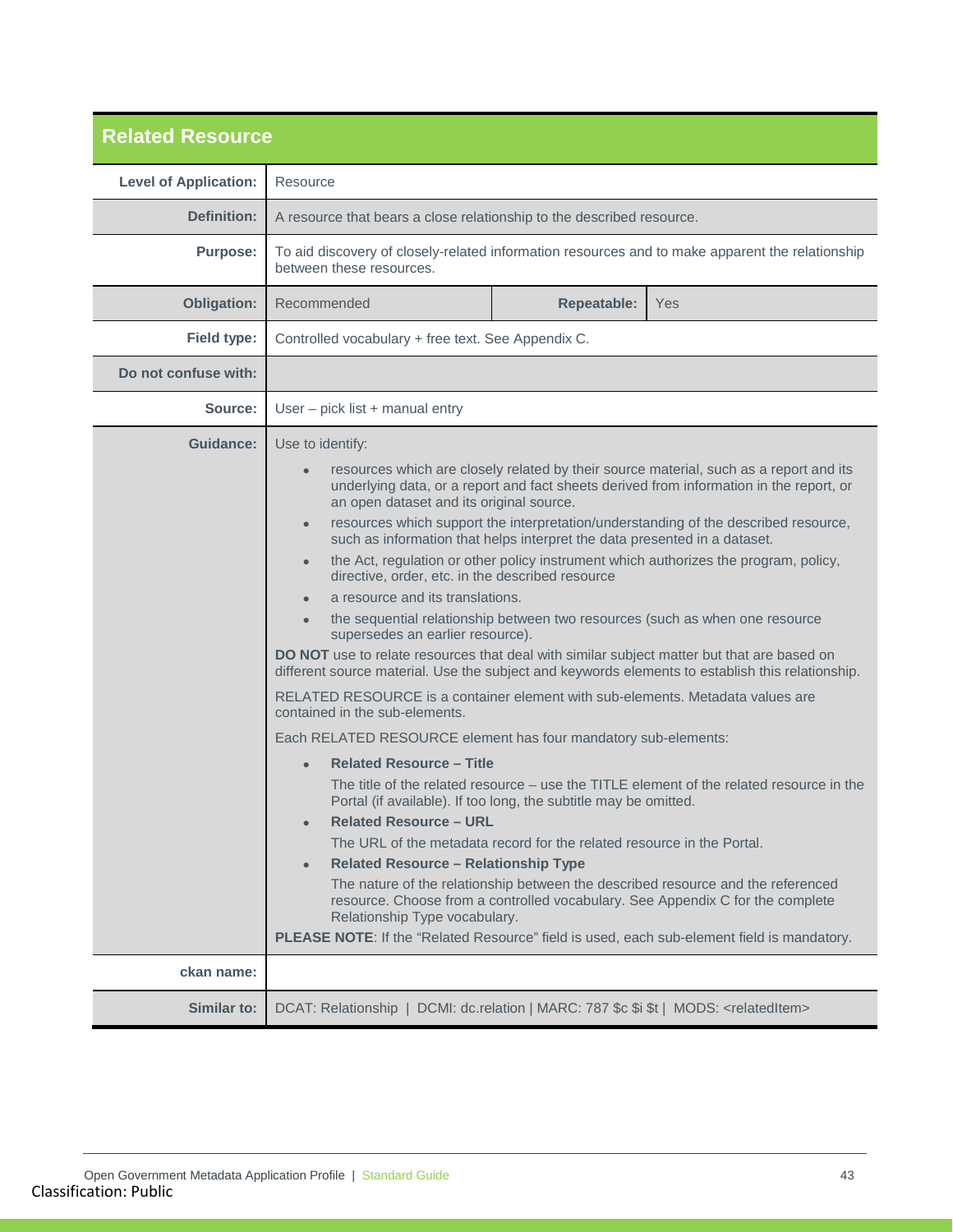<span id="page-43-0"></span>

| <b>Security Classification</b> |                                                                                                                                                                                                                                                                                                                                                                                                                                                                                                                                                                                                                                                                                                                          |                                 |                                                                                      |  |  |
|--------------------------------|--------------------------------------------------------------------------------------------------------------------------------------------------------------------------------------------------------------------------------------------------------------------------------------------------------------------------------------------------------------------------------------------------------------------------------------------------------------------------------------------------------------------------------------------------------------------------------------------------------------------------------------------------------------------------------------------------------------------------|---------------------------------|--------------------------------------------------------------------------------------|--|--|
| <b>Level of Application:</b>   | Resource                                                                                                                                                                                                                                                                                                                                                                                                                                                                                                                                                                                                                                                                                                                 |                                 |                                                                                      |  |  |
| <b>Definition:</b>             | An information security designation that identifies the minimum level of protection assigned to<br>an information resource.                                                                                                                                                                                                                                                                                                                                                                                                                                                                                                                                                                                              |                                 |                                                                                      |  |  |
| <b>Purpose:</b>                | Use of SECURITY CLASSIFICATION promotes the broad distribution of non-sensitive<br>resources. Only resources with a security classification of "Public" will be included in the Portal.<br>The purpose of including this metadata element is to ensure that the resource has been<br>reviewed and cleared as unrestricted before being included in the Portal, and to align with the<br>Government of Alberta's Metadata - Core Content Standard.                                                                                                                                                                                                                                                                        |                                 |                                                                                      |  |  |
| <b>Obligation:</b>             | Mandatory                                                                                                                                                                                                                                                                                                                                                                                                                                                                                                                                                                                                                                                                                                                | <b>Repeatable:</b><br><b>No</b> |                                                                                      |  |  |
| Field type:                    | Controlled vocabulary. Single value                                                                                                                                                                                                                                                                                                                                                                                                                                                                                                                                                                                                                                                                                      |                                 |                                                                                      |  |  |
| Do not confuse with:           |                                                                                                                                                                                                                                                                                                                                                                                                                                                                                                                                                                                                                                                                                                                          |                                 |                                                                                      |  |  |
| Source:                        | System-generated                                                                                                                                                                                                                                                                                                                                                                                                                                                                                                                                                                                                                                                                                                         |                                 |                                                                                      |  |  |
| <b>Guidance:</b>               | An information security classification establishes sensitivity categories for resources based on<br>the value of the information they contain and the potential adverse consequences from loss of<br>information confidentiality, integrity or availability.<br>The Data and Information Security Classification (DISC) Standard for the Government of<br>Alberta establishes four levels of security classification, including:<br>Public - Applies to data and information that, if compromised, will not result in injury to<br>$\bullet$<br>individuals, governments or to private sector institutions.<br>All resources added to the Open Government Portal must have a SECURITY<br>CLASSIFICATION value of Public. |                                 |                                                                                      |  |  |
| ckan name:                     | sensitivity                                                                                                                                                                                                                                                                                                                                                                                                                                                                                                                                                                                                                                                                                                              |                                 |                                                                                      |  |  |
| Similar to:                    | <accesscondition></accesscondition>                                                                                                                                                                                                                                                                                                                                                                                                                                                                                                                                                                                                                                                                                      |                                 | DCAT: Cataloged Resource > access rights   DCMI: dc.accessRights   MARC: 506   MODS: |  |  |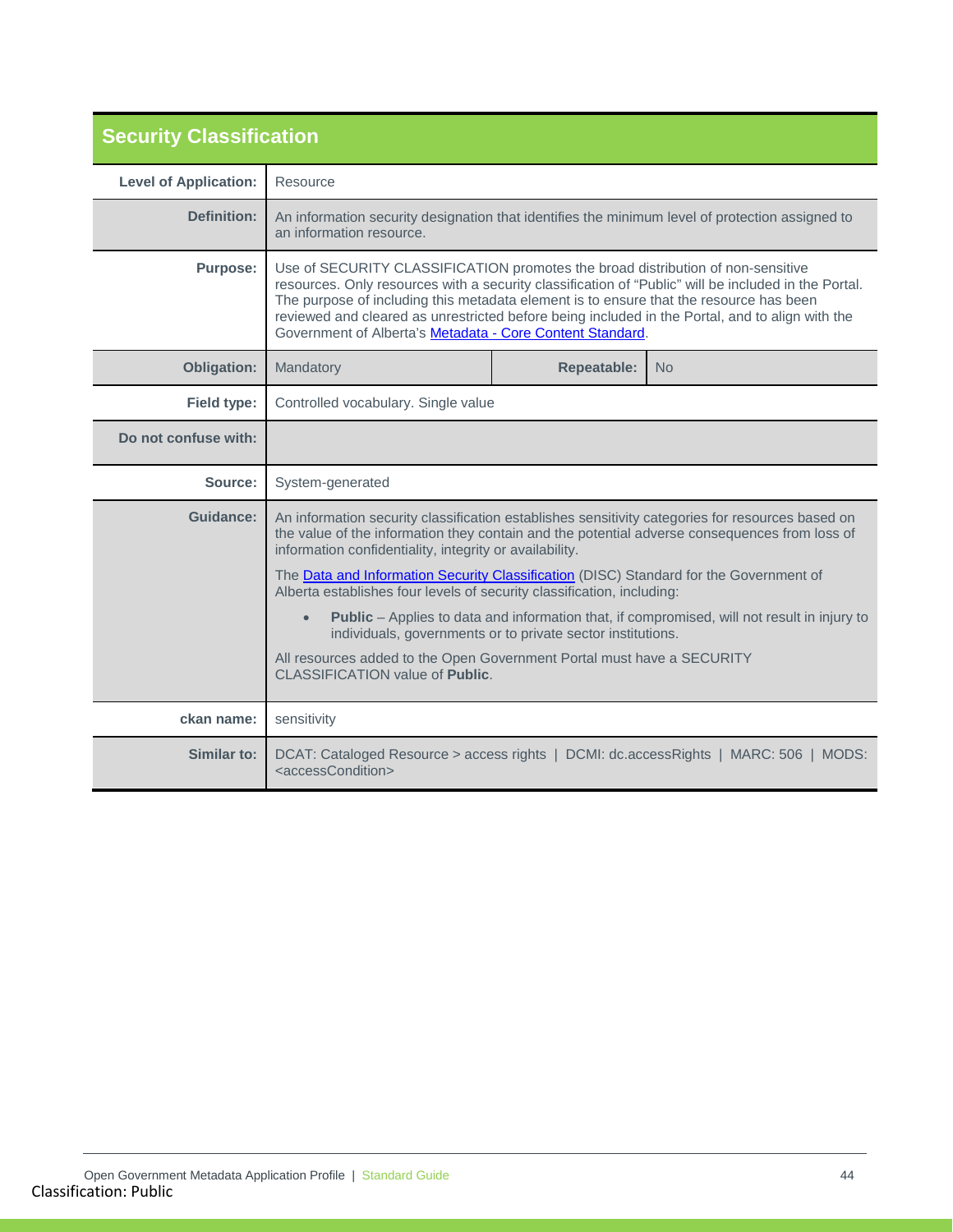<span id="page-44-0"></span>

| <b>Series Number</b>         |                                                                                                                                                                                                                                                                                   |                    |     |
|------------------------------|-----------------------------------------------------------------------------------------------------------------------------------------------------------------------------------------------------------------------------------------------------------------------------------|--------------------|-----|
| <b>Level of Application:</b> | Resource                                                                                                                                                                                                                                                                          |                    |     |
| Definition:                  | The volume number or other sequential designation used in a series statement.                                                                                                                                                                                                     |                    |     |
| <b>Purpose:</b>              | Helps place an individual title within a series in the proper context of the series as a whole.                                                                                                                                                                                   |                    |     |
| <b>Obligation:</b>           | Mandatory if applicable                                                                                                                                                                                                                                                           | <b>Repeatable:</b> | Yes |
| Field type:                  | Free text                                                                                                                                                                                                                                                                         |                    |     |
| Do not confuse with:         |                                                                                                                                                                                                                                                                                   |                    |     |
| Source:                      | User - manual entry                                                                                                                                                                                                                                                               |                    |     |
| Guidance:                    | Some series include a sequential designation for each individual title in the series. If this is the<br>case for the described resource, the volume number of the sequential designation for the<br>resource should be included in this field, and not in the series title field. |                    |     |
|                              | Example:                                                                                                                                                                                                                                                                          |                    |     |
|                              | Archaeological Investigations at Historic Waterhole, Occasional Paper No. 34                                                                                                                                                                                                      |                    |     |
|                              | Title: Archaeological Investigations at Historic Waterhole                                                                                                                                                                                                                        |                    |     |
|                              | Series Title: Occasional Paper                                                                                                                                                                                                                                                    |                    |     |
|                              | Series Number: 34                                                                                                                                                                                                                                                                 |                    |     |
| ckan name:                   |                                                                                                                                                                                                                                                                                   |                    |     |
| Similar to:                  | DCMI: none   MARC: 490 \$v; 830 \$v                                                                                                                                                                                                                                               |                    |     |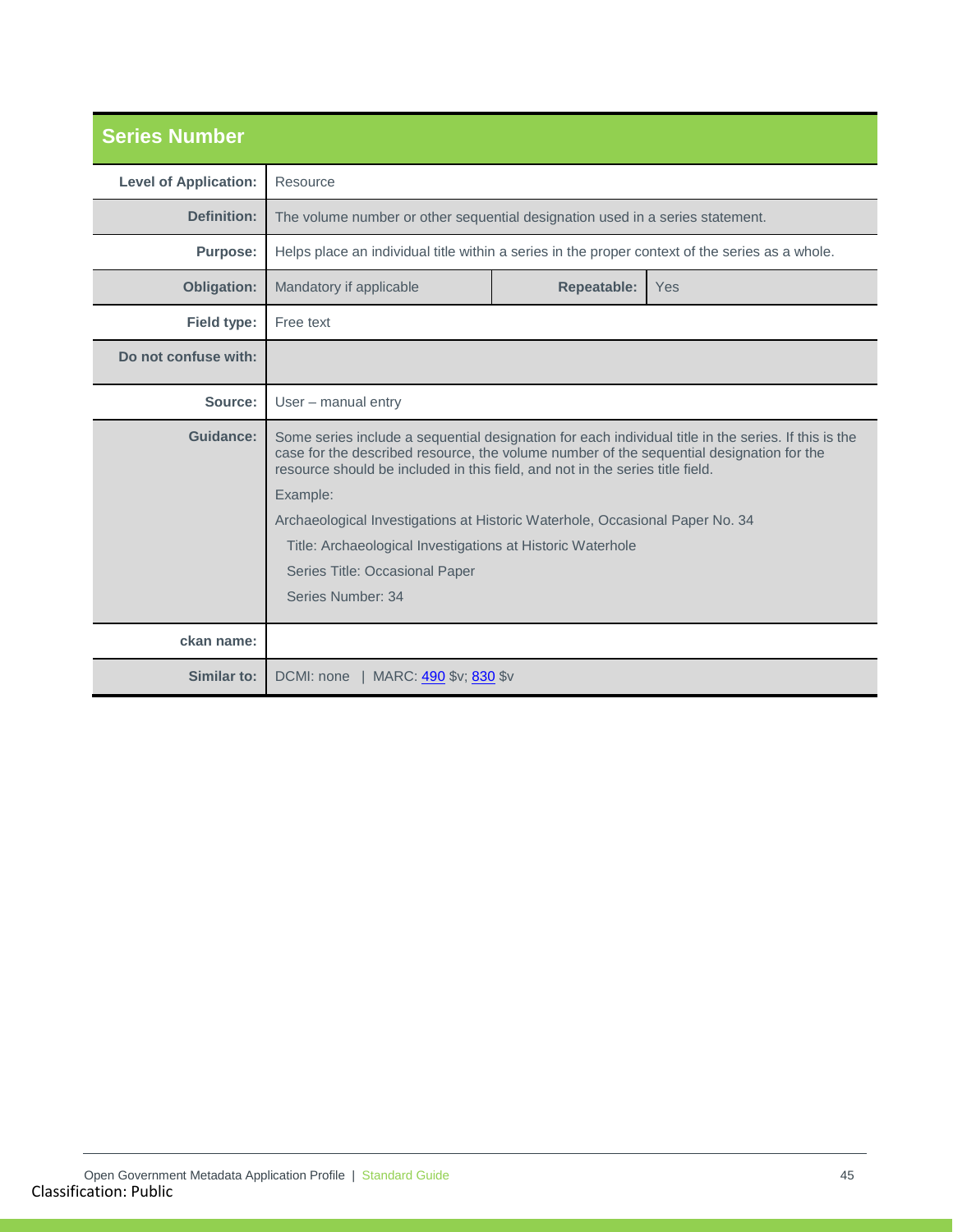<span id="page-45-0"></span>

| <b>Series Title</b>          |                                                                                                                                                                                                                                                                                                                                                                                                              |                                           |                                                                                                   |  |
|------------------------------|--------------------------------------------------------------------------------------------------------------------------------------------------------------------------------------------------------------------------------------------------------------------------------------------------------------------------------------------------------------------------------------------------------------|-------------------------------------------|---------------------------------------------------------------------------------------------------|--|
| <b>Level of Application:</b> | Resource                                                                                                                                                                                                                                                                                                                                                                                                     |                                           |                                                                                                   |  |
| Definition:                  | A distinctive collective title applied to an information resource and one or more other resources<br>that also have their own separate titles.                                                                                                                                                                                                                                                               |                                           |                                                                                                   |  |
| <b>Purpose:</b>              | by the issuing body.                                                                                                                                                                                                                                                                                                                                                                                         |                                           | Series statements are used to help users locate items with similar characteristics as established |  |
| <b>Obligation:</b>           | Mandatory if applicable                                                                                                                                                                                                                                                                                                                                                                                      | Repeatable:                               | Yes                                                                                               |  |
| Field type:                  | Free text                                                                                                                                                                                                                                                                                                                                                                                                    |                                           |                                                                                                   |  |
| Do not confuse with:         | ALTERNATIVE TITLE: An alternative name used as a substitute or additional access point for<br>an information resource.                                                                                                                                                                                                                                                                                       |                                           |                                                                                                   |  |
| Source:                      | User – manual entry                                                                                                                                                                                                                                                                                                                                                                                          |                                           |                                                                                                   |  |
| Guidance:                    | A series is a group of separate resources related to one another by the fact that each resource<br>bears, in addition to its own title proper, a collective title applying to the group as a whole. The<br>individual resources may or may not be numbered.                                                                                                                                                  |                                           |                                                                                                   |  |
|                              | A serial also has a collective title for different pieces, but the individual issues either do not have<br>a separate, distinctive title, or for other reasons access at the level of the collective title is<br>considered adequate. Broadly speaking: If a title seems to be intended as an indefinitely<br>continuing title, in a succession of volumes or issues, treat it as a serial and not a series. |                                           |                                                                                                   |  |
|                              | When entering a series title, be particularly careful that all records with the same series title<br>have this title entered in an identical form, to facilitate searching by this element.                                                                                                                                                                                                                  |                                           |                                                                                                   |  |
|                              | Example:                                                                                                                                                                                                                                                                                                                                                                                                     |                                           |                                                                                                   |  |
|                              | Manuscript Series (Alberta Culture)                                                                                                                                                                                                                                                                                                                                                                          |                                           |                                                                                                   |  |
|                              | Occasional Paper (Alberta Culture)<br>$\bullet$                                                                                                                                                                                                                                                                                                                                                              |                                           |                                                                                                   |  |
|                              | Parent Information Series (Alberta Health Services)                                                                                                                                                                                                                                                                                                                                                          |                                           |                                                                                                   |  |
|                              | An item can belong to more than one series, but this is not common.                                                                                                                                                                                                                                                                                                                                          |                                           |                                                                                                   |  |
| ckan name:                   |                                                                                                                                                                                                                                                                                                                                                                                                              | seriestitle   seriestitle2   seriestitle3 |                                                                                                   |  |
| <b>Similar to:</b>           | DCAT: none   DCMI: none   MARC: 490 \$a ; 830 \$a   MODS:<br><relateditem type="series"><titleinfo><title></title></titleinfo></relateditem>                                                                                                                                                                                                                                                                 |                                           |                                                                                                   |  |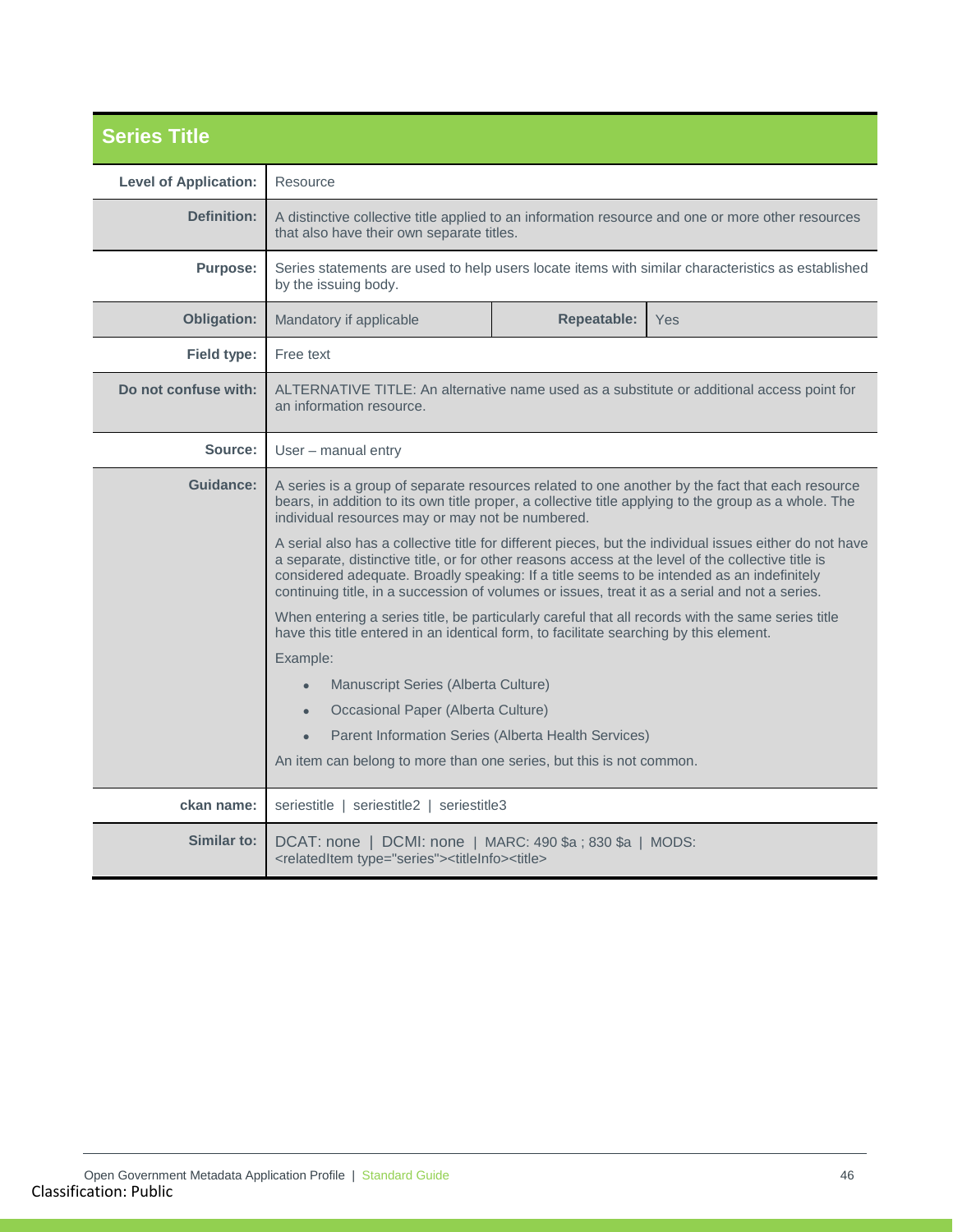<span id="page-46-0"></span>

| <b>Source System</b>         |                                                                                                                                                                                                                                                                                                                                                                                                                                                                                                                                               |                    |     |  |
|------------------------------|-----------------------------------------------------------------------------------------------------------------------------------------------------------------------------------------------------------------------------------------------------------------------------------------------------------------------------------------------------------------------------------------------------------------------------------------------------------------------------------------------------------------------------------------------|--------------------|-----|--|
| <b>Level of Application:</b> | Resource                                                                                                                                                                                                                                                                                                                                                                                                                                                                                                                                      |                    |     |  |
| Definition:                  | The name of the information storage system that serves as the authoritative source for the<br>data/information contained in the described resource.                                                                                                                                                                                                                                                                                                                                                                                           |                    |     |  |
| <b>Purpose:</b>              | To identify the source system from which the data is derived and to assist in the management<br>and maintenance of data inventory records.                                                                                                                                                                                                                                                                                                                                                                                                    |                    |     |  |
| <b>Obligation:</b>           | Recommended                                                                                                                                                                                                                                                                                                                                                                                                                                                                                                                                   | <b>Repeatable:</b> | Yes |  |
| Field type:                  | Free text                                                                                                                                                                                                                                                                                                                                                                                                                                                                                                                                     |                    |     |  |
| Do not confuse with:         |                                                                                                                                                                                                                                                                                                                                                                                                                                                                                                                                               |                    |     |  |
| Source:                      | User - manual entry                                                                                                                                                                                                                                                                                                                                                                                                                                                                                                                           |                    |     |  |
| <b>Guidance:</b>             | Use the common source system abbreviation followed by its title, i.e. LISA (Local Income<br>Support Application), CCD (Central Client Directory), etc.<br>Identifying the source system helps staff in their understanding of the original data source that<br>supplies the raw data from which the dataset is compiled. Over time, the alignment of data with<br>its source helps in the development and maintenance of complete data inventories that can<br>then be automatically associated with individual program areas and ministries. |                    |     |  |
| ckan name:                   |                                                                                                                                                                                                                                                                                                                                                                                                                                                                                                                                               |                    |     |  |
| Similar to:                  | DCAT: none   DCMI: source   MARC: none   MODS: none                                                                                                                                                                                                                                                                                                                                                                                                                                                                                           |                    |     |  |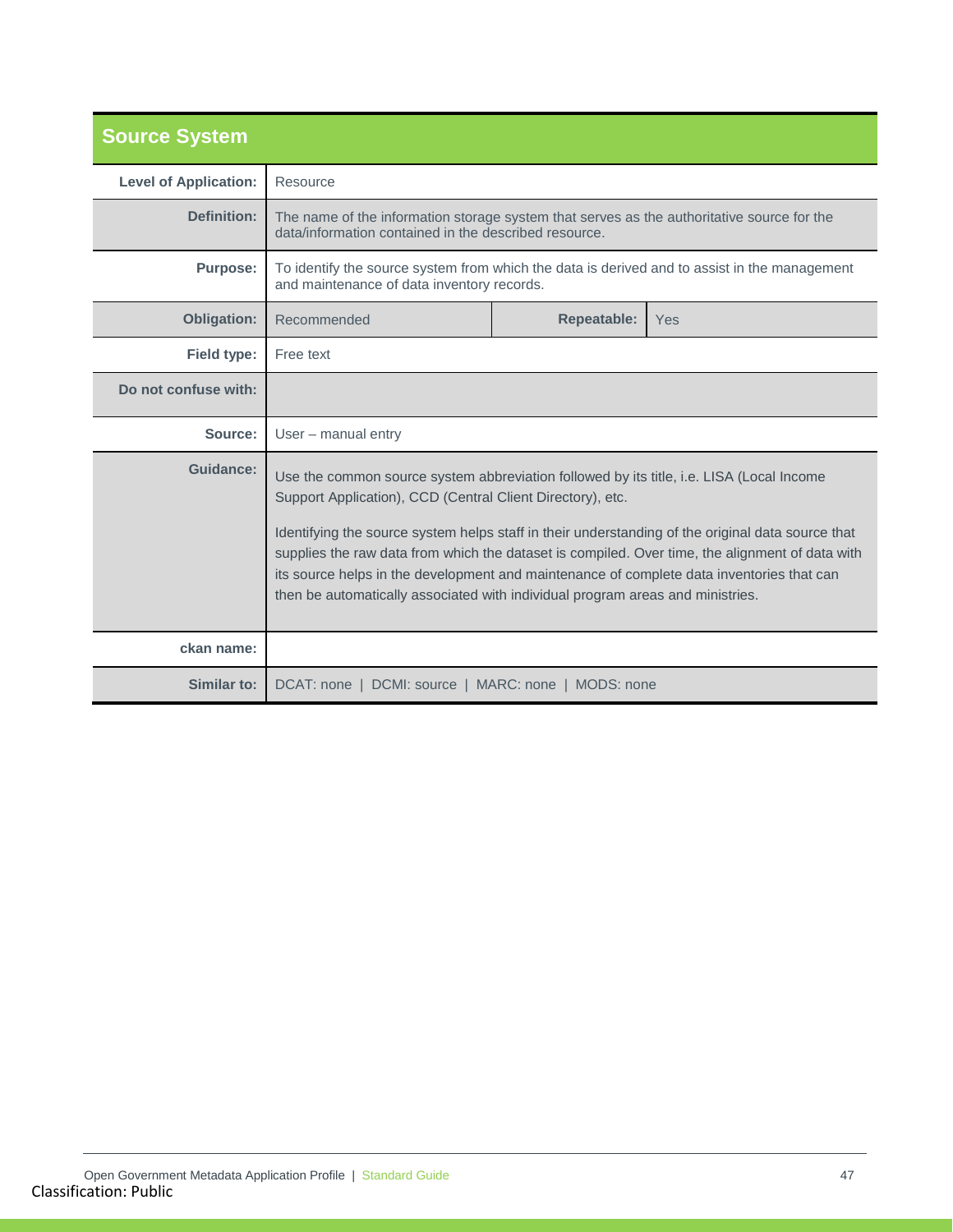<span id="page-47-0"></span>

| <b>Spatial Coverage</b>      |                                                                                                                                                                                                                                                                                                                                                                                                                                               |                           |                                                                                           |  |  |
|------------------------------|-----------------------------------------------------------------------------------------------------------------------------------------------------------------------------------------------------------------------------------------------------------------------------------------------------------------------------------------------------------------------------------------------------------------------------------------------|---------------------------|-------------------------------------------------------------------------------------------|--|--|
| <b>Level of Application:</b> | Resource                                                                                                                                                                                                                                                                                                                                                                                                                                      |                           |                                                                                           |  |  |
| Definition:                  | A geographical area or spatial extent covered by the content of an information resource.                                                                                                                                                                                                                                                                                                                                                      |                           |                                                                                           |  |  |
| <b>Purpose:</b>              | Identifying the geographic scope of the content in a resource assists users to limit searches to<br>specific areas and locations, to locate resources that pertain to the same geographic area, and<br>to determine whether resources are relevant to their needs.                                                                                                                                                                            |                           |                                                                                           |  |  |
| <b>Obligation:</b>           | Mandatory if applicable                                                                                                                                                                                                                                                                                                                                                                                                                       | <b>Repeatable:</b><br>Yes |                                                                                           |  |  |
| Field type:                  | Free text                                                                                                                                                                                                                                                                                                                                                                                                                                     |                           |                                                                                           |  |  |
| Do not confuse with:         | PLACE OF PUBLICATION – the location where an information resource was published.                                                                                                                                                                                                                                                                                                                                                              |                           |                                                                                           |  |  |
| Source:                      | User - manual entry                                                                                                                                                                                                                                                                                                                                                                                                                           |                           |                                                                                           |  |  |
| Guidance:                    | For use when there is a geographical component to the resource being catalogued.<br>SPATIAL COVERAGE is currently entered as a place name. For best results, use the "Query<br>by Geographical Name" option at the Canadian Geographical Names Data Base (available at<br>http://www4.rncan.qc.ca/search-place-names/search?lang=en) to confirm the official place<br>name. This will allow for the mapping of this element at a future date. |                           |                                                                                           |  |  |
| ckan name:                   | spatialcoverage   spatialcoverage2   spatialcoverage3                                                                                                                                                                                                                                                                                                                                                                                         |                           |                                                                                           |  |  |
| Similar to:                  | ; 522 ; 651 \$a \$z   MODS: <subject><geographic></geographic></subject>                                                                                                                                                                                                                                                                                                                                                                      |                           | DCAT: Dataset > spatial/geographical coverage   DCMI: dc.coverage.spatial   MARC: 043 \$c |  |  |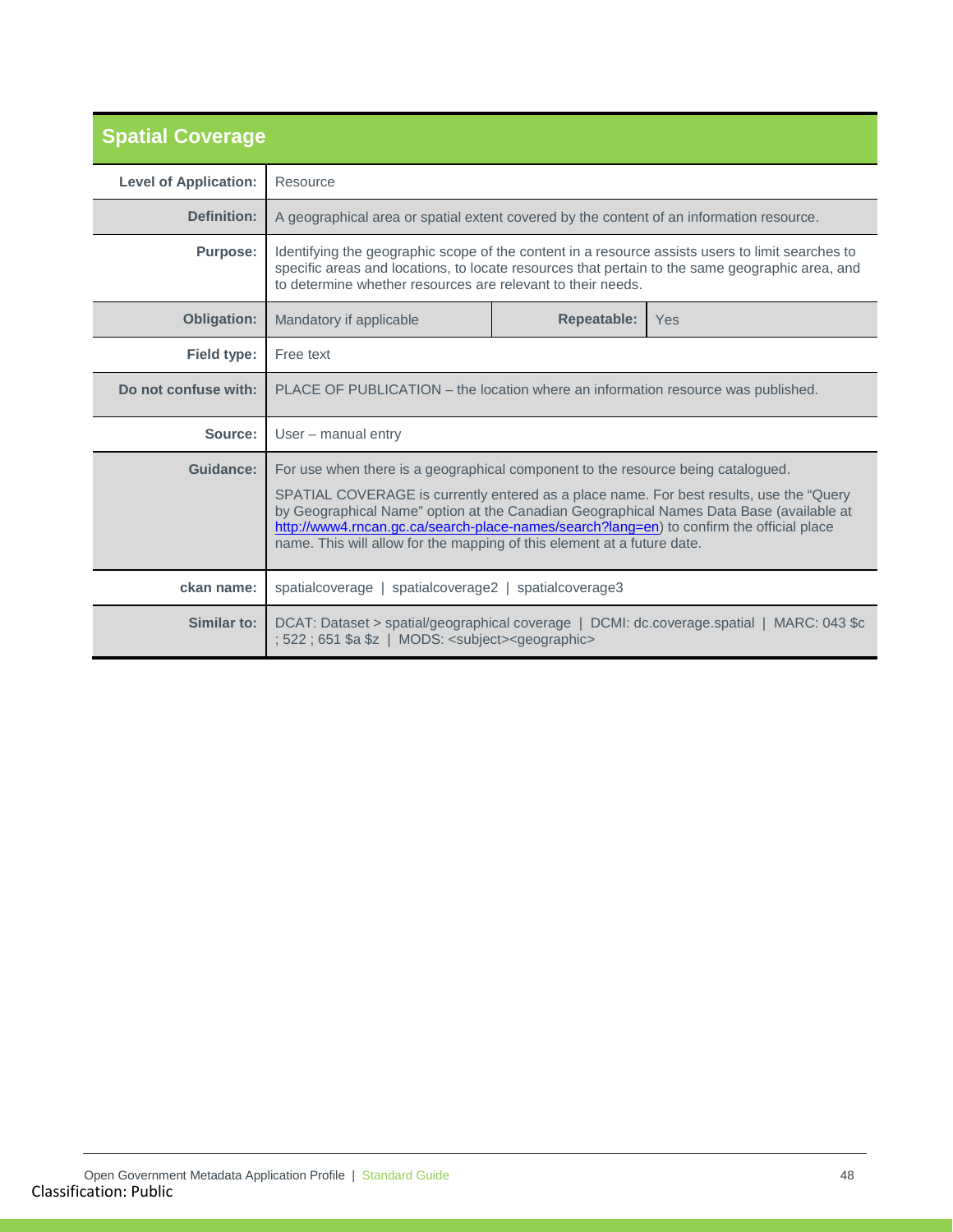<span id="page-48-0"></span>

| <b>Subject</b>               |                                                                                                                                                                                                                                                                                                                                                                                                      |                    |                                                                                                                                                                                                                                                                              |
|------------------------------|------------------------------------------------------------------------------------------------------------------------------------------------------------------------------------------------------------------------------------------------------------------------------------------------------------------------------------------------------------------------------------------------------|--------------------|------------------------------------------------------------------------------------------------------------------------------------------------------------------------------------------------------------------------------------------------------------------------------|
| <b>Level of Application:</b> | Resource                                                                                                                                                                                                                                                                                                                                                                                             |                    |                                                                                                                                                                                                                                                                              |
| <b>Definition:</b>           | A controlled term that expresses a topic of the intellectual content of an information resource.                                                                                                                                                                                                                                                                                                     |                    |                                                                                                                                                                                                                                                                              |
| <b>Purpose:</b>              | Assigning subjects enables users to find resources on the same topic consistently and<br>efficiently. Using a controlled vocabulary external to the catalogue allows users to find related<br>resources across jurisdictions and catalogues. These vocabularies also generally allow for<br>more precise description of the subject matter of a resource than is possible with the TOPIC<br>element. |                    |                                                                                                                                                                                                                                                                              |
| <b>Obligation:</b>           | Optional                                                                                                                                                                                                                                                                                                                                                                                             | <b>Repeatable:</b> | Yes                                                                                                                                                                                                                                                                          |
| Field type:                  | Controlled vocabulary. See Appendix C.                                                                                                                                                                                                                                                                                                                                                               |                    |                                                                                                                                                                                                                                                                              |
| Do not confuse with:         | TOPIC: provides a higher-level subject description of the content of a resource using a<br>controlled vocabulary developed or adopted for the catalogue.<br>DESCRIPTION: a concise narrative of the content of the resource.                                                                                                                                                                         |                    |                                                                                                                                                                                                                                                                              |
|                              | KEYWORDS: uncontrolled words or phrases assigned to the resource to assist discovery and<br>retrieval.<br>TYPE: the business structure of the content of a resource, e.g. fact sheet, policy, report, guide,<br>statistics.                                                                                                                                                                          |                    |                                                                                                                                                                                                                                                                              |
| Source:                      | User - manual entry                                                                                                                                                                                                                                                                                                                                                                                  |                    |                                                                                                                                                                                                                                                                              |
| Guidance:                    | A SUBJECT describes what a resource is "about". For example:                                                                                                                                                                                                                                                                                                                                         |                    |                                                                                                                                                                                                                                                                              |
|                              | "Maps" is a subject value if a resource is about map-making, but not if it "is" a map;<br>$\bullet$<br>"Claims" is a subject value if a resource is about making claims, but not if it "is' a claim.                                                                                                                                                                                                 |                    |                                                                                                                                                                                                                                                                              |
|                              | SUBJECT is a container element with two sub-elements. Metadata values are contained in the<br>sub-elements.                                                                                                                                                                                                                                                                                          |                    |                                                                                                                                                                                                                                                                              |
|                              | Each SUBJECT element has two mandatory sub-elements:                                                                                                                                                                                                                                                                                                                                                 |                    |                                                                                                                                                                                                                                                                              |
|                              | <b>Subject vocabulary</b><br>$\bullet$<br>Portal administrator team to discuss the possibility of adding the vocabulary.<br><b>Subject term</b><br>vocabulary field.                                                                                                                                                                                                                                 |                    | The controlled vocabulary being used to describe the information resource. This will be<br>chosen from a menu. If the controlled vocabulary you wish is not available, contact the<br>The unique subject term chose from the controlled vocabulary identified in the subject |
|                              | Many resources will be "about" more than one topic, so more than one subject will often be<br>assigned to provide multiple access points to a particular resource. Do not assign Subjects to<br>which the resource is only peripherally related.                                                                                                                                                     |                    |                                                                                                                                                                                                                                                                              |
| ckan name:                   | subject   subject2   subject3   subject4   subject5   subject6                                                                                                                                                                                                                                                                                                                                       |                    |                                                                                                                                                                                                                                                                              |
| Similar to:                  | DCAT: none   DCMI: dc.subject.lcsh   MARC: 600 \$a ; 610 all subfields ; 650 all subfields  <br>MODS: <subject><topic></topic></subject>                                                                                                                                                                                                                                                             |                    |                                                                                                                                                                                                                                                                              |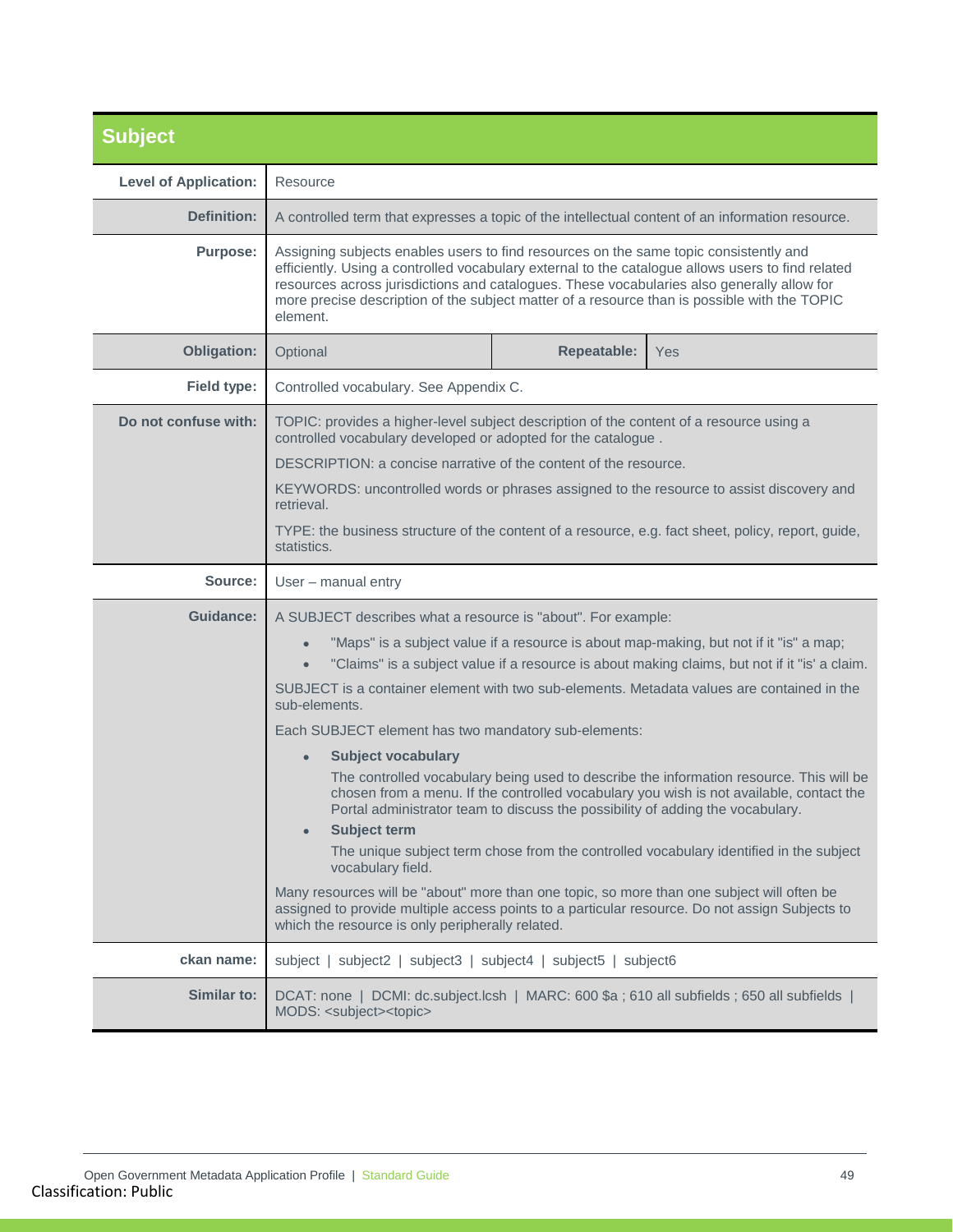<span id="page-49-0"></span>

| <b>Temporal coverage</b>     |                                                                                                                                                                                                                                                                                                                                                                                                                                                                                                                                                                                                                                                                                                                                                                                                                                                                                                |                    |           |
|------------------------------|------------------------------------------------------------------------------------------------------------------------------------------------------------------------------------------------------------------------------------------------------------------------------------------------------------------------------------------------------------------------------------------------------------------------------------------------------------------------------------------------------------------------------------------------------------------------------------------------------------------------------------------------------------------------------------------------------------------------------------------------------------------------------------------------------------------------------------------------------------------------------------------------|--------------------|-----------|
| <b>Level of Application:</b> | Resource                                                                                                                                                                                                                                                                                                                                                                                                                                                                                                                                                                                                                                                                                                                                                                                                                                                                                       |                    |           |
| Definition:                  | The time period covered by the content of an information resource OR the time period during<br>which the content was applicable.                                                                                                                                                                                                                                                                                                                                                                                                                                                                                                                                                                                                                                                                                                                                                               |                    |           |
| <b>Purpose:</b>              | Identifying the time period covered by the resource content or the time period during which the<br>content was applicable assists users to limit searches to specific dates and date ranges and to<br>determine whether resources are relevant to their needs.                                                                                                                                                                                                                                                                                                                                                                                                                                                                                                                                                                                                                                 |                    |           |
| Obligation:                  | Mandatory if applicable                                                                                                                                                                                                                                                                                                                                                                                                                                                                                                                                                                                                                                                                                                                                                                                                                                                                        | <b>Repeatable:</b> | <b>No</b> |
| <b>Field type:</b>           | Date. Encoding scheme: YYYY-MM-DD. See Appendix C.                                                                                                                                                                                                                                                                                                                                                                                                                                                                                                                                                                                                                                                                                                                                                                                                                                             |                    |           |
| Do not confuse with:         | DATE ADDED TO CATALOGUE; DATE CREATED; DATE ISSUED; DATE<br>MODIFIED: these time elements deal with time elements around the creation,<br>modification and publication of the resource itself, not with time elements within the<br>content of the resource.                                                                                                                                                                                                                                                                                                                                                                                                                                                                                                                                                                                                                                   |                    |           |
| Source:                      | $User - calendar$                                                                                                                                                                                                                                                                                                                                                                                                                                                                                                                                                                                                                                                                                                                                                                                                                                                                              |                    |           |
| <b>Guidance:</b>             | <b>TEMPORAL COVERAGE describes either:</b><br>the period of time in which the events or subject matter included in the resource<br>$\bullet$<br>occurred; OR<br>the period of time during which the contents of the resource (usually policy, rules,<br>procedures, etc.) were applicable or in force.<br>TEMPORAL COVERAGE is a container element with two sub-elements. Metadata values are<br>contained in the sub-elements.<br>Temporal coverage - start<br>Temporal coverage - end<br>$\bullet$<br>If TEMPORAL COVERAGE denotes the period during which the contents of the resource were<br>applicable or in force, TEMPORAL COVERAGE - END should be left empty until the content is no<br>longer applicable.<br>TEMPORAL COVERAGE can be either a single date or a date range. If TEMPORAL<br>COVERAGE is a single date, record the same value in both the start and end sub-elements. |                    |           |
| ckan name:                   | time_coverage_from, time_coverage_to                                                                                                                                                                                                                                                                                                                                                                                                                                                                                                                                                                                                                                                                                                                                                                                                                                                           |                    |           |
| Similar to:                  | DCAT: Dataset > temporal coverage   DCMI: dc.coverage.temporal   MARC : 033 \$a  <br>MODS: <subject><temporal></temporal></subject>                                                                                                                                                                                                                                                                                                                                                                                                                                                                                                                                                                                                                                                                                                                                                            |                    |           |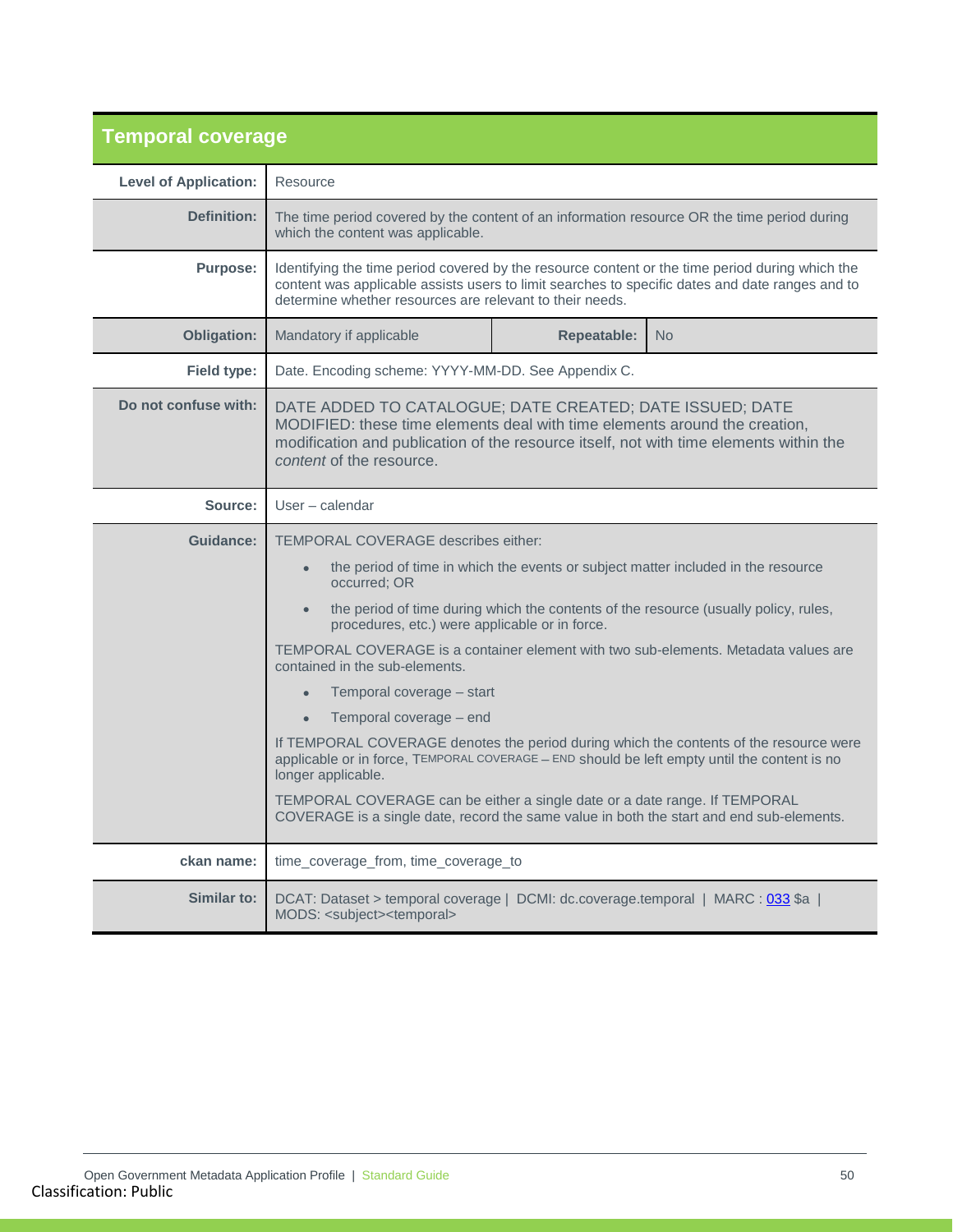<span id="page-50-0"></span>

| <b>Title</b>                 |                                                                                                                                                                                                                                                                  |  |  |
|------------------------------|------------------------------------------------------------------------------------------------------------------------------------------------------------------------------------------------------------------------------------------------------------------|--|--|
| <b>Level of Application:</b> | Resource                                                                                                                                                                                                                                                         |  |  |
| <b>Definition:</b>           | The full and formal name given to an information resource.                                                                                                                                                                                                       |  |  |
| <b>Purpose:</b>              | A meaningful title describes the content of a resource concisely, and supports access, speed of<br>identification, and control of content.                                                                                                                       |  |  |
| <b>Obligation:</b>           | <b>Repeatable:</b><br>Mandatory<br>N <sub>o</sub>                                                                                                                                                                                                                |  |  |
| Field type:                  | Free text                                                                                                                                                                                                                                                        |  |  |
| Do not confuse with:         | ALTERNATIVE TITLE: any form of a title used as a substitute or additional access point to the<br>Title of the resource.<br>IDENTIFIER: a unique number or code that unambiguously identifies the described resource.                                             |  |  |
|                              | SERIES TITLE: A distinctive collective title applied to an information resource and one or more<br>other resources that also have their own separate titles.                                                                                                     |  |  |
|                              | Digital file name assigned by a user to an electronic file such as a webpage or desktop<br>document, e.g. "www.saintranet.gov.ab.ca/7.htm" or "specifications.doc".                                                                                              |  |  |
| Source:                      | User - manual entry                                                                                                                                                                                                                                              |  |  |
| <b>Guidance:</b>             | Useful titles distinguish one resource from another, so organizations should establish consistent<br>naming practices for all forms of information resources.                                                                                                    |  |  |
|                              | For resources with existing titles, the title should be taken as it appears in the content of the<br>described resource. If multiple forms of titles appear in the resource, choose the title as it<br>appears on the title page of the resource, if applicable. |  |  |
|                              | If no title appears within the described resource or within metadata provided by the creator of<br>the resource, a title will have to be created. Use the following guidelines in creating titles when<br>necessary:                                             |  |  |
|                              | Create a brief and meaningful title to convey its topic or purpose;<br>$\bullet$                                                                                                                                                                                 |  |  |
|                              | Place important words near the beginning of the title;                                                                                                                                                                                                           |  |  |
|                              | Ensure that the title is in the same language as the resource;                                                                                                                                                                                                   |  |  |
|                              | Minimizing the use of abbreviations and acronyms;                                                                                                                                                                                                                |  |  |
|                              | Add values to a title such as a version number, status or version date if a resource is<br>one of many with the same or similar titles. For example, "Submission guide 2003",<br>"Submission guide 2007".                                                        |  |  |
|                              | Titles should be entered in sentence case. Only the first word and proper nouns should be<br>capitalized.                                                                                                                                                        |  |  |
|                              | Separate titles and subtitles by a colon preceded and followed by a space.                                                                                                                                                                                       |  |  |
| ckan name:                   | title                                                                                                                                                                                                                                                            |  |  |
| Similar to:                  | DCAT: Cataloged Resource > title   DCMI: dc.title   MARC : 245 \$a \$b \$f \$g \$n \$p   MODS:<br><titleinfo><title></title></titleinfo>                                                                                                                         |  |  |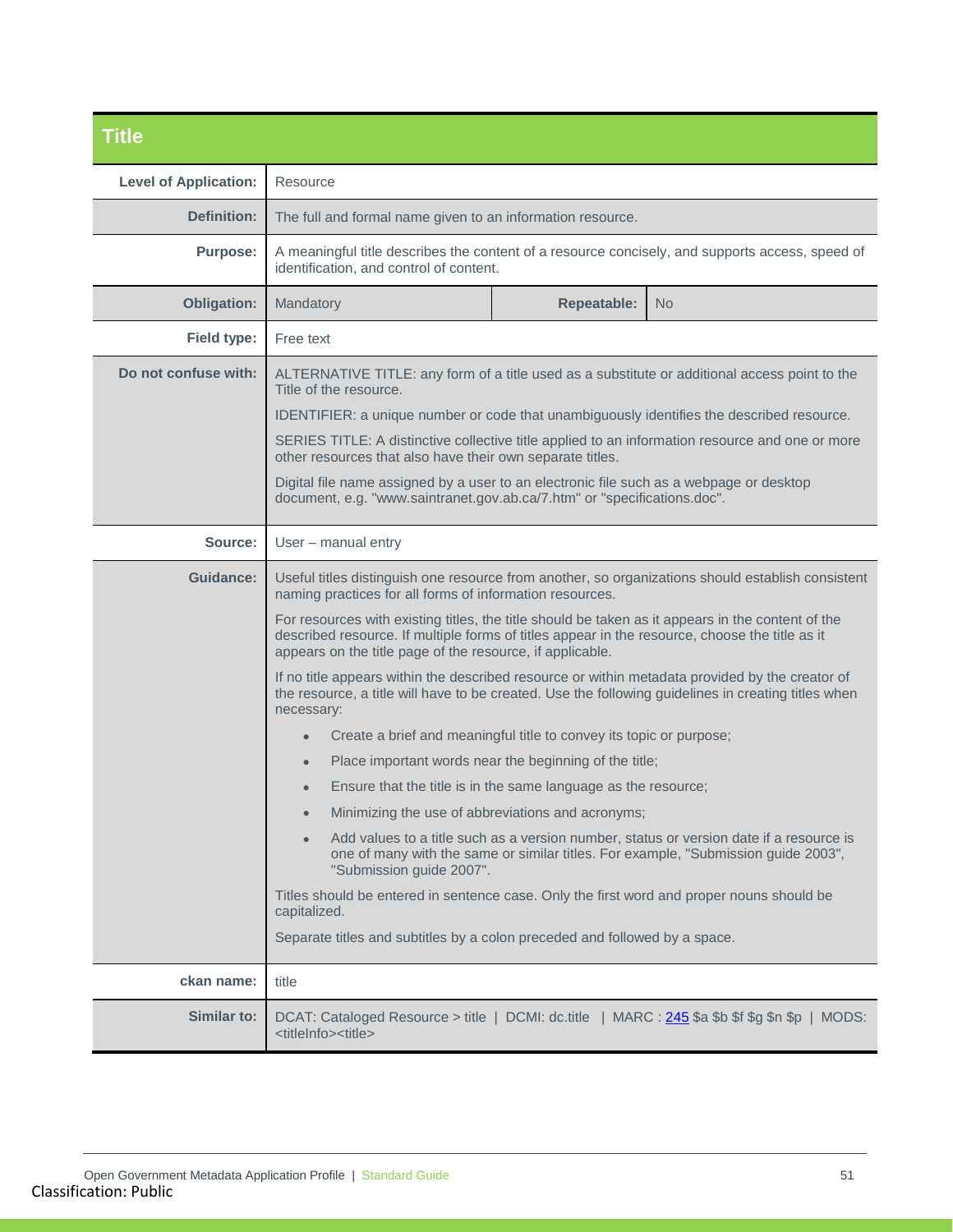<span id="page-51-0"></span>

| <b>Topic</b>                 |                                                                                                                                                                                                                                                                                          |                    |                                                                                                    |
|------------------------------|------------------------------------------------------------------------------------------------------------------------------------------------------------------------------------------------------------------------------------------------------------------------------------------|--------------------|----------------------------------------------------------------------------------------------------|
| <b>Level of Application:</b> | Resource                                                                                                                                                                                                                                                                                 |                    |                                                                                                    |
| Definition:                  | A controlled term that expresses the broad topical content of an information resource.                                                                                                                                                                                                   |                    |                                                                                                    |
| <b>Purpose:</b>              | Enables users to find resources on the same topic consistently and efficiently, and provides<br>access to related resources across the GoA.                                                                                                                                              |                    |                                                                                                    |
| <b>Obligation:</b>           | <b>Mandatory</b>                                                                                                                                                                                                                                                                         | <b>Repeatable:</b> | Yes                                                                                                |
| Field type:                  | Controlled vocabulary. See Appendix C.                                                                                                                                                                                                                                                   |                    |                                                                                                    |
| Do not confuse with:         | DESCRIPTION: a concise narrative of the content of a resource.                                                                                                                                                                                                                           |                    |                                                                                                    |
|                              | KEYWORDS: uncontrolled words or phrases assigned to a resource to assist discovery and<br>retrieval.                                                                                                                                                                                     |                    |                                                                                                    |
|                              | SPATIAL COVERAGE: the geographical area or spatial extent covered by the content of a<br>resource.                                                                                                                                                                                       |                    |                                                                                                    |
|                              | SUBJECT: a term taken from an external controlled vocabulary which generally describes a<br>resource at a more specific level.                                                                                                                                                           |                    |                                                                                                    |
|                              | TEMPORAL COVERAGE: the time frame covered by the content of the resource.                                                                                                                                                                                                                |                    |                                                                                                    |
|                              | TYPE: the business structure of the content of a resource, e.g. fact sheet, policy, report, guide,<br>statistics.                                                                                                                                                                        |                    |                                                                                                    |
| Source:                      | User - pick list                                                                                                                                                                                                                                                                         |                    |                                                                                                    |
| <b>Guidance:</b>             | TOPICS are chosen from a controlled vocabulary developed or adopted for the Portal. The<br>intent of the vocabulary is to provide a limited list of broad terms that cover all the different<br>subject matter of the information resources contained in the Portal.                     |                    |                                                                                                    |
|                              | A TOPIC describes what a resource is "about". Assign at least one TOPIC to a resource,<br>topic, so assign as many TOPICS as applicable to provide substantial value for finding<br>resources about a topic. Do not assign TOPICS to which the resource is only peripherally<br>related. |                    | reflecting the most significant facet of its content. Many resources will be "about" more than one |
| ckan name:                   | topic                                                                                                                                                                                                                                                                                    |                    |                                                                                                    |
| Similar to:                  | DCAT: Cataloged Resource > theme/category   DCMI: dc.subject   MARC: none   MODS:<br><subject><topic></topic></subject>                                                                                                                                                                  |                    |                                                                                                    |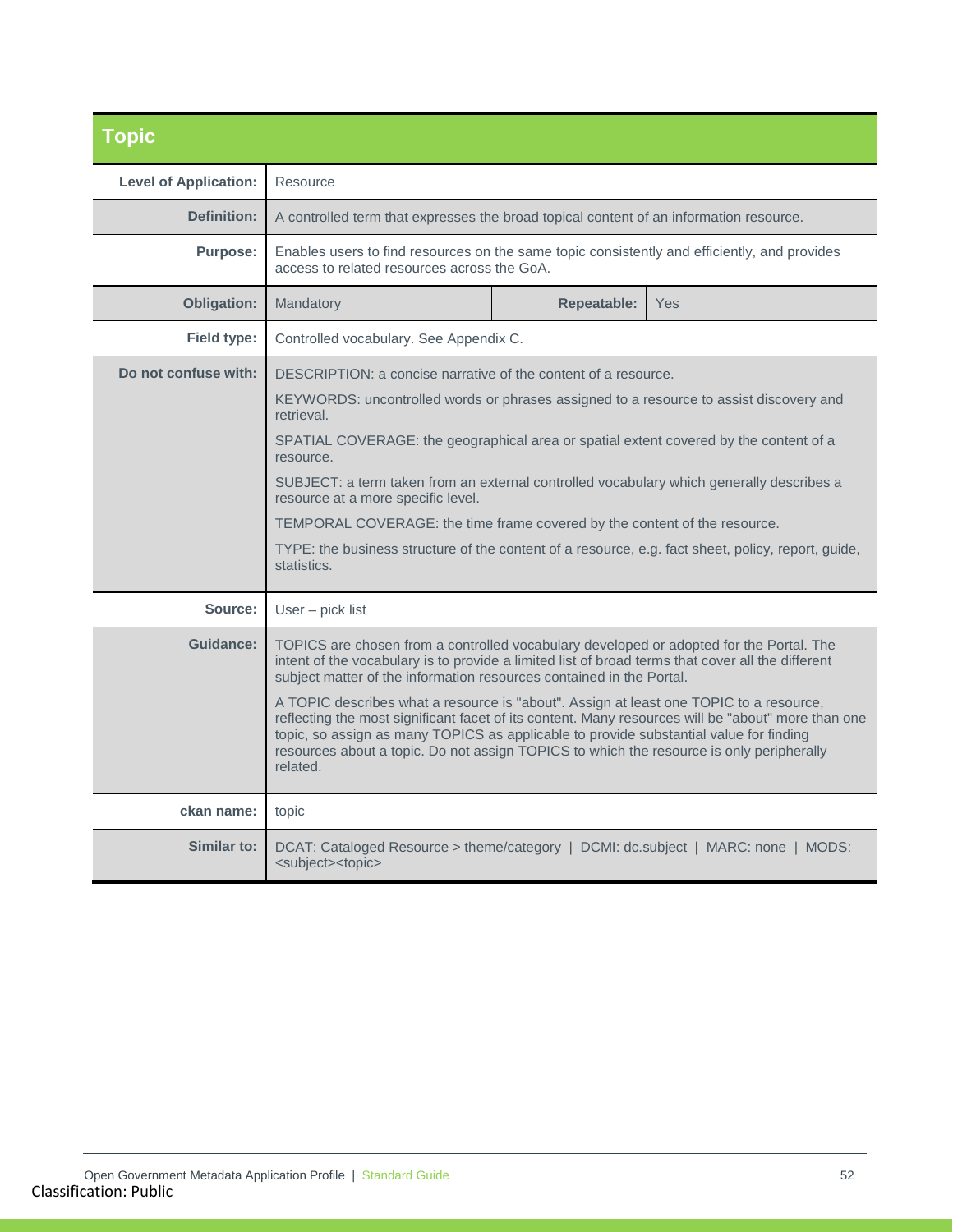<span id="page-52-0"></span>

| Type                         |                                                                                                                                                                                                                                                                                                   |                    |                                                                                        |
|------------------------------|---------------------------------------------------------------------------------------------------------------------------------------------------------------------------------------------------------------------------------------------------------------------------------------------------|--------------------|----------------------------------------------------------------------------------------|
| <b>Level of Application:</b> | Resource                                                                                                                                                                                                                                                                                          |                    |                                                                                        |
| <b>Definition:</b>           | The business design or structure used in the presentation and publication of an information<br>resource.                                                                                                                                                                                          |                    |                                                                                        |
| <b>Purpose:</b>              | Use of TYPE supports consistent presentation, processing and metadata for similar resources,<br>provides additional information about the purpose and function of a resource, and can assist<br>users to group similar resources, interpret the content of a resource and find related resources. |                    |                                                                                        |
| <b>Obligation:</b>           | Mandatory                                                                                                                                                                                                                                                                                         | <b>Repeatable:</b> | Yes                                                                                    |
| Field type:                  | Controlled vocabulary. See Appendix C.                                                                                                                                                                                                                                                            |                    |                                                                                        |
| Do not confuse with:         | FORMAT: the computer encoding method for an electronic resource.                                                                                                                                                                                                                                  |                    |                                                                                        |
|                              | TOPIC, SUBTOPIC, SUBJECT: indicate the topical content of the resource, i.e. what it is<br>"about."                                                                                                                                                                                               |                    |                                                                                        |
| Source:                      | $User - pick list$                                                                                                                                                                                                                                                                                |                    |                                                                                        |
| Guidance:                    | TYPE expresses what a resource "is", not what it is "about". Assigning TYPE establishes<br>groupings of resources that support the same business use and have a consistent structure.                                                                                                             |                    |                                                                                        |
| ckan name:                   | pubtype                                                                                                                                                                                                                                                                                           |                    |                                                                                        |
| Similar to:                  | <typeofresource></typeofresource>                                                                                                                                                                                                                                                                 |                    | DCAT: Cataloged Resource > type/genre   DCMI: dc.type   MARC: 610 \$k; 650 \$v   MODS: |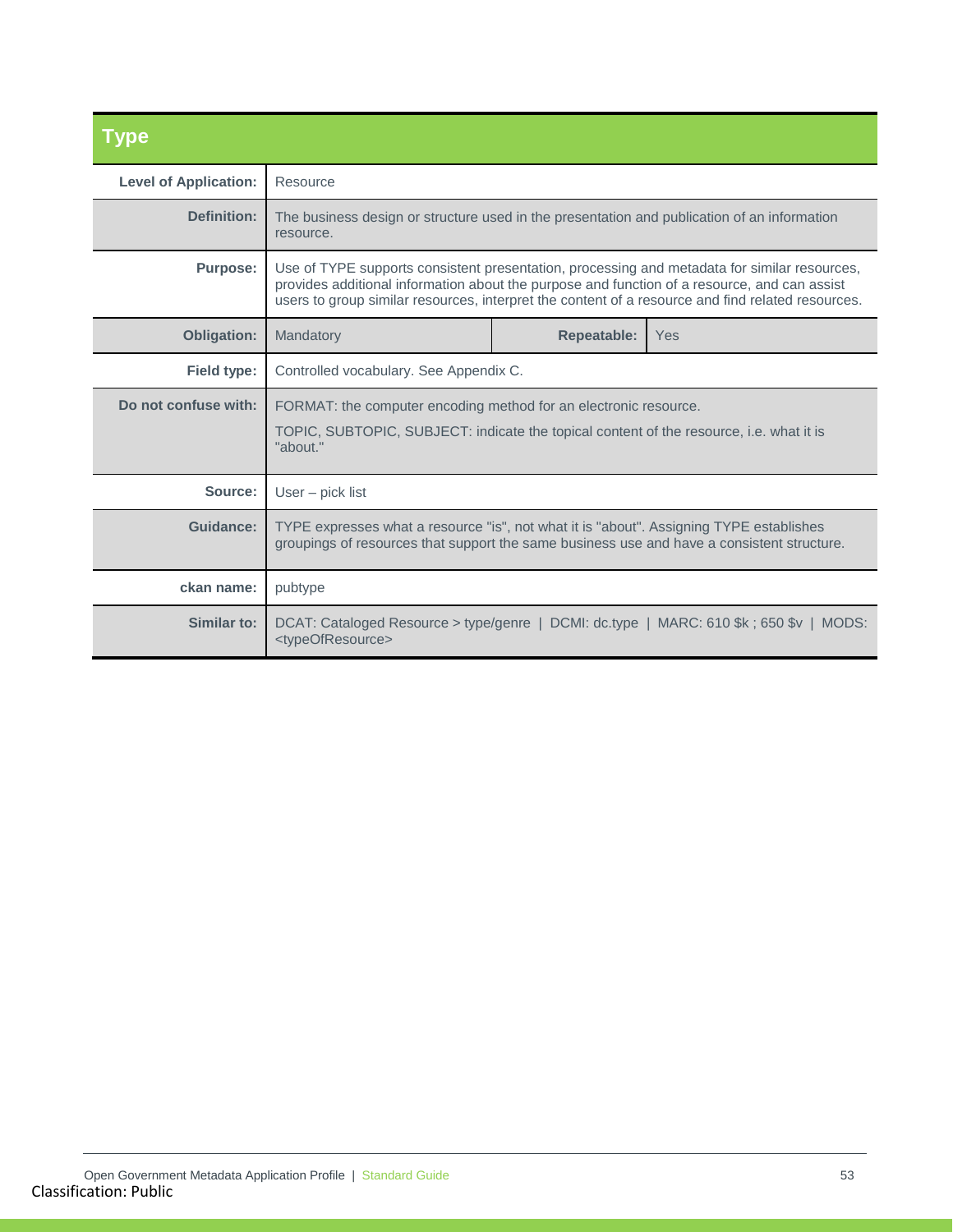## Open Government Metadata Application Profile | Standard Guide 54 Classification: Public

### <span id="page-53-0"></span>Appendix A: Metadata Summary by Obligation Level

The following lists provide a summary of metadata elements arranged by obligation level (mandatory, mandatory if applicable, recommended and optional). Elements that are generated by the system are not included. Items in **BOLD** are used in the publications catalogue only.

### **Mandatory**

- Audience
- **Creator**
- Date Created
- Date Issued
- Date Modified
- Description

#### **Mandatory if Applicable**

- Additional Information
- Alternative Title
- Date Archived
- **Contributor**

#### **Recommended**

- Extent
- Contact E-mail

#### **Optional**

- **Format**
- **Frequency**
- **Item Title**
- **Keywords**
- **Licence**
- Issuing Body
- **Security Classification**
- Title
- Topic
- Type
- Spatial Coverage
	- **SUBJECT**
	- Temporal Coverage

• Related Resource

- Contact Name
- **Filesize**
- Contact Other Item Description Place of Publication

- **Identifier** 
	- Language
	- **SERIES TITLE**
	- **SERIES NUMBER**
- 
- 
- -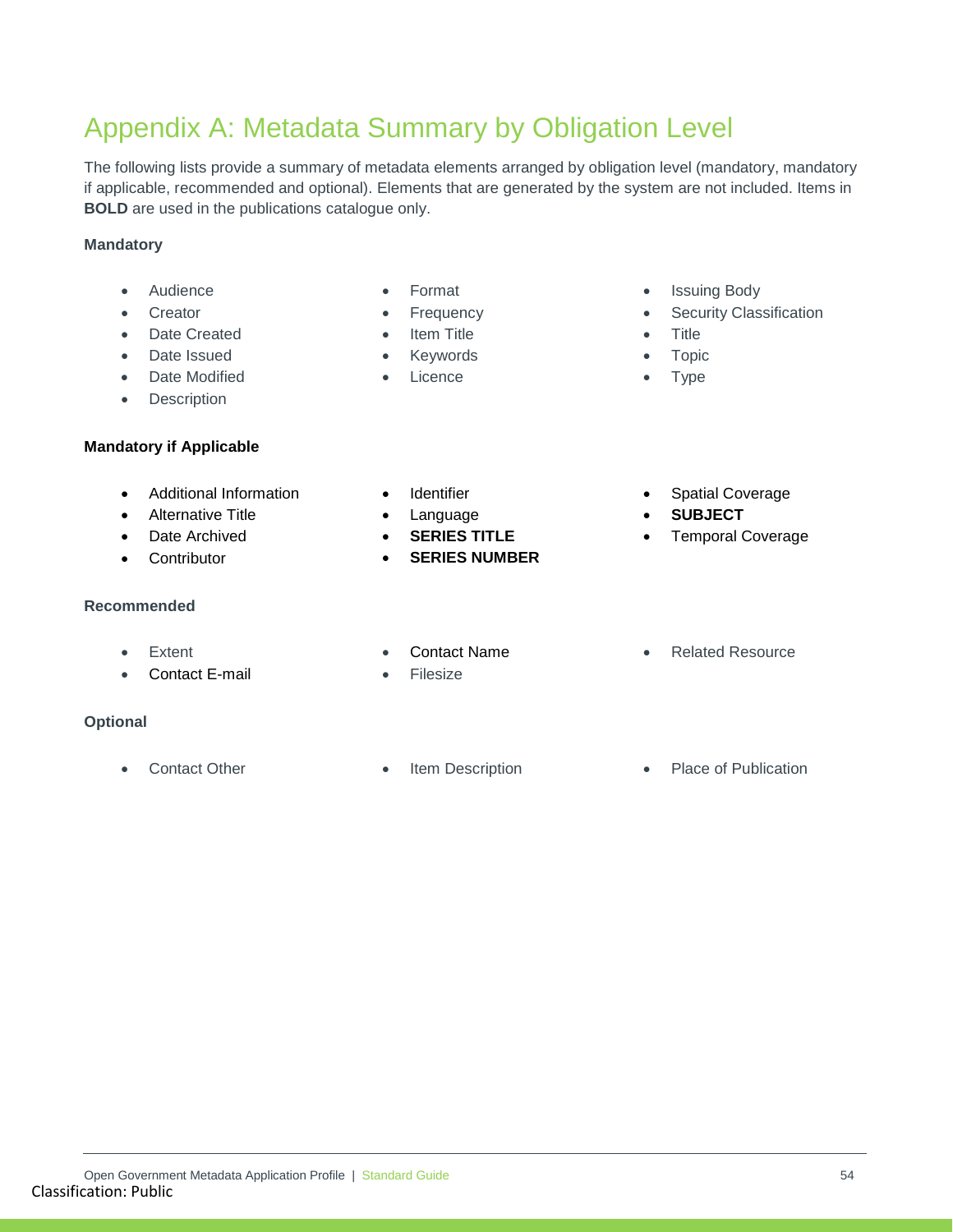### <span id="page-54-0"></span>Appendix B: Metadata Summary by Level of Application

The following lists provide a summary of metadata elements arranged by level of application (Record level, Resource level, and Item level). Items in **BOLD** are used in the publications catalogue only.

#### **Record level**

- Catalogue
- Import Source
- Metadata Record Date **Created**
- Metadata Record Identifier
- Metadata Record **Organization**
- Metadata Record Date Modified
- Metadata Record Creator
- Metadata Scheme
- Metadata Scheme URL
- Metadata Scheme Version

#### **Resource level**

- Additional Information
- Alternative Title
- Audience
- Authorization
- Availability
- Contact E-mail
- Contact Name
- Contact Other
- Contributor
- Creator
- Date Added to Catalogue
- Date Archived
- **Item level**
	- **Extent**
	- **Filesize**
- Date Created
- Date Issued
- Date Modified
- **Description**
- Frequency
- Identifier (Other)
- Issuing Body
- **Keywords**
- Language
- **Licence**
- Place of Publication
- Related Resource
- Security Classification
- **SERIES NUMBER**
- **SERIES TITLE**
- Source System
- Spatial Coverage
- **SUBJECT**
- Temporal Coverage
- Title
- **Topic**
- Type

- Format
- Item Description
- **Item Title**
- **Item URL**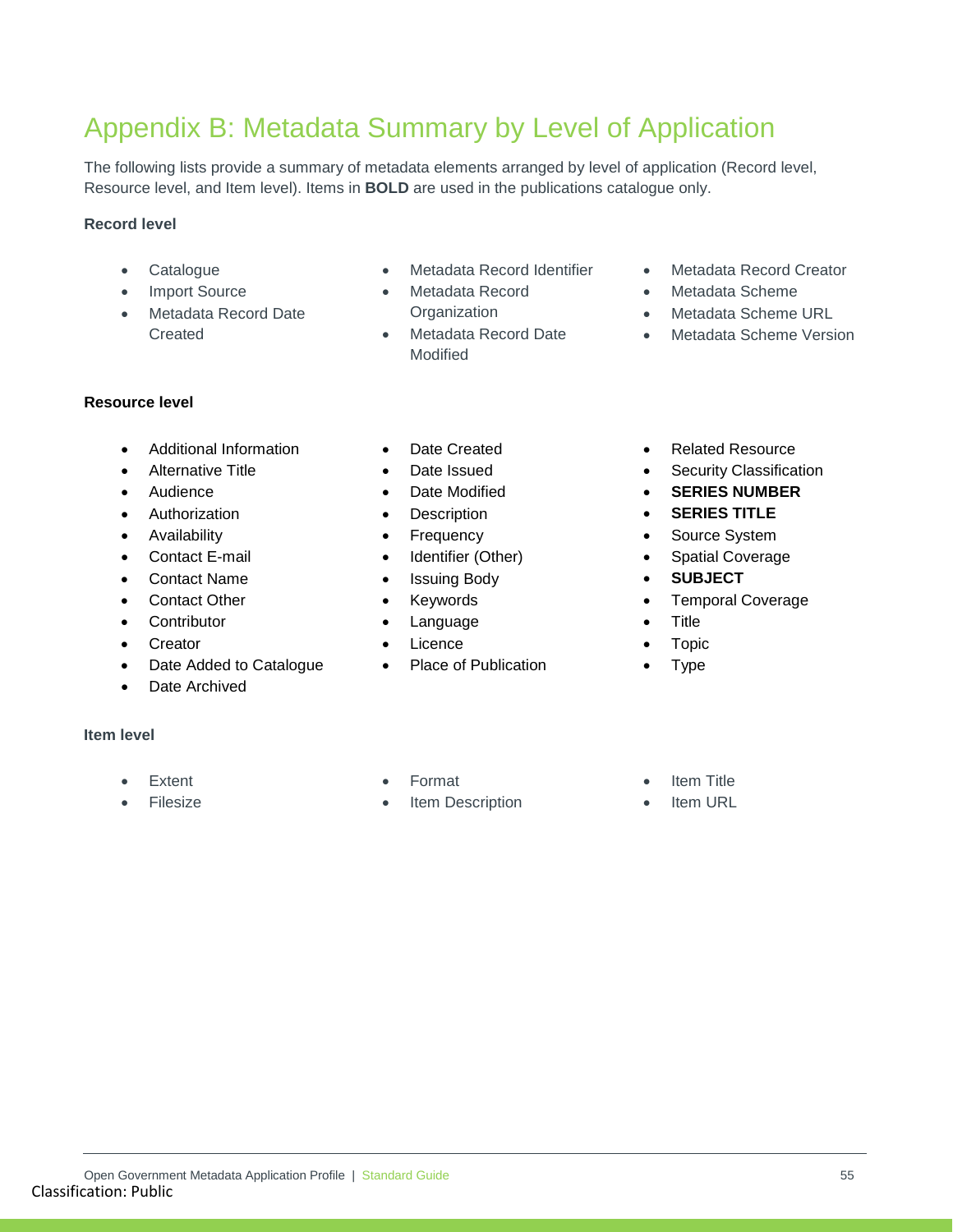### <span id="page-55-0"></span>Appendix C: Encoding Schemes Used for the Open Government Portal

### <span id="page-55-1"></span>**Audience**

Adapted from the Programs and Services Metadata Application Profile (PROMAP) and the Government of Canada Audience Scheme [\(http://www.collectionscanada.gc.ca/webarchives/20071207091037/www.tbs](http://www.collectionscanada.gc.ca/webarchives/20071207091037/www.tbs-sct.gc.ca/im-gi/mwg-gtm/aud-aud/docs/2003/schemfinal/schemfinal_e.asp)[sct.gc.ca/im-gi/mwg-gtm/aud-aud/docs/2003/schemfinal/schemfinal\\_e.asp\)](http://www.collectionscanada.gc.ca/webarchives/20071207091037/www.tbs-sct.gc.ca/im-gi/mwg-gtm/aud-aud/docs/2003/schemfinal/schemfinal_e.asp).

| Audience                       | <b>Definition</b>                                                                                                                                                                                                                                   |
|--------------------------------|-----------------------------------------------------------------------------------------------------------------------------------------------------------------------------------------------------------------------------------------------------|
| <i>artists</i>                 | Persons or organizations involved in producing any type of fine art (e.g., dance, music, theatre,<br>sculpture).                                                                                                                                    |
| caregivers                     | Persons or organizations engaged in the care of persons who need support due to age, or<br>physical or mental illness or disability (including learning disability).                                                                                |
| <i>children</i>                | Typically, persons 14 years of age and under.                                                                                                                                                                                                       |
| <b>consumers</b>               | Persons who buy goods or services (e.g. clothing, groceries, furnishings, repairs) for personal,<br>domestic or household purposes.                                                                                                                 |
| educators                      | Members of the education profession, including teachers, instructors and administrators at all<br>levels of the formal education system (early childhood, K to 12, post-secondary, apprenticeship<br>training, and adult and continuing education). |
| employees                      | Persons working for pay, full-time or part-time, for another person or business. (Include unions<br>as an audience here.)                                                                                                                           |
| employers                      | Persons or businesses who employ others for wages.                                                                                                                                                                                                  |
| entrepreneur/self-<br>employed | Persons or corporations engaged in commercial activities. (Business in the Government of<br>Canada Audience Scheme.)                                                                                                                                |
| <i>farmers</i>                 | Persons or organizations involved in growing or producing agricultural products.                                                                                                                                                                    |
| funding applicants             | Persons or organizations who apply for financial assistance including assistance in such forms<br>as loans, grants, contributions, investment programs, but excluding assistance in the form of<br>legislated benefits such as pensions.            |
| general public                 | General audience. (This descriptor is to be used when no other audience defined in the scheme<br>is used. Its primary purpose is to indicate that the resource has been assessed.)                                                                  |
| government                     | Persons or organizations working on behalf of government using governmental information to<br>perform duties.                                                                                                                                       |
| health care<br>professionals   | Persons or organizations providing services for the maintenance and improvement of health.                                                                                                                                                          |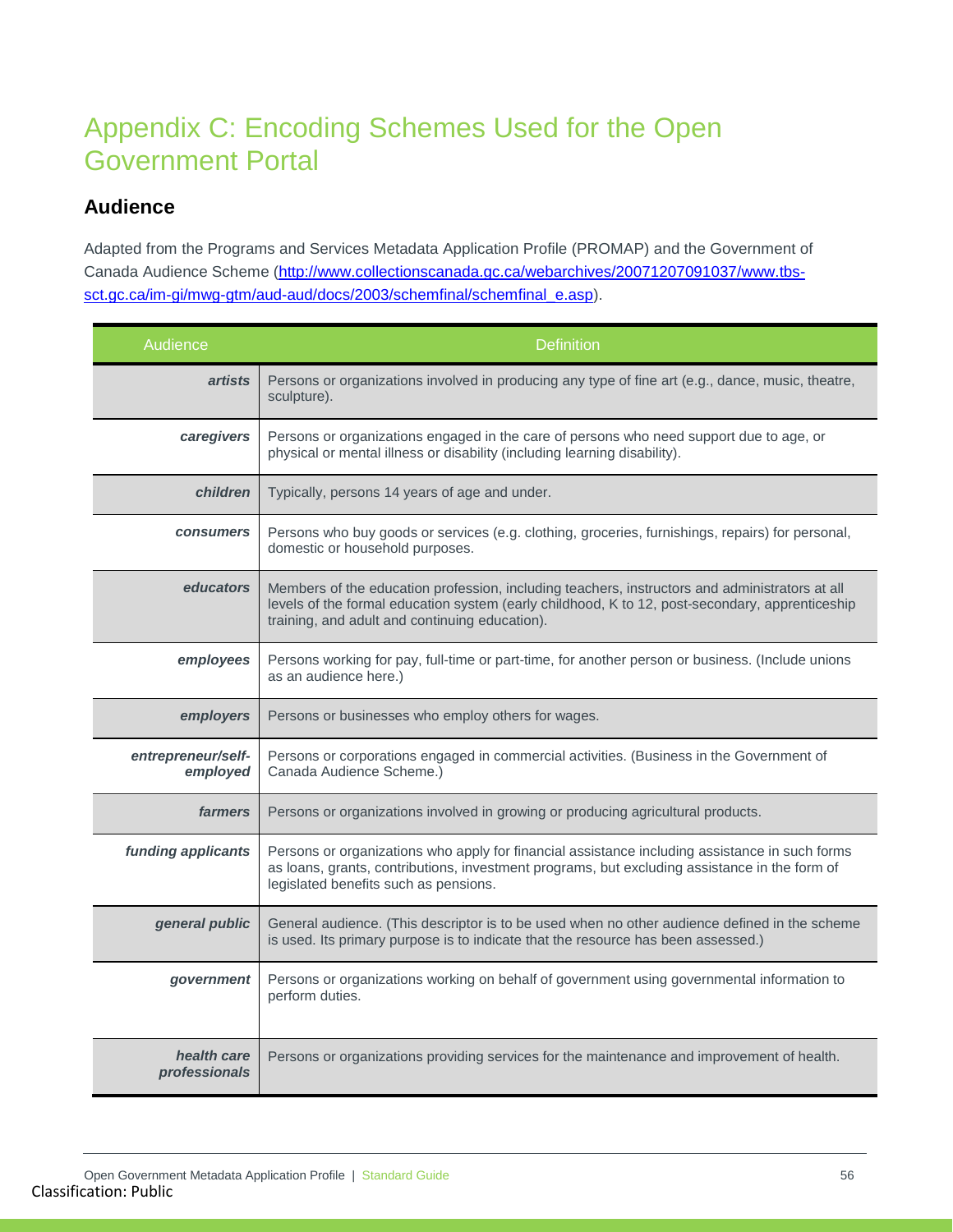| Audience                                      | <b>Definition</b>                                                                                                                                                                                                                      |
|-----------------------------------------------|----------------------------------------------------------------------------------------------------------------------------------------------------------------------------------------------------------------------------------------|
| <i>immigrants</i>                             | Persons coming to settle permanently in Canada from another country.                                                                                                                                                                   |
| indigenous peoples                            | Persons who identify themselves as Status Indians, Non-Status Indians, Métis or Inuit.                                                                                                                                                 |
| <b>industry</b>                               | Persons or organizations working in a particular industry.                                                                                                                                                                             |
| job seekers                                   | Persons looking for work, whether they are currently employed or unemployed.                                                                                                                                                           |
| legal and law<br>enforcement<br>professionals | Members of the legal and law enforcement professions, including lawyers, paralegals, judges,<br>police and other law enforcement specialists, etc.                                                                                     |
| lower-income earners                          | Persons whose income is less than a specified amount which may vary from one program or<br>service to another. For example, the amount may or may not correspond with HRSDC's current<br>Market Basket Measure.                        |
| media                                         | Members of the media community.                                                                                                                                                                                                        |
| nonprofit/voluntary<br>organizations          | Community groups or organizations that are neither affiliated with nor under the direction of a<br>government (usually not-for-profit organizations). (non-governmental organizations in the<br>Government of Canada Audience Scheme.) |
| parents                                       | Persons responsible for the care of children, including legal guardians, foster parents and<br>adoptive parents.                                                                                                                       |
| persons with<br>disabilities                  | Persons having a physical, mental, psychiatric, sensory or learning impairment that is persistent,<br>i.e. longterm and ongoing or recurring.                                                                                          |
| researchers                                   | Persons conducting systematic enquiries to establish facts and reach new conclusions.                                                                                                                                                  |
| rural residents                               | Persons or organizations living or working in regional, remote or isolated areas of Alberta. (Rural<br>community in the Government of Canada Audience Scheme.)                                                                         |
| <b>scientists</b>                             | Scientists and members of the scientific community.                                                                                                                                                                                    |
| seniors                                       | Typically, persons 55 years of age and older.                                                                                                                                                                                          |
| <b>students</b>                               | Persons studying or planning to study at an educational institution.                                                                                                                                                                   |
| travellers                                    | Albertans who travel within and outside Alberta. (See also: visitors to Alberta)                                                                                                                                                       |
| visitors to Alberta                           | Non-Albertans visiting Alberta for a specific purpose (work, study, holidays). (See also:<br>travellers)                                                                                                                               |
| women                                         | Adult female persons.                                                                                                                                                                                                                  |
| youth                                         | Typically, persons aged 15 to 24 years.                                                                                                                                                                                                |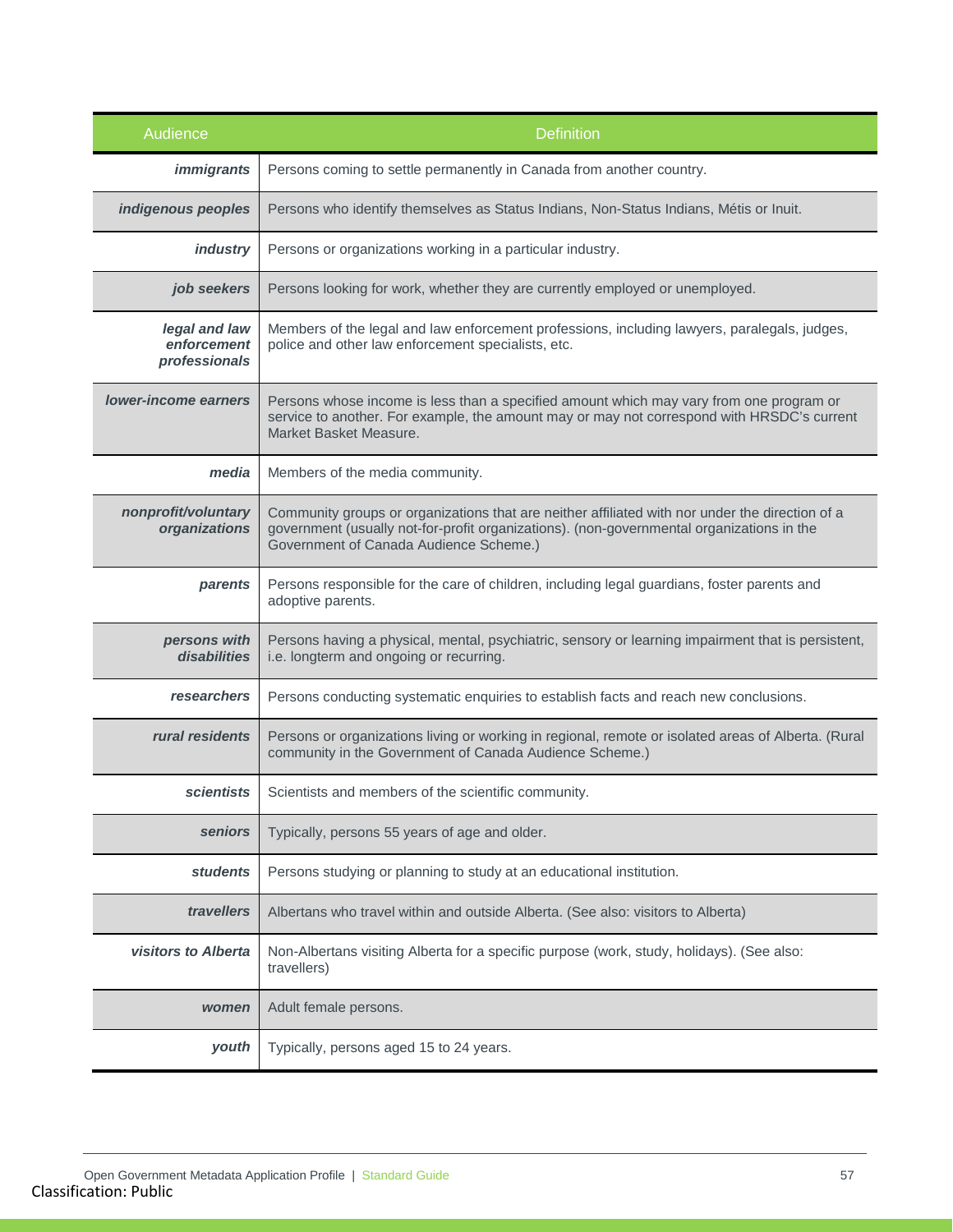### <span id="page-57-0"></span>**Catalogue**

- **legislation**
- opendata
- publications

### <span id="page-57-1"></span>**Creator / Issuing Body**

Department and Entities (public agencies) as listed in the following IMT standards documents (available at [https://imtpolicy.sp.alberta.ca/standards/Pages/GoA-Sector-Department-and-Entity-Code.aspx\)](https://imtpolicy.sp.alberta.ca/standards/Pages/GoA-Sector-Department-and-Entity-Code.aspx):

- GoA Sector, Department and Entity Code
- Inactive GoA Department Codes

### <span id="page-57-2"></span>**Date and Time Representation**

Date and Time Representation as outlined in the GoA's Data Exchange Standard – Date, Time, and Date & Time [\(http://imtdocs.alberta.ca/standards/data-exchange-standard---date-time-and-date-and-time.aspx\)](http://imtdocs.alberta.ca/standards/data-exchange-standard---date-time-and-date-and-time.aspx).

DATE representations:

- Year: YYYY (2010);
- Year-Month: YYYY-MM (2010-05);
- Year-Month-Day: YYYY-MM-DD (2010-05-03)

TIME representations:

- hour: hh as 04, or 15, or 23;
- hour-minute: hh:mm (04:27);
- hour-minute-second: hh:mm:ss (04:27:33);
- midnight: 00:00 (preferred, used for the beginning of a calendar day) or 24:00 (used at the end of a day).

DATE and TIME displayed as a single value:

• YYYY-MM-DD hh:mm:ss (2010-05-03T04:27:33)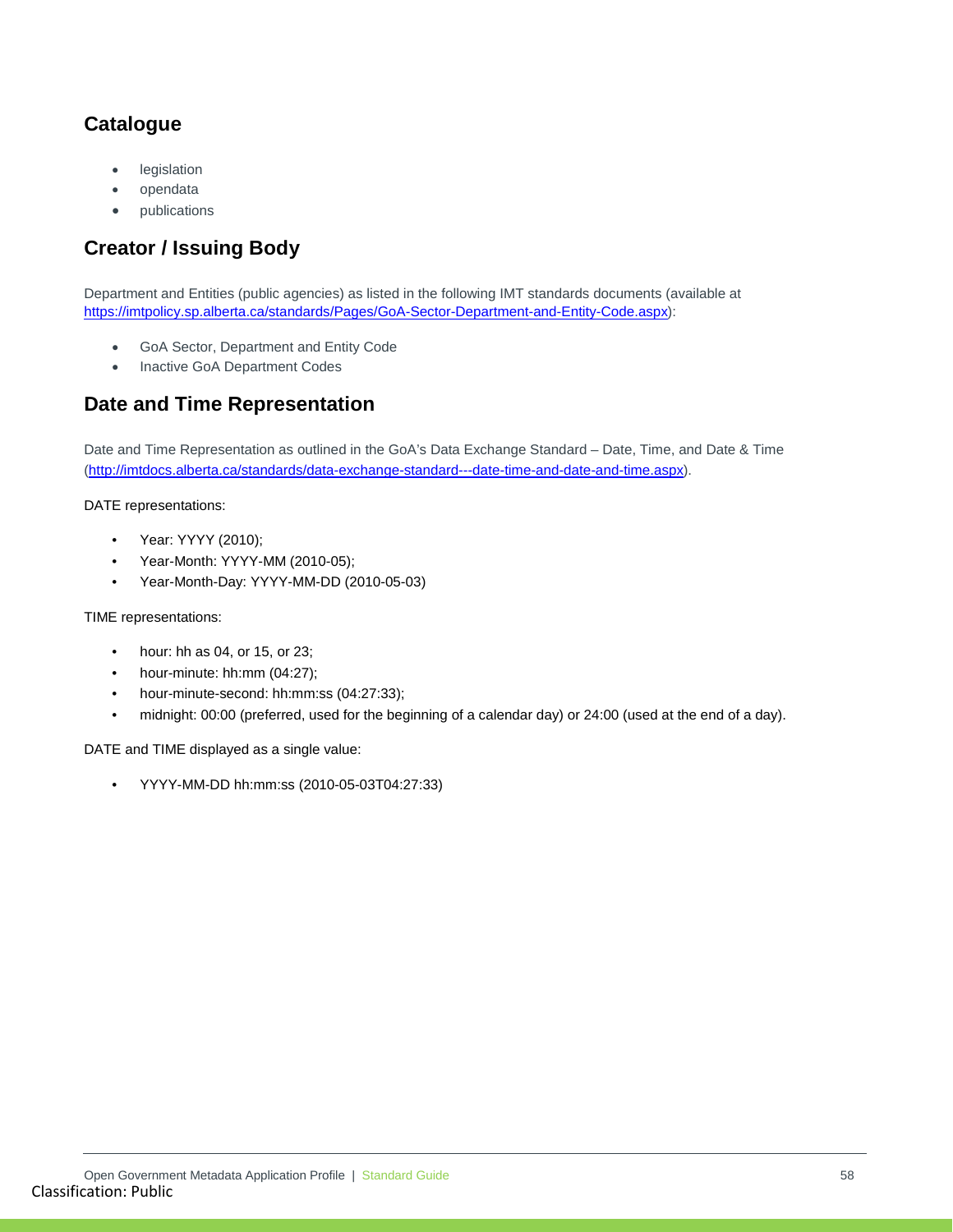### <span id="page-58-0"></span>**Format**

Includes most formats of digital files added to the Open Government Portal. If the format of the digital file is not listed, choose "Others".

- AAC
- AIFF
- APK
- ASCII Grid
- AVI
- BMP
- CCT
- CDED ASCII
- CDR
- CDR
- COD
- CSV
- DBD
- DBF
- DICOM
- DMG
- DNG
- DOC
- DOCX
- DWG
- DXF
- E00
- ECW
- EDI
- EMF
- EPUB
- EPUB3
- EPUB2
- EPS • ESRI REST
- EXE
- FGDB/GDB
- 
- Flat raster binary
- GeoPDF • GeoRSS
- GeoTIF
- GeoJSON
- GeoPACKAGE
- GIF
- GML
- GRIB1
- GRIB2
- HDF
- HTML
- IATI
- IPA
- IVT
- JAR
- JFIF
- JP2
- JPG
- JSON
- JSON-LD
- KML

| <b>KMZ</b>        |           | <b>SAR</b>      |
|-------------------|-----------|-----------------|
| LAS               |           | SAV             |
| <b>LYR</b>        |           | <b>SEGY</b>     |
| MapINFO           |           | <b>SHP</b>      |
| <b>MFX</b>        | $\bullet$ | SQL             |
| <b>MOV</b>        | $\bullet$ | <b>SQL</b> lite |
| <b>MPEG</b>       |           | <b>SVC</b>      |
| MPEG1             |           | <b>SVG</b>      |
| MP <sub>3</sub>   | $\bullet$ | <b>TAB</b>      |
| <b>MSI</b>        | $\bullet$ | <b>TIFF</b>     |
| <b>MXD</b>        |           | <b>TRIG</b>     |
| <b>NETCDF</b>     |           | <b>TRIX</b>     |
| <b>ODP</b>        |           | <b>TXT</b>      |
| <b>ODS</b>        |           | <b>URI</b>      |
| ODT               |           | <b>VPF</b>      |
| <b>PDF</b>        | $\bullet$ | <b>WAV</b>      |
| PDF/A-1           | $\bullet$ | <b>WFS</b>      |
| PDF/A-2           |           | <b>WMS</b>      |
| <b>PNG</b>        |           | <b>WMTS</b>     |
| <b>PPT</b>        | $\bullet$ | <b>WMV</b>      |
| <b>RDF</b>        |           | <b>WPS</b>      |
| <b>RDF/XML</b>    |           | <b>XLM</b>      |
| <b>RDF Turtle</b> | $\bullet$ | <b>XLS</b>      |
| RDF n-triples     | $\bullet$ | <b>XLSM</b>     |
| <b>RDFA</b>       |           | <b>XLSX</b>     |
| <b>RSS</b>        |           | <b>ZIP</b>      |
| <b>RTF</b>        | $\bullet$ | <b>OTHERS</b>   |

### <span id="page-58-1"></span>**Frequency**

- Once
- Daily
- Weekly
- Every 2 weeks
- Twice monthly
- **Monthly**
- Every 2 months
- Quarterly (every 3 months)
- Every 4 months
- Semi-annual (every 6 months)
- Annual
- Biennial (every 2 years)
- Every 5 years
- **Irregular**
- Other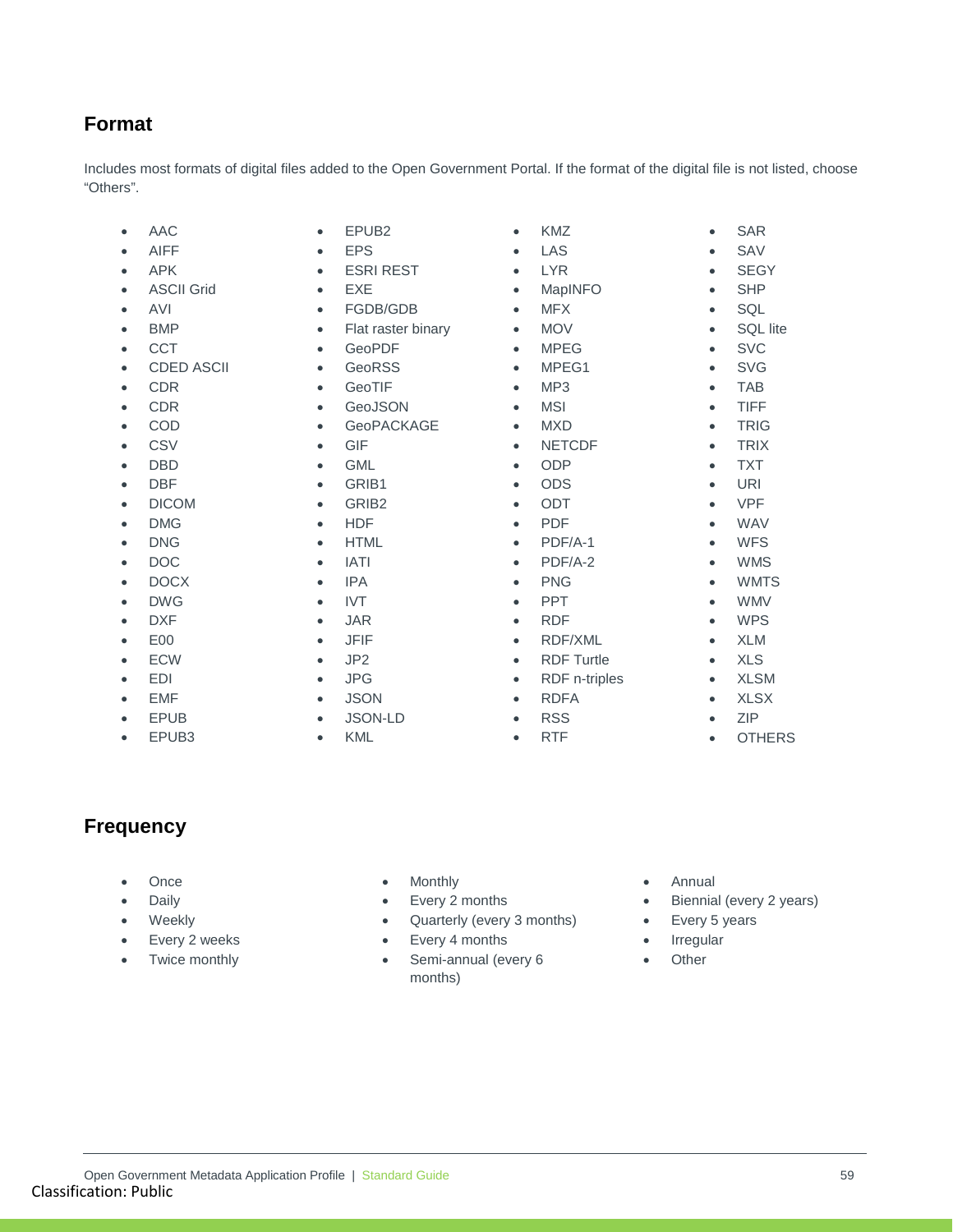### <span id="page-59-0"></span>**Identifier Types**

| Label                           | <b>Definition</b>                                                                                                                                  | ckan name    |
|---------------------------------|----------------------------------------------------------------------------------------------------------------------------------------------------|--------------|
| <b>Agdex number</b>             | The Agdex classification number assigned to the resource. Agdex is a system used to<br>classify, index and file agricultural information products. | agdex.number |
| <b>ALIS catalogue</b><br>number | The catalogue number of the described resource in the Alberta Learning Information<br>System publications catalogue.                               | alis.catno   |
| <b>ISBN (CD-ROM)</b>            | The International Standard Book Number assigned to the CD-ROM version of the<br>described publication.                                             | isbn.cdrom   |
| <b>ISBN (DVD)</b>               | The International Standard Book Number assigned to the DVD version of the<br>described publication.                                                | isbn.dvd     |
| <b>ISBN</b> (html)              | The International Standard Book Number assigned to the html version of the<br>described publication.                                               | isbn.html    |
| ISBN (pdf)                      | The International Standard Book Number assigned to the pdf version of the described<br>publication.                                                | isbn.pdf     |
| <b>ISBN</b> (print)             | The International Standard Book Number assigned to the print version of the<br>described publication.                                              | isbn.print   |
| <b>ISBN</b> (print)             | The International Standard Serial Number assigned to the online version of the<br>described publication.                                           | isbn.print   |
| <b>ISSN</b> (online)            | The International Standard Serial Number assigned to the print version of the<br>described publication.                                            | issn.online  |
| <b>ISSN</b> (print)             | The business entity responsible for making an information resource publicly available.                                                             | issn.print   |
| local identifier                | Any identifier used within a business area to uniquely identify the described resource<br>within their own organization system(s).                 | local        |
| <b>NEOS catkey</b>              | The unique number which identifies the catalogue record for the described resource<br>in the NEOS library consortium Integrated Library System.    | neos.catkey  |

### <span id="page-59-1"></span>**Language**

- Amharic = am
- $\bullet$  Arabic = ar
- Chinese (Simplified) = zh-cn
- Chinese (Traditional) = zh-hk
- $\bullet$  Cree = cr
- $\bullet$  Dutch = nl
- English (Canadian) = en-CA [default]
- $\bullet$  Farsi = fa
- French (Canadian) = fr-CA
- German = de
- $\bullet$  Hindi = hi
- $\bullet$  Italian = it
- Japanese = ja
- Kiswahili; Swahili = swh
- Korean = ko
- $\bullet$  Kurdish = ku
- Plains Cree = crk
- $Polish = pl$
- Punjabi = pa
- Portuguese = pt
- Romanian = ro
- $R$ ussian = ru
- Somali = so
- $Spanish = es$
- $\bullet$  Tagalog = tl
- $That = th$
- $Tigrinya = ti$
- Ukranian = uk
- Vietnamese = vi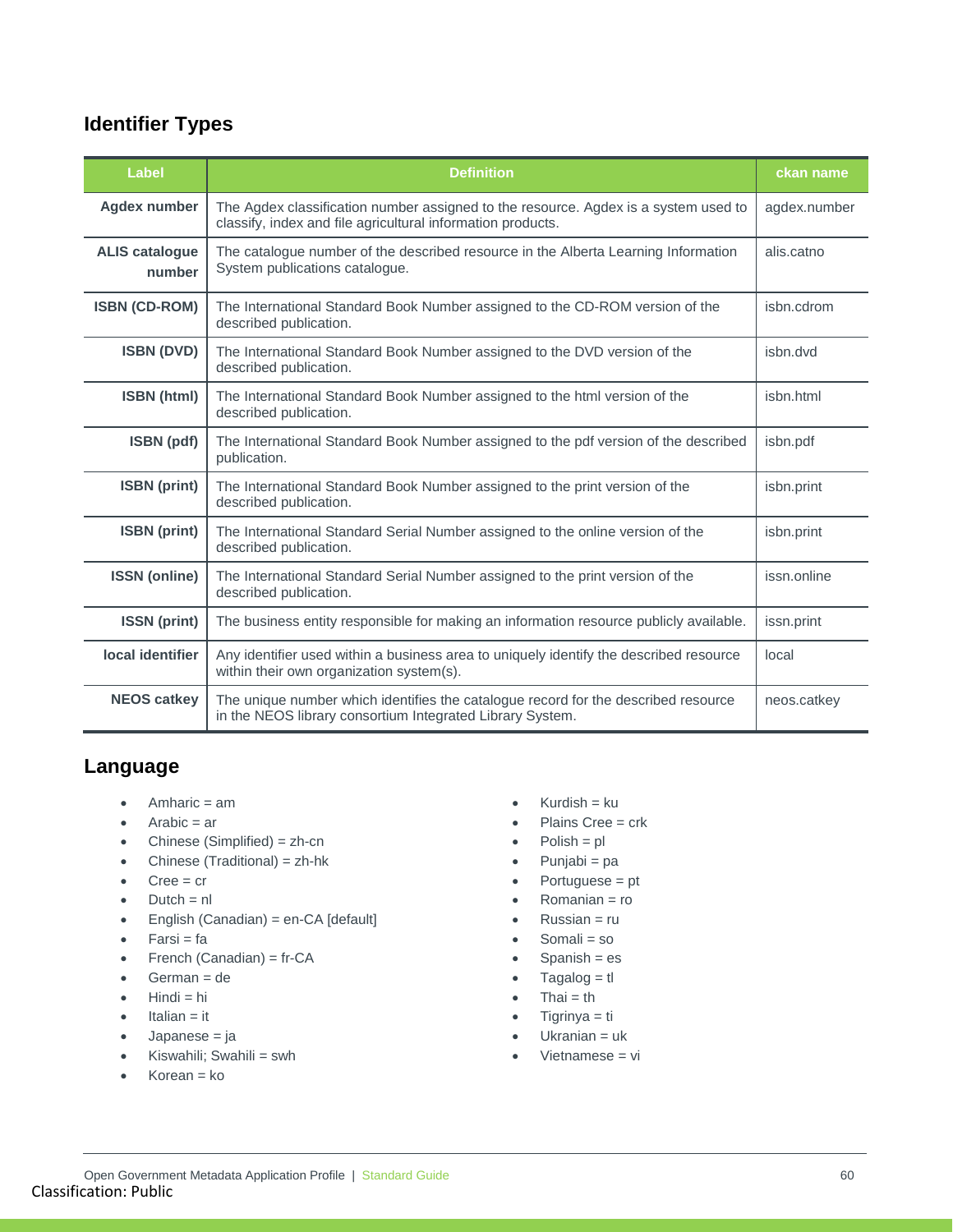### <span id="page-60-0"></span>**Licence**

- Alberta Queen's Printer Terms of Use
- No Licence
- Open Government Licence Alberta

### <span id="page-60-1"></span>**Relationship Type**

| <b>Relationship Type</b>     | <b>Similar to</b>  | <b>Relationship Type</b>        | <b>Similar to</b> |
|------------------------------|--------------------|---------------------------------|-------------------|
| absorbs                      | MARC: 780-5        | interpretation supported by     |                   |
| absorbed by                  | MARC: 785-4        | is authorized in legislation by |                   |
| absorbs in part              | MARC: 780-6        | merged with                     | MARC: 785-7       |
| absorbed in part by          | MARC: 785-5        | original language               | <b>MARC: 765</b>  |
| changed back to              | MARC: 785-8        | other relationship              |                   |
| continued by                 | MARC: 785-0        | separated from                  | MARC: 780-7       |
| continued in part by         | <b>MARC: 785-1</b> | split into                      | MARC: 785-6       |
| continues                    | MARC: 780-0        | superseded by                   | MARC: 785-2       |
| continues in part            | <b>MARC: 780-1</b> | superseded in part by           | MARC: 785-3       |
| data source                  | <b>MARC: 786</b>   | supersedes                      | MARC: 780-2       |
| derived from same source as  |                    | supports the interpretation of  |                   |
| formed by the union of       | MARC: 780-3        | translation of                  | <b>MARC: 767</b>  |
| has associated regulation(s) |                    |                                 |                   |

### <span id="page-60-2"></span>**Subject**

Library of Congress Subject Headings, An online form for searching LC Subject Headings is available at: [http://id.loc.gov/.](http://id.loc.gov/)

### <span id="page-60-3"></span>**Topic**

- Agriculture
- Arts, Culture and History
- Business and Industry
- Economy and Finance
- Education Adult and **Continuing**
- Education Early Childhood to Grade 12
- Education Post-Secondary and Skills Training
- Employment and Labour
- Energy and Natural **Resources**
- **Environment**
- Families and Children
- **Government**
- Health and Wellness
- Housing and Utilities Immigration and Migration
- Indigenous Peoples
- Interprovincial and International Affairs
- Laws and Justice
- Persons with Disabilities
- Population and Demography
- Roads, Driving and Transport
- Safety and Emergency Services
- Science, Technology and Innovation
- **Seniors**
- Society and Communities
- Sports and Recreation
- Tourism & Parks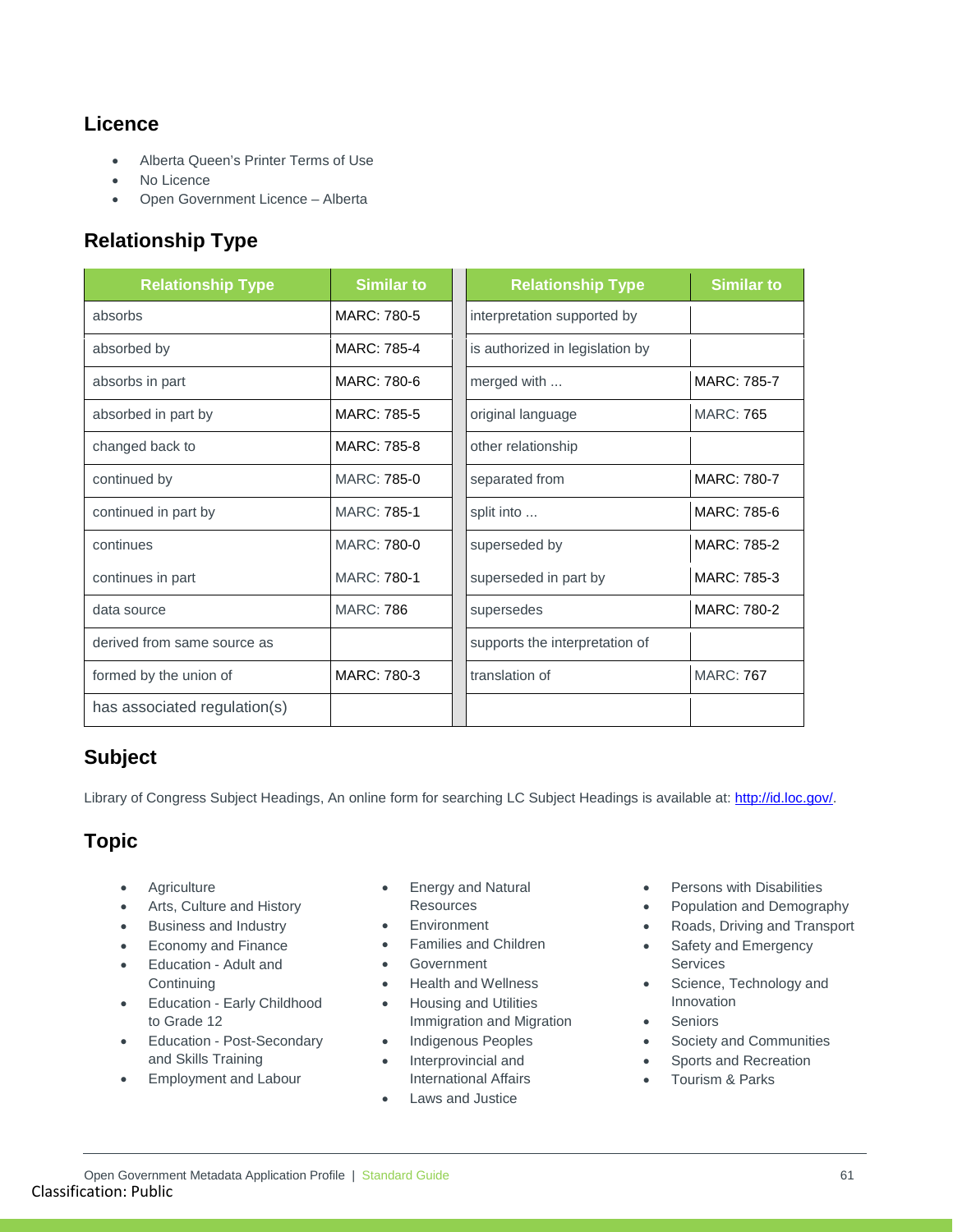### <span id="page-61-0"></span>**Type**

Based on the IMRC - dc.type Sub-Group: Government of Canada Type Scheme [http://webarchive.bac-lac.gc.ca:8080/wayback/20071127031434/http://www.tbs-sct.gc.ca/im-gi/mwg-gtm/typ](http://webarchive.bac-lac.gc.ca:8080/wayback/20071127031434/http:/www.tbs-sct.gc.ca/im-gi/mwg-gtm/typ-typ/docs/2003/schem/schem_e.asp)[typ/docs/2003/schem/schem\\_e.asp.](http://webarchive.bac-lac.gc.ca:8080/wayback/20071127031434/http:/www.tbs-sct.gc.ca/im-gi/mwg-gtm/typ-typ/docs/2003/schem/schem_e.asp)

| <b>Type</b>                            | Definition / Guidance                                                                                                                                                                                                                                                                                                                                                                                                                                                                                                                             |
|----------------------------------------|---------------------------------------------------------------------------------------------------------------------------------------------------------------------------------------------------------------------------------------------------------------------------------------------------------------------------------------------------------------------------------------------------------------------------------------------------------------------------------------------------------------------------------------------------|
| <b>Advice</b>                          | Provides advice, recommendations or direction on policy to implement or actions to take.                                                                                                                                                                                                                                                                                                                                                                                                                                                          |
|                                        | Advice on legislation or policy to implement, or changes to make or appropriate actions to<br>take for effective implementation of policy, provision of programs and services, etc.<br>Egs.; review panel reports, auditor general reports, fatality reports, commission reports,<br>etc.                                                                                                                                                                                                                                                         |
|                                        | Guidance: May be advice given to government from government-appointed review<br>committees, panels, etc. or from outside individuals, institutions or agencies to government.<br>May also be advice from government to outside agencies, individuals or the public but<br>which does not have the force of law, regulation, or policy. Also includes statements<br>outlining the direction the government intends to take but which is still open to consultation<br>and input before being implemented in law or policy (eg. white papers, etc.) |
| assessment                             | A determination, evaluation or estimation of the nature, quality, or ability of someone or<br>something. Also, the determination, evaluation or estimation of the results of an action or<br>set of actions or possible implications of a future action or set of actions.                                                                                                                                                                                                                                                                        |
|                                        | Examples: appraisal, audit, environmental assessment, examination, evaluation, gap<br>assessment, impact assessments, lessons learned, performance indicator, risk<br>assessment.etc.                                                                                                                                                                                                                                                                                                                                                             |
| calendar                               | A system of timekeeping that defines the beginning, length, divisions time by year, month,<br>week, etc.; may also include events which take place at specific times.                                                                                                                                                                                                                                                                                                                                                                             |
| contractual material<br>and agreements | Material produced in the course of initiating or negotiating an agreement between two or<br>more parties for the delivery of a product, provision of a service, or management of a<br>resource.                                                                                                                                                                                                                                                                                                                                                   |
|                                        | Examples: contract, intergovernmental agreement, lease, memorandum of understanding,<br>nondisclosure agreement, request for information, request for proposal, etc.                                                                                                                                                                                                                                                                                                                                                                              |
| correspondence                         | Written communication between two or more parties.                                                                                                                                                                                                                                                                                                                                                                                                                                                                                                |
|                                        | Examples: letters, memoranda, etc.                                                                                                                                                                                                                                                                                                                                                                                                                                                                                                                |
| dataset                                | A collection of structured data available for access or download in one or more machine-<br>readable formats.                                                                                                                                                                                                                                                                                                                                                                                                                                     |
| decision                               | A conclusion or judgement.                                                                                                                                                                                                                                                                                                                                                                                                                                                                                                                        |
|                                        | Examples: rulings, judgements, reasons for decision, arbitration awards, enforcement<br>orders, etc                                                                                                                                                                                                                                                                                                                                                                                                                                               |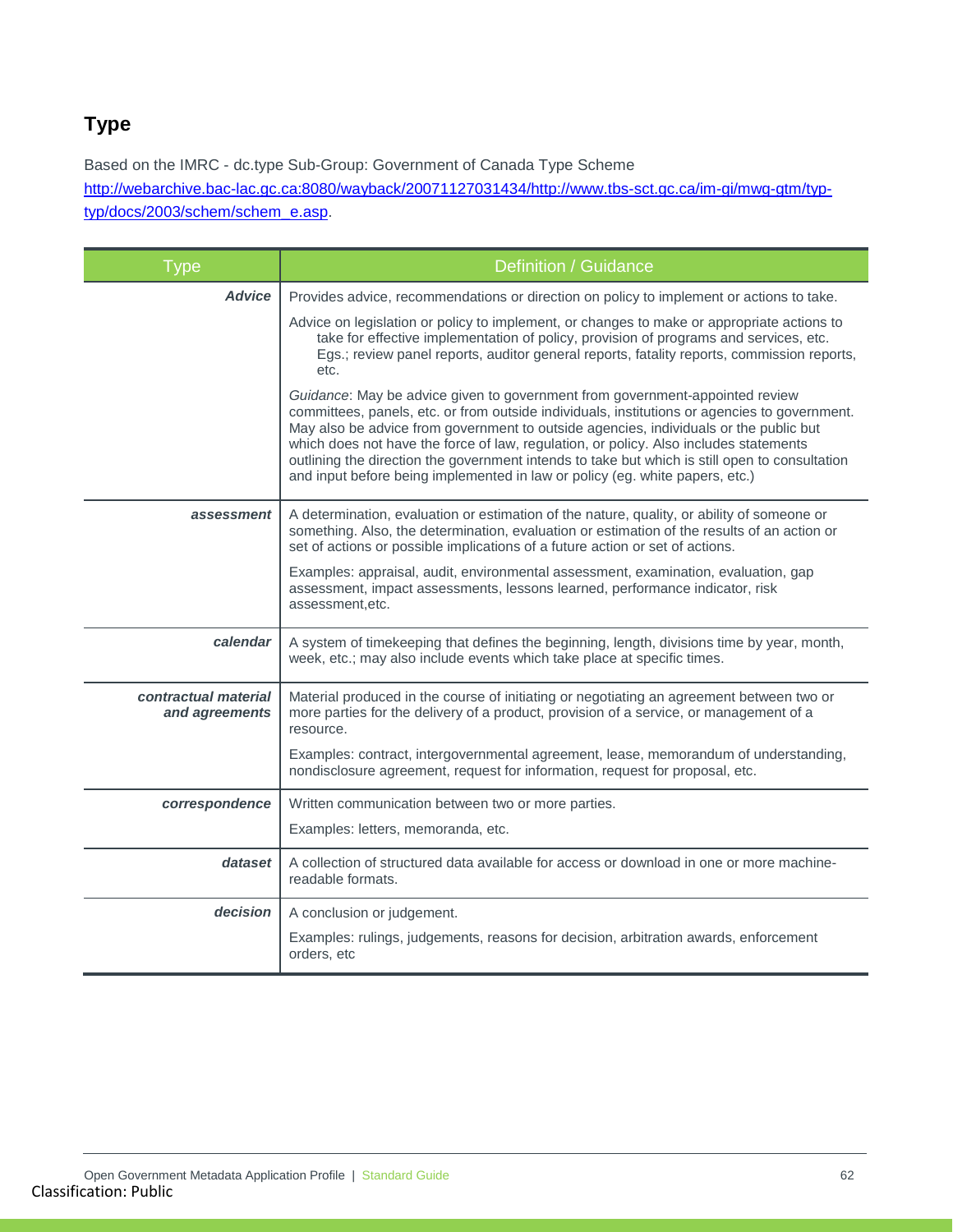| <b>Type</b>          | Definition / Guidance                                                                                                                                                                                                                                              |
|----------------------|--------------------------------------------------------------------------------------------------------------------------------------------------------------------------------------------------------------------------------------------------------------------|
| educational material | Material whose primary purpose is to present information of a pedagogical nature; by<br>teachers or for teaching.                                                                                                                                                  |
|                      | Examples: homework aids, quizzes, study guides, lesson plans, workbooks, worksheets,<br>etc.                                                                                                                                                                       |
|                      | Guidance: Do not confuse with material about education or the educational system. In<br>general, educational materials will be those used by teachers or students in a classroom or<br>instructional setting, or those used by teachers to develop such materials. |
| event                | A time-based occurrence, or any resource that supplies information relating to the purpose,<br>location, duration, or responsible agents of that occurrence.                                                                                                       |
|                      | Examples: exhibition, Web-cast, workshop, performance, ceremony, exhibition, conference,<br>etc.                                                                                                                                                                   |
| fact sheet           | A brief essay or series of points on a single topic and/or intended for a specified audience.                                                                                                                                                                      |
|                      | Examples: tips, information/issue overviews, etc.                                                                                                                                                                                                                  |
| financial report     | A quantitative description of the financial status of a program, initiative or organization.                                                                                                                                                                       |
|                      | Examples: budget, expenditures, financial statement, forecast, etc.                                                                                                                                                                                                |
| <b>FOIP response</b> | Information released as a result of an access to information request, as well as the initial<br>request and the written response to the requestor.                                                                                                                 |
| form                 | A structured solicitation of input from a user.                                                                                                                                                                                                                    |
|                      | Examples: registration, permit, application, etc.                                                                                                                                                                                                                  |
| geospatial material  | Resources which describe, show or list entit(y)(ies) whose position is referenced to the<br>Earth.                                                                                                                                                                 |
|                      | Examples: map, atlas, navigational chart, gazetteer, etc.                                                                                                                                                                                                          |
| guide                | The primary purpose of the resource is to provide instructions or directions.                                                                                                                                                                                      |
|                      | Examples: guideline(s), handbook, instructions, manual, procedure, style guide, toolkit,<br>tutorial, user guide, best practices, etc.                                                                                                                             |
| interactive resource | A resource which requires engagement from the user to be understood, executed, or<br>experienced. Interactive resources are simultaneously or reciprocally active with the user.                                                                                   |
|                      | Examples: game, simulation, e-learning application, real-time "chat", collaborative<br>application, etc.                                                                                                                                                           |
|                      | Note: Do not include applications which require data input followed by an execution prompt<br>(e.g. e-forms, databases, calculators, dictionaries, search engines, e-mail discussion<br>groups, etc.) or pages/sites which may be customized by the user ("My")    |
| legislation          | A proposed or enacted law or group of laws. Includes regulations.                                                                                                                                                                                                  |
|                      | USE FOR: bills, laws, statutes, regulations                                                                                                                                                                                                                        |
| licences and permits | Permission from the proper authorities to perform certain acts which without such conduct<br>would be illegal.                                                                                                                                                     |
|                      | Examples: For hunting, fishing, gun, motor vehicles, business, etc.                                                                                                                                                                                                |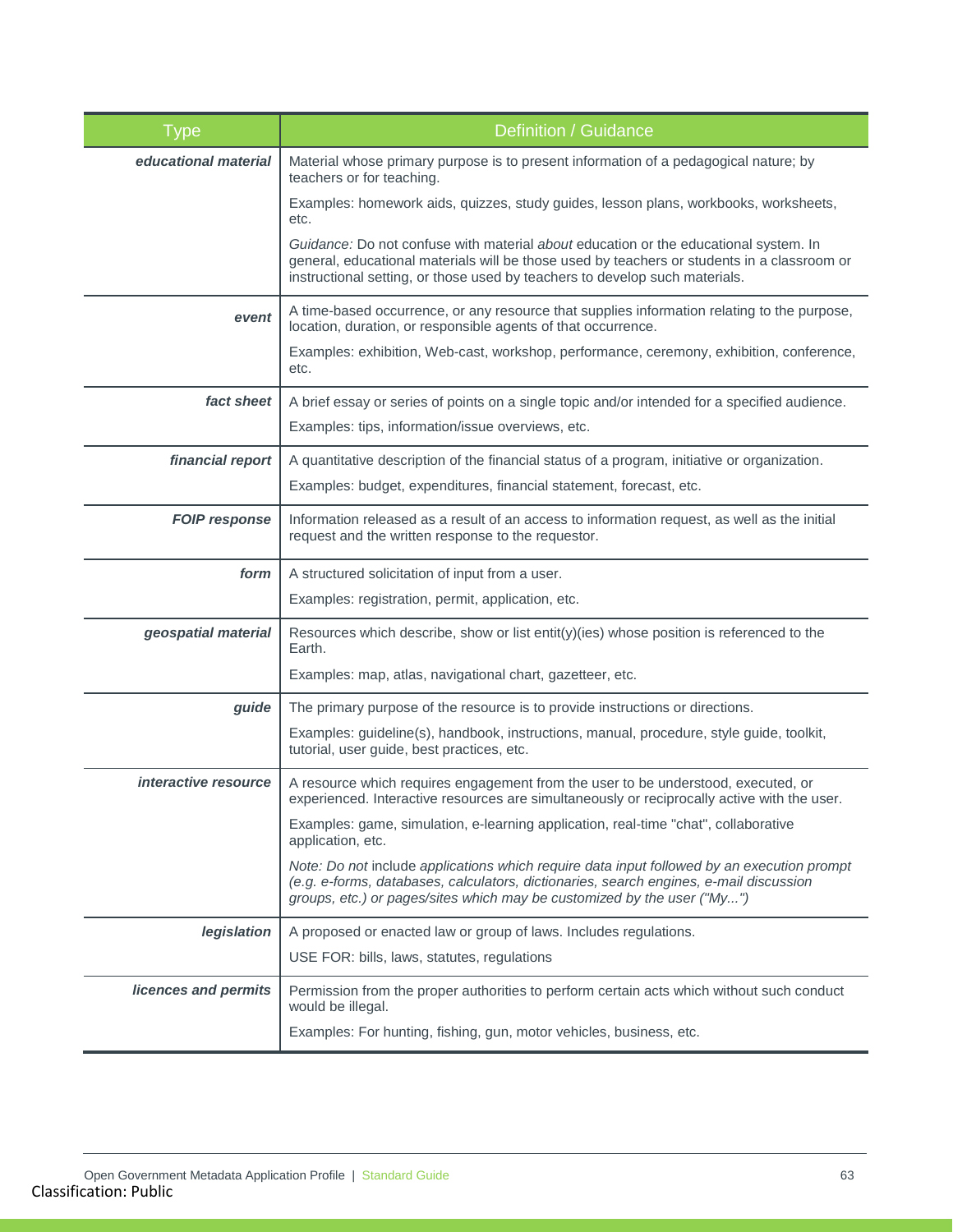| <b>Type</b>           | Definition / Guidance                                                                                                                                                                                                                                                                                                                                                                       |
|-----------------------|---------------------------------------------------------------------------------------------------------------------------------------------------------------------------------------------------------------------------------------------------------------------------------------------------------------------------------------------------------------------------------------------|
| literary material     | A written work in which the author expresses thoughts and/or opinions primarily for<br>aesthetic purposes.                                                                                                                                                                                                                                                                                  |
|                       | Examples: essays, stories, plays, commentaries, etc.                                                                                                                                                                                                                                                                                                                                        |
| media release         | Resources specifically designed to provide a brief public statement on an issue or event, via<br>the mass media                                                                                                                                                                                                                                                                             |
|                       | Examples: News release, press release, etc.                                                                                                                                                                                                                                                                                                                                                 |
| meeting material      | Information relating to the purpose, activities, products, membership, etc. of groups which<br>meet on a regular or ad hoc basis.                                                                                                                                                                                                                                                           |
|                       | Examples: committees, agenda, minutes, proceedings, terms of reference, etc.                                                                                                                                                                                                                                                                                                                |
| multimedia            | A resource in which multiple types, no one of which is identifiable as the predominant<br>constituent, are completely integrated and not intended to be experienced or used<br>separately.                                                                                                                                                                                                  |
| notice                | An announcement, notification, warning, or alert issued periodically in a structured,<br>standardized format and on a specific topic                                                                                                                                                                                                                                                        |
|                       | Examples: job posters, health advisories, weather alerts, travel reports, etc.                                                                                                                                                                                                                                                                                                              |
| orders and directives | Forms of delegated legislation that are not filed as a regulation under the Regulations Act.                                                                                                                                                                                                                                                                                                |
|                       | USE FOR: ministerial orders, board orders, orders in council, and directives that are not<br>included as regulations under legislation.                                                                                                                                                                                                                                                     |
| organizational        | Resources describing the structure, mandate, purpose, etc. of an organization or initiative.                                                                                                                                                                                                                                                                                                |
| description           | Examples: organization charts, mandate, vision, "who we are", etc.                                                                                                                                                                                                                                                                                                                          |
| policy                | Statements regarding a course of action to be taken or a set of broad priorities, rules,<br>guidelines, processes or commitments to be implemented or followed. The intent of policy is<br>to influence, guide and determine decisions, actions, and other matters. Policy also includes<br>support materials outlining the implementation of policy (plans, frameworks, etc.)              |
|                       | Examples: policy, plan, framework, strategy etc.                                                                                                                                                                                                                                                                                                                                            |
|                       | Guidance: If a resource outlines goals, plans, priorities, rules, procedures or processes or<br>broad guidance on how to implement these, use Type = policy. If the document provides<br>detailed guidance in how to follow or implement rules, procedures or processes, use Type =<br>guide. If the document reports on the results of the implementation of policy, use Type =<br>report. |
| presentation          | Text and/or graphics used to accompany a lecture or speech for an audience.                                                                                                                                                                                                                                                                                                                 |
|                       | Examples: speeches, slide presentations, etc.                                                                                                                                                                                                                                                                                                                                               |
| reference material    | Predominantly textual, factual work presented at length on a specific topic or theme for the<br>purpose of informing the reader, or any listing of items or entries provided to refer the<br>user to additional resources.                                                                                                                                                                  |
|                       | Examples: competency profiles, textbooks, histories, directories, dictionaries, glossaries,<br>encyclopaedias, reading lists, etc.                                                                                                                                                                                                                                                          |